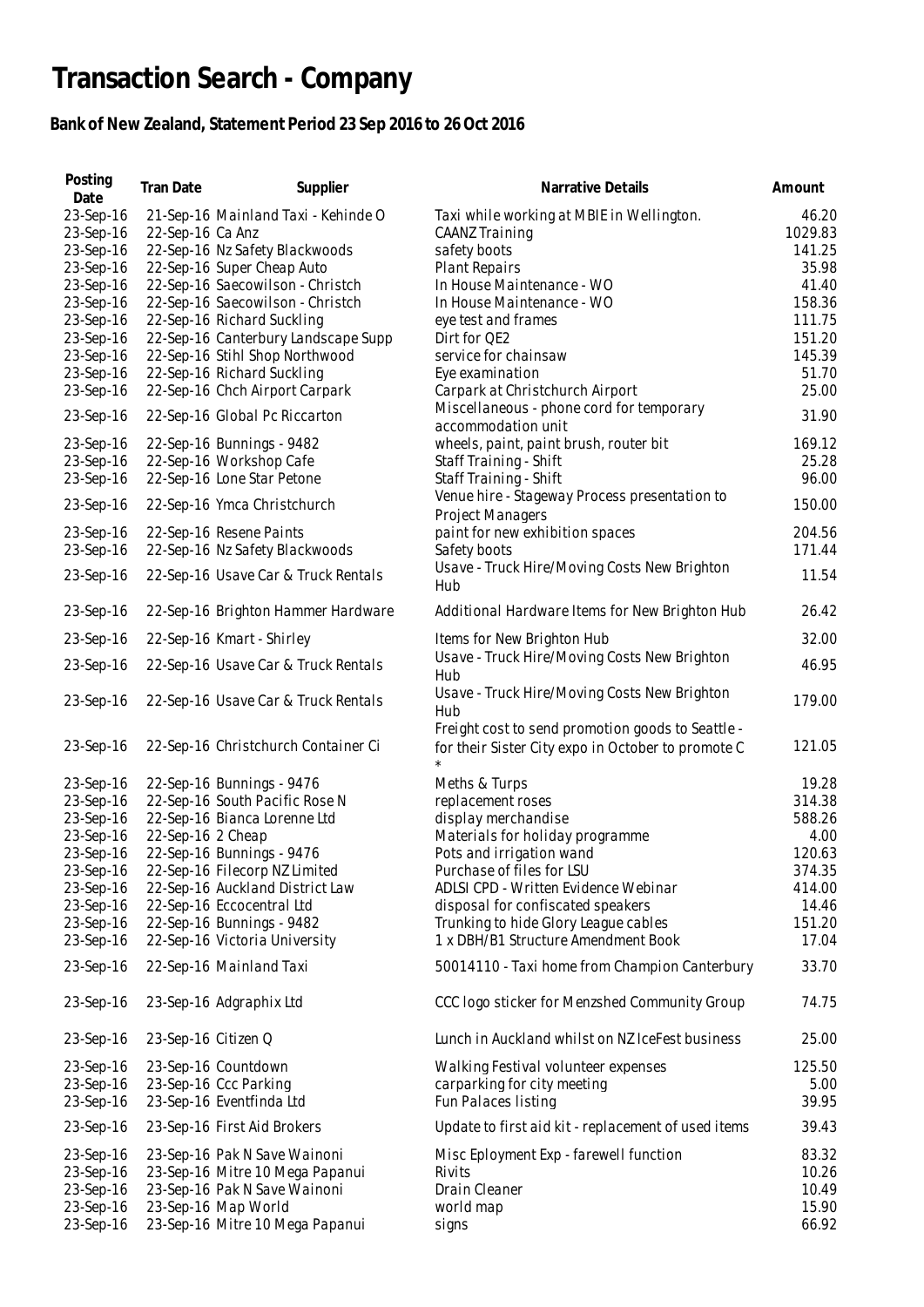| Posting<br>Date        | Tran Date | Supplier                                                 | Narrative Details                                                                                                                           | Amount         |
|------------------------|-----------|----------------------------------------------------------|---------------------------------------------------------------------------------------------------------------------------------------------|----------------|
| 23-Sep-16<br>23-Sep-16 |           | 23-Sep-16 Twl 123 Eastgate<br>23-Sep-16 Twl 123 Eastgate | Containers for games for holiday programmes<br>school holidays craft supplies                                                               | 18.00<br>41.10 |
| 23-Sep-16              |           | 23-Sep-16 Countdown                                      | Coastal-Burwood Community Governance Team -                                                                                                 | 25.78          |
|                        |           |                                                          | items for New Brighton Hub                                                                                                                  |                |
| 23-Sep-16              |           | 23-Sep-16 Happy Feet Brighton                            | Additional keys for New Brighton Hub                                                                                                        | 59.00          |
| 23-Sep-16              |           | 23-Sep-16 New World South City                           | Farewell morning tea                                                                                                                        | 28.03          |
| 23-Sep-16              |           | 23-Sep-16 New World Halswell                             | Water for emergency with burst water pipe                                                                                                   | 19.16          |
| 23-Sep-16              |           | 23-Sep-16 New World Halswell                             | HQP Community Planting Day 24 Sep BBQ                                                                                                       | 63.78          |
| 23-Sep-16              |           | 23-Sep-16 Peter Timbs Meats                              | HQP Planting Day 24 sep community BBQ<br>Binding of ward boundary maps x 2 for                                                              | 102.41         |
| 23-Sep-16              |           | 23-Sep-16 Wsl Papanui                                    | Community Board stall at Positive Ageing EXPO<br>held 26 Septembe *                                                                         | 11.98          |
| 23-Sep-16              |           | 23-Sep-16 Wsl Papanui                                    | Printing and Miscellaneous for Community Board<br>stall at the Positive Ageing EXPO on 26 September<br>$201 *$                              | 40.96          |
| 23-Sep-16              |           | 23-Sep-16 Credit Adjustment - Fraud Credit               | Credit Adjustment Fraud Credit. Fraudulent<br>charge 22.08.16                                                                               | $-97.94$       |
| 23-Sep-16              |           | 23-Sep-16 Pgg Wrightson Chch                             | Layer pellets for chickens, #8 wire for fence<br>repairs, Tightening handle for fencing                                                     | 197.97         |
|                        |           |                                                          | Pioneer Stadium Café - Spread the Word                                                                                                      |                |
|                        |           |                                                          |                                                                                                                                             | 12.70          |
| 23-Sep-16              |           | 23-Sep-16 Pioneer Stadium Cafe                           | Workshop. Gluten free lunch. Purchased by                                                                                                   |                |
|                        |           |                                                          | Community Recreatio *                                                                                                                       |                |
| 26-Sep-16              |           | 20-Sep-16 Paypal *mr Bf Davis                            | Services Provided Network                                                                                                                   | 50.31          |
| 26-Sep-16              |           | 21-Sep-16 Paypal *buildingnet                            | <b>IQP Forum</b>                                                                                                                            | 339.25         |
| 26-Sep-16              |           | 21-Sep-16 Apple NZ 2                                     | 2 x adapters - 1 x Apple Lightning; 1 x Belkin - for<br>SOLC - new PCs                                                                      | 139.95         |
| 26-Sep-16              |           | 22-Sep-16 Blacklist                                      | Goods for Resale (plus freight)                                                                                                             | 352.01         |
| 26-Sep-16              |           | 22-Sep-16 Paknsave Moorhouse                             | grocery items for resale in the shop                                                                                                        | 69.05          |
| 26-Sep-16              |           | 22-Sep-16 Skr*abebooks.Co 3reoid                         | Library book                                                                                                                                | 71.53          |
| 26-Sep-16              |           | 22-Sep-16 Sq *2englishbirds Pty                          | Giftware for resale                                                                                                                         | 914.28         |
| 26-Sep-16              |           | 23-Sep-16 Sprout Social                                  | 5001-4342: Monthly Social Media Platform                                                                                                    | 83.55          |
| 26-Sep-16              |           | 23-Sep-16 James Walker New Zealand                       | In House Maintenance - WO                                                                                                                   | 31.95          |
|                        |           |                                                          | Incident Leadership Course, Auckland 19-23                                                                                                  |                |
| 26-Sep-16              |           | 23-Sep-16 Holiday Inn Auckland                           | September 2016                                                                                                                              | 263.90         |
| 26-Sep-16              |           | 23-Sep-16 Bunnings - 9476                                | Pipe for spray container disinfecting poolside<br>tiles                                                                                     | 54.46          |
| 26-Sep-16              |           | 23-Sep-16 Facebk *u2fak9a6a2                             | Civil Defence Facebook post.                                                                                                                | 70.01          |
| 26-Sep-16              |           | 23-Sep-16 Createsend.Com Ema                             | Newsline 23/9 email                                                                                                                         | 89.35          |
| 26-Sep-16              |           | 23-Sep-16 French Bakery Limited                          | Get Set Go workshop                                                                                                                         | 20.00          |
| 26-Sep-16              |           | 23-Sep-16 French Bakery Limited                          | Get Set Go Workshop                                                                                                                         | 107.04         |
| 26-Sep-16              |           | 23-Sep-16 1 \$ 8 Shop The Palms                          | School holiday programme resources                                                                                                          | 5.00           |
| 26-Sep-16              |           | 23-Sep-16 Dominos Petone                                 | Staff Training - Shift                                                                                                                      | 19.97          |
| 26-Sep-16              |           | 23-Sep-16 Workshop Cafe                                  | Staff Training - Shift                                                                                                                      | 26.12          |
| 26-Sep-16              |           | 23-Sep-16 Vbase Ilex Cafe                                | KOha for video model for discovery trail                                                                                                    | 50.00          |
| 26-Sep-16              |           | 23-Sep-16 Dollar Store                                   | school holiday craft - straws                                                                                                               | 3.00           |
| 26-Sep-16              |           | 23-Sep-16 Brighton Hammer Hardware                       | Coastal-Burwood Community Governance Team -<br>Items for New Brighton Hub                                                                   | 7.12           |
| 26-Sep-16              |           | 23-Sep-16 Brighton Hammer Hardware                       | Additional Hardware Items for New Brighton Hub                                                                                              | 16.99          |
| 26-Sep-16              |           | 23-Sep-16 Global Pc Shirley                              | IT Equipment - New Brighton Hub                                                                                                             | 19.90          |
| 26-Sep-16              |           | 23-Sep-16 Brighton Hammer Hardware                       | Additional Hardware Items for New Brighton Hub                                                                                              | 26.98          |
|                        |           |                                                          |                                                                                                                                             |                |
| 26-Sep-16              |           | 23-Sep-16 The Sauce Kitchen Ltd                          | Catering for Friendship Force USA group visit and<br>Kurashiki Outbound group function both on 19<br>Septe *<br>GoDaddy SSL certificate for | 357.60         |
| 26-Sep-16              |           | 23-Sep-16 Dnh*godaddy.Com Nzd                            | cccbookings.ccc.govt.nz in dmz for SwimSmart<br>annual renewal                                                                              | 104.99         |
| 26-Sep-16              |           | 23-Sep-16 Computer Food                                  | Credit Voucher Computer Food, refund for<br>accidental double charge.                                                                       | $-195.38$      |
| 26-Sep-16              |           | 23-Sep-16 Couplands Bakeries                             | HQP Community Planting Day 24 sep Bread                                                                                                     | 13.98          |
| 26-Sep-16              |           | 23-Sep-16 Caltex Hornby                                  | Milk for tearoom                                                                                                                            | 7.20           |
| 26-Sep-16              |           | 23-Sep-16 Chch Airport Carpark                           | parking while away at nz cricket meeting                                                                                                    | 50.00          |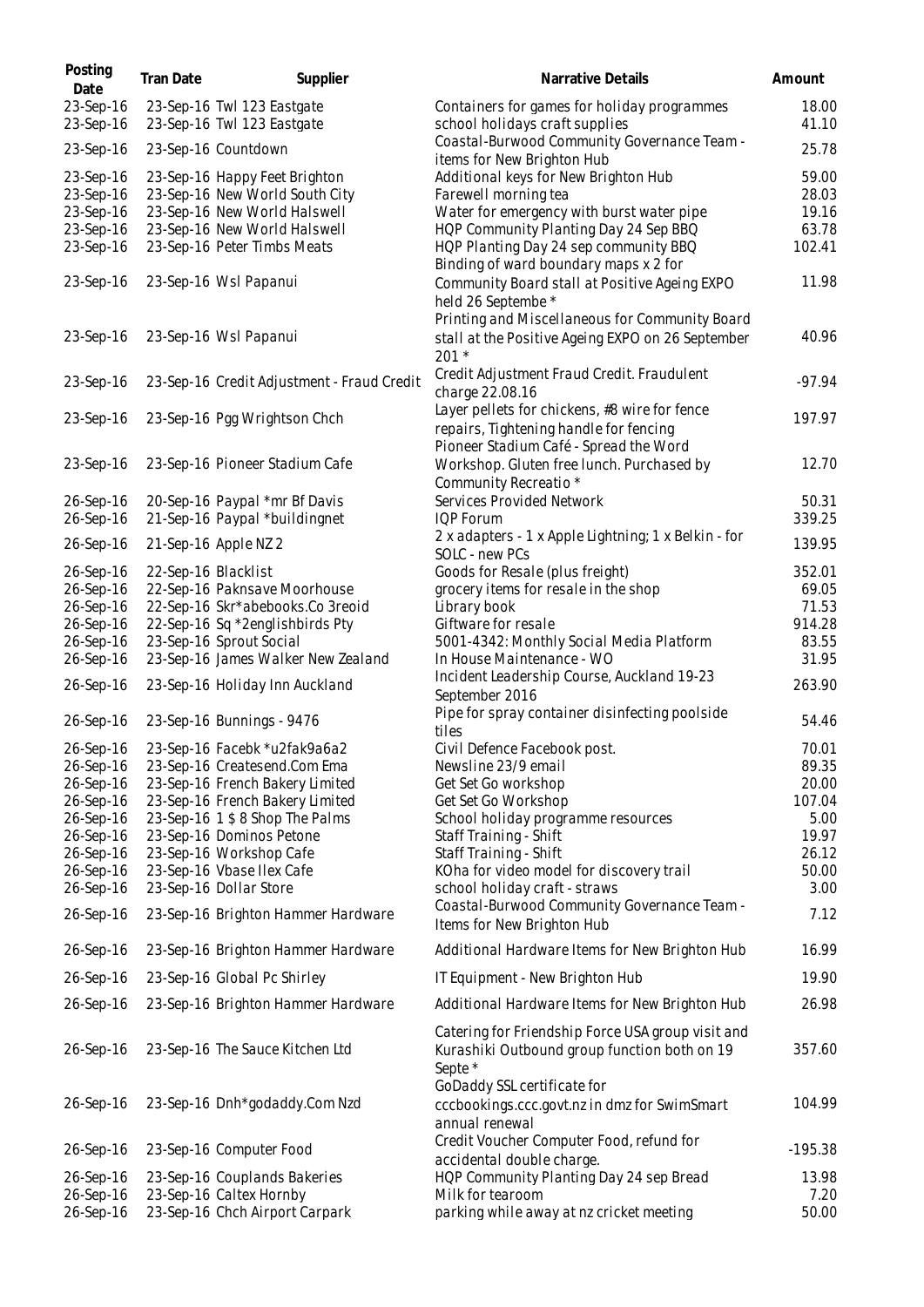| Posting<br>Date        | <b>Tran Date</b> | Supplier                                                         | Narrative Details                                                                                     | Amount         |
|------------------------|------------------|------------------------------------------------------------------|-------------------------------------------------------------------------------------------------------|----------------|
| 26-Sep-16              |                  | 23-Sep-16 Storage Box - Papanui                                  | Brochure Holders for Community Board stall at<br>Positive Ageing Expo Papanui on 26 September<br>2016 | 83.96          |
| 26-Sep-16<br>26-Sep-16 |                  | 23-Sep-16 Nz Safety Blackwoods<br>23-Sep-16 Nz Safety Blackwoods | first aid kit for volunteer activities<br>Dust masks for shelter/officer staff                        | 82.24<br>18.03 |
| 26-Sep-16              |                  | 23-Sep-16 Shoof International                                    | Muzzles for dogs classified as Menacing or<br>Dangerous                                               | 636.65         |
| 26-Sep-16<br>26-Sep-16 |                  | 23-Sep-16 The Frontrunner Bushin<br>23-Sep-16 Couplands Bakeries | Work Footwear<br>bread for re sale in the shop                                                        | 180.00<br>7.92 |
| 26-Sep-16              |                  | 24-Sep-16 Challenge Blighs Road                                  | Catering morning tea - Sandwhiches IRWG<br>meeting                                                    | 37.68          |
| 26-Sep-16<br>26-Sep-16 |                  | 24-Sep-16 Bp Connect Qe li<br>24-Sep-16 McDonalds Petone         | staff consumables milk<br>Staff Training - Shift                                                      | 8.58<br>13.80  |
| 26-Sep-16              |                  | 24-Sep-16 Hell Pizza Petone                                      | Staff Training - Shift                                                                                | 23.00          |
| 26-Sep-16              |                  | 24-Sep-16 Countdown                                              | Biscuits for sister city meetings                                                                     | 9.00           |
| 26-Sep-16              |                  | 24-Sep-16 Placemakers Riccarton                                  | Wash down brushes for Imagination Playground.                                                         | 25.98          |
| 26-Sep-16              |                  | 24-Sep-16 Twl 181 Belfast                                        | sunblock for resale in the shop                                                                       | 28.00          |
| 26-Sep-16              |                  | 25-Sep-16 Bunnings - 9476                                        | Equipment for TCWP flag wall signage                                                                  | 32.89          |
| 26-Sep-16              |                  | 25-Sep-16 New World Stanmore                                     | catering for volunteers at photoshoot for LTA                                                         | 16.23          |
|                        |                  |                                                                  | brochure                                                                                              |                |
| 26-Sep-16              |                  | 25-Sep-16 Trademe Paynow                                         | PCard used in Error. Reimbursed 04/10/16 at<br>Civic Cashier.                                         | 15.50          |
| 26-Sep-16              |                  | 25-Sep-16 Lone Star Petone                                       | Staff Training - Shift                                                                                | 38.00          |
| 26-Sep-16              |                  | 25-Sep-16 Ecocentral Ltd                                         | dump fees                                                                                             | 14.46          |
| 26-Sep-16              |                  | 25-Sep-16 Ferrymead Mitre 10 Mega                                | Respirator masks for multching plants with<br>volunteers                                              | 71.40          |
| 26-Sep-16              |                  | 26-Sep-16 Mitre 10 Mega Papanui                                  | paint stain for wood fences                                                                           | 179.92         |
| 26-Sep-16              |                  | 26-Sep-16 Lincoln University                                     | SoLa research symposium intergrated grey and<br>green infrastructure                                  | 50.00          |
| 26-Sep-16              |                  | 26-Sep-16 Exercise New Zealand                                   | Personal Training Templates Exercise NZ                                                               | 339.25         |
| 26-Sep-16              | 26-Sep-16 Nzaia  |                                                                  | Registration Fee to attend the 2016 NZAIA<br>Conference                                               | 175.00         |
| 26-Sep-16              |                  | 26-Sep-16 Ferrymead Mitre 10 Mega                                | Shelf for Shelter office                                                                              | 65.96          |
| 26-Sep-16              |                  | 26-Sep-16 New World Halswell                                     | morning tea supplies                                                                                  | 10.50          |
| 26-Sep-16              |                  | 26-Sep-16 New World Halswell                                     | morning tea supplies                                                                                  | 14.95          |
| 26-Sep-16              |                  | 26-Sep-16 Auckland Art Gallery                                   | payment for use of photograph in exhibition<br>'From the sundeck: McCahon's Titirangi'                | 26.00          |
| 26-Sep-16              |                  | 26-Sep-16 Countdown                                              | Sweets and wipes for Spring Blossom session                                                           | 18.97          |
| 26-Sep-16              |                  | 26-Sep-16 Southern Woods Nursery                                 | plants sect g and h/i                                                                                 | 55.08          |
| 26-Sep-16              |                  | 26-Sep-16 Texture Plants Lt                                      | plants sect d                                                                                         | 68.80          |
| 27-Sep-16              |                  | 25-Sep-16 McDonalds Petone                                       | Staff Training - Shift                                                                                | 14.60          |
| 27-Sep-16              |                  | 25-Sep-16 Eb Nziob Southern Edu                                  | NZIOB Legacy Trust function                                                                           | 138.14         |
| 27-Sep-16              |                  | 26-Sep-16 Nz Safety Blackwoods                                   | ppe/boots                                                                                             | 138.48         |
| 27-Sep-16              |                  | 26-Sep-16 Paardekooper & Associa                                 | Registration for National Digital Forum 2016                                                          | 545.00         |
| 27-Sep-16<br>27-Sep-16 |                  | 26-Sep-16 Min Bus Innovation & Em                                | Tenancy Tribunal application                                                                          | 20.44<br>67.23 |
|                        |                  | 26-Sep-16 Mbie Standards Nz                                      | ISO 13954:1997 Plastics pipes and fittings<br>Metro Card Top Up - Strategy & Planning have a          |                |
| 27-Sep-16              |                  | 26-Sep-16 Metro Card Online                                      | Metro card so staff have an alternative method of<br>transport                                        | 20.00          |
| 27-Sep-16              |                  | 26-Sep-16 Nz Property Inst Inc                                   | Property Institute Webinar - GST at a Crossroad                                                       | 90.00          |
| 27-Sep-16              |                  | 26-Sep-16 Workshop Cafe                                          | Staff Training - Shift                                                                                | 30.10          |
| 27-Sep-16              |                  | 26-Sep-16 Lone Star Petone                                       | Staff Training - Shift                                                                                | 88.00          |
| 27-Sep-16              |                  | 26-Sep-16 Veale&hulme Optometrst                                 | eye test                                                                                              | 51.75          |
| 27-Sep-16              |                  | 26-Sep-16 Veale&hulme Optometrst                                 | New lense as prescription has changed in left eye                                                     | 172.50         |
| 27-Sep-16              |                  | 26-Sep-16 Blacks Fasteners Lt                                    | wood screws for signage install                                                                       | 46.49          |
| 27-Sep-16              |                  | 26-Sep-16 Bunnings - 9476                                        | cleaning products summer pools                                                                        | 77.25          |
| 27-Sep-16              |                  | 26-Sep-16 Nz Safety Blackwoods                                   | Safety boots                                                                                          | 315.74         |
| 27-Sep-16              |                  | 26-Sep-16 Vendella International                                 | hot chocolate for Tourist Flats                                                                       | 47.71          |
| 27-Sep-16              |                  | 27-Sep-16 Wgtn Combined Taxis                                    | Taxi whilst working at MBIE in Wellington.                                                            | 39.60          |
| 27-Sep-16              |                  | 27-Sep-16 Gold Band Taxis                                        | Taxi whilst working at MBIE in Wellington.                                                            | 41.00          |
| 27-Sep-16              |                  | 27-Sep-16 Mitre 10 Beckenham                                     | Neodynium magnets for hanging photograph                                                              | 31.60          |
| 27-Sep-16              |                  | 27-Sep-16 Mitre 10 Beckenham                                     | Neodynium Magnets for photograph install                                                              | 51.52          |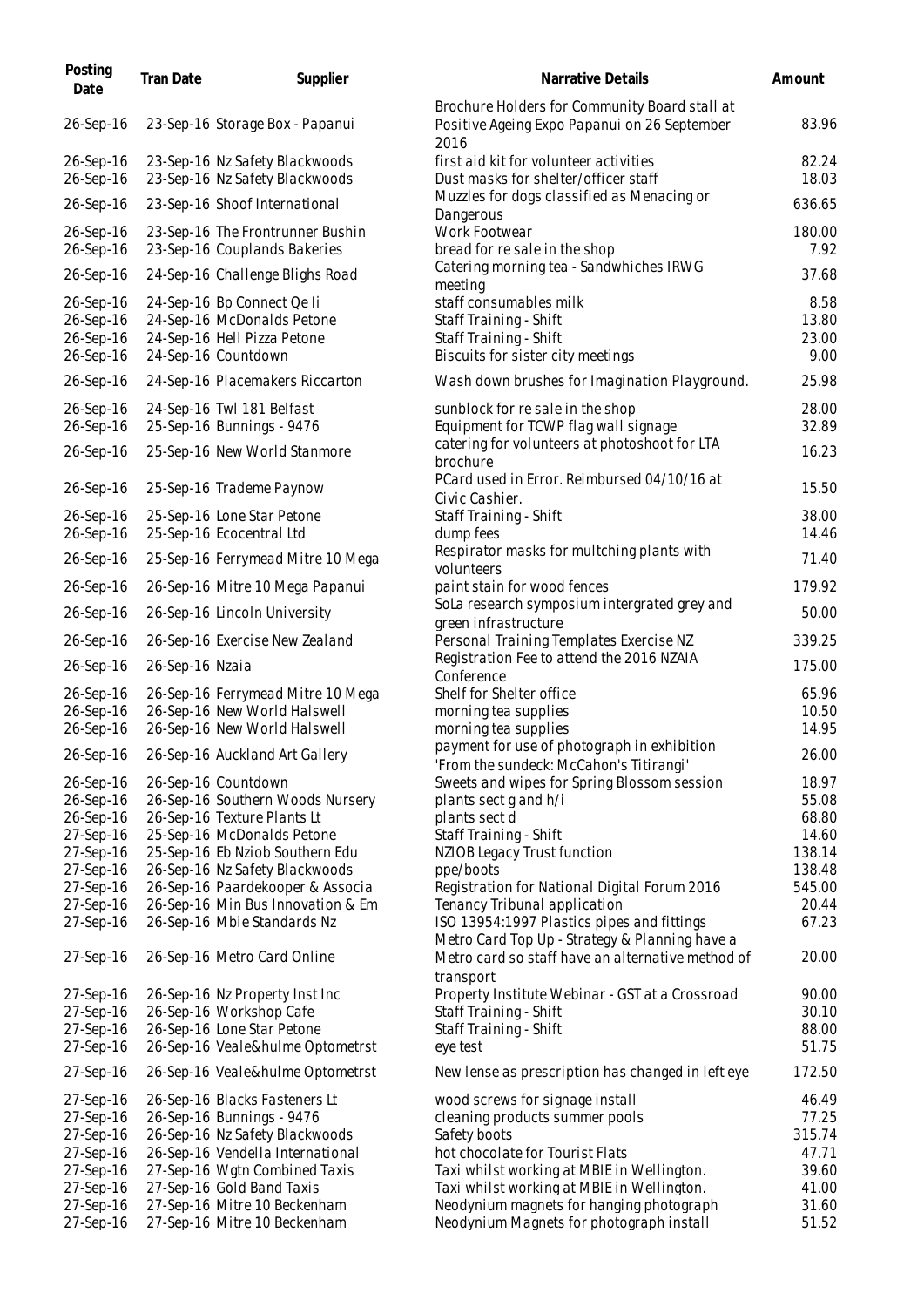| Posting<br>Date        | <b>Tran Date</b>    | Supplier                                                      | Narrative Details                                                                | Amount           |
|------------------------|---------------------|---------------------------------------------------------------|----------------------------------------------------------------------------------|------------------|
| 27-Sep-16              |                     | 27-Sep-16 Ccc Parking                                         | Parking for Workshop                                                             | 12.90            |
| 27-Sep-16              |                     | 27-Sep-16 Briscoes Chch Salisbury                             | Disaster materials                                                               | 210.90           |
| 27-Sep-16              |                     | 27-Sep-16 Pak N Save Northlands                               | Walking festival food and Youth Meeting food                                     | 15.25            |
| 27-Sep-16              |                     | 27-Sep-16 Countdown                                           | Walking Festival supplies                                                        | 30.09            |
| 27-Sep-16              |                     | 27-Sep-16 Wet & Forget Limited                                | wet & forget to clean paths in tunnel nursery<br>house                           | 360.00           |
| 27-Sep-16              |                     | 27-Sep-16 Freshchoice Barrington                              | Items for smell machine                                                          | 23.32            |
| 27-Sep-16              |                     | 27-Sep-16 Twl 178 Barrington                                  | Items for Southern Centre theme                                                  | 42.07            |
| 27-Sep-16              |                     | 27-Sep-16 Wsl South City                                      | Portable mine hard drive for survey team use with                                | 199.00           |
|                        |                     |                                                               | new drone                                                                        |                  |
| 27-Sep-16              |                     | 27-Sep-16 Mitre 10 Mega Papanui                               | purchase of screws and washers for the Gallery's<br>registration department      | 30.80            |
| 27-Sep-16              |                     | 27-Sep-16 Mitre 10 Mega Papanui                               | Purchase of materials for new Gallery shop<br>displays                           | 62.58            |
| 27-Sep-16              | 27-Sep-16 Site Safe |                                                               | Site Safe                                                                        | 108.68           |
| 27-Sep-16              |                     | 27-Sep-16 Mitre 10 Mega Hornby                                | Gas wed burner equipment                                                         | 185.04           |
| 27-Sep-16              |                     | 27-Sep-16 The Warehouse Online                                | USB to hold mass photos of summer pool defects                                   | 24.00            |
|                        |                     |                                                               | and JP repairs                                                                   |                  |
| 27-Sep-16              |                     | 27-Sep-16 Noel Leeming 1w                                     | DVD R Dual Layer 5pk                                                             | 27.99            |
| 27-Sep-16              |                     | 27-Sep-16 Countdown                                           | MIIk for Carlyle St                                                              | 8.30             |
|                        |                     |                                                               | Chocolates as Koha for Confucius Group                                           |                  |
| 27-Sep-16              |                     | 27-Sep-16 Countdown                                           | "Blossom Festival" holiday programme                                             | 9.99             |
|                        |                     |                                                               | presentation.                                                                    |                  |
| 27-Sep-16              |                     | 27-Sep-16 Paper Plus Bush Inn                                 | Glue sticks for mini glue gun - holiday programme                                | 12.99            |
|                        |                     |                                                               | use.                                                                             |                  |
| 27-Sep-16              |                     | 27-Sep-16 Repco Northwood 52                                  | tyre brace, funnels for fire pumps, siphon pump                                  | 49.16            |
|                        |                     |                                                               | Countdown - Catering for SAW (Sydenham                                           |                  |
| 27-Sep-16              |                     | 27-Sep-16 Countdown                                           | Addington Waltham) network meeting - 27                                          | 22.79            |
|                        |                     |                                                               | September 2016.                                                                  |                  |
|                        |                     |                                                               | Rebel Sports - Air horns for Hoon Hay Hoops event                                |                  |
| 27-Sep-16              |                     | 27-Sep-16 Rebel Christchurch                                  | - 29 September 2016. Purchased by Community                                      | 39.98            |
|                        |                     |                                                               | Recrea *                                                                         |                  |
| 28-Sep-16              | 25-Sep-16 Jr East   |                                                               | Train from Tokyo to Yokohama                                                     | 56.51            |
| 28-Sep-16<br>28-Sep-16 |                     | 26-Sep-16 Ryder NZ Ltd<br>26-Sep-16 Countdown Online Shopping | gas bottle fills for BBQ at groynes inv 0477                                     | 119.60<br>179.22 |
| 28-Sep-16              |                     | 27-Sep-16 Bp 2go Redcliffs                                    | Catering for Council meetings - biscuits<br>Diesel for South library mobile van  | 57.25            |
| 28-Sep-16              |                     | 27-Sep-16 Seal Imports Chch                                   | In House Maintenance - WO                                                        | 41.35            |
| 28-Sep-16              |                     | 27-Sep-16 Saecowilson - Christch                              | In House Maintenance - WO                                                        | 52.95            |
| 28-Sep-16              |                     | 27-Sep-16 Blacks Fasteners Lt                                 | <b>Workshop Consumables</b>                                                      | 69.49            |
| 28-Sep-16              |                     | 27-Sep-16 Saecowilson - Christch                              | In House Maintenance - WO                                                        | 148.64           |
| 28-Sep-16              |                     | 27-Sep-16 Metromart Colombo                                   | Cleaning office materials                                                        | 12.48            |
| 28-Sep-16              |                     | 27-Sep-16 Bunnings - 9476                                     | Furniture hold down strap - Fitness centre                                       | 15.00            |
| 28-Sep-16              |                     | 27-Sep-16 Bunnings - 9482                                     | drain cleaner for flats                                                          | 28.88            |
| 28-Sep-16              |                     | 27-Sep-16 Scopa Caffe Cucina                                  | Evening meal during ERFD PRFO Meeting,                                           | 26.00            |
|                        |                     |                                                               | Wellington                                                                       |                  |
|                        |                     |                                                               | PPE for three BCO's in Sanjay Dutts team. Hi Vis                                 |                  |
| 28-Sep-16              |                     | 27-Sep-16 Nz Safety Blackwoods                                | Vests, Safety footwear, Safety Glasses & Hard                                    | 651.82           |
|                        |                     |                                                               | Hats                                                                             |                  |
| 28-Sep-16              | 27-Sep-16 2 Cheap   |                                                               | Stationary for Walking Festival                                                  | 10.50            |
| 28-Sep-16              |                     | 27-Sep-16 Chch Airport Carpark                                | Christchurch Airport parking; Conference<br>presentation Wellington 27 September | 32.00            |
| 28-Sep-16              | 27-Sep-16 2 Cheap   |                                                               | School holiday programme resources                                               | 4.00             |
| 28-Sep-16              |                     | 27-Sep-16 1 \$ 8 Shop                                         | School holiday programme resources                                               | 21.00            |
| 28-Sep-16              |                     | 27-Sep-16 Workshop Cafe                                       | Staff Training - Shift                                                           | 37.68            |
| 28-Sep-16              |                     | 27-Sep-16 Oli And Mi Kitchen                                  | Staff Training - Shift                                                           | 101.00           |
| 28-Sep-16              |                     | 27-Sep-16 Resene Paints                                       | paint for new exhibition spaces                                                  | 52.35            |
| 28-Sep-16              |                     | 27-Sep-16 Bunnings - 9476                                     | painting supplies and equipment                                                  | 135.47           |
| 28-Sep-16              |                     | 27-Sep-16 No.1 Queen Street Cafe                              | Lunch while Auckland for meetings                                                | 18.00            |
| 28-Sep-16              |                     | 27-Sep-16 Chch Airport Carpark                                | Parking at airport while attending meeting out of<br>town                        | 25.00            |
| 28-Sep-16              |                     | 27-Sep-16 Chch Airport Carpark                                | Parking at airport while attending meeting out of                                | 25.00            |
| 28-Sep-16              |                     | 27-Sep-16 Corporate Consumable                                | town<br>5x 32Gb flash drives                                                     | 101.49           |
|                        |                     |                                                               |                                                                                  |                  |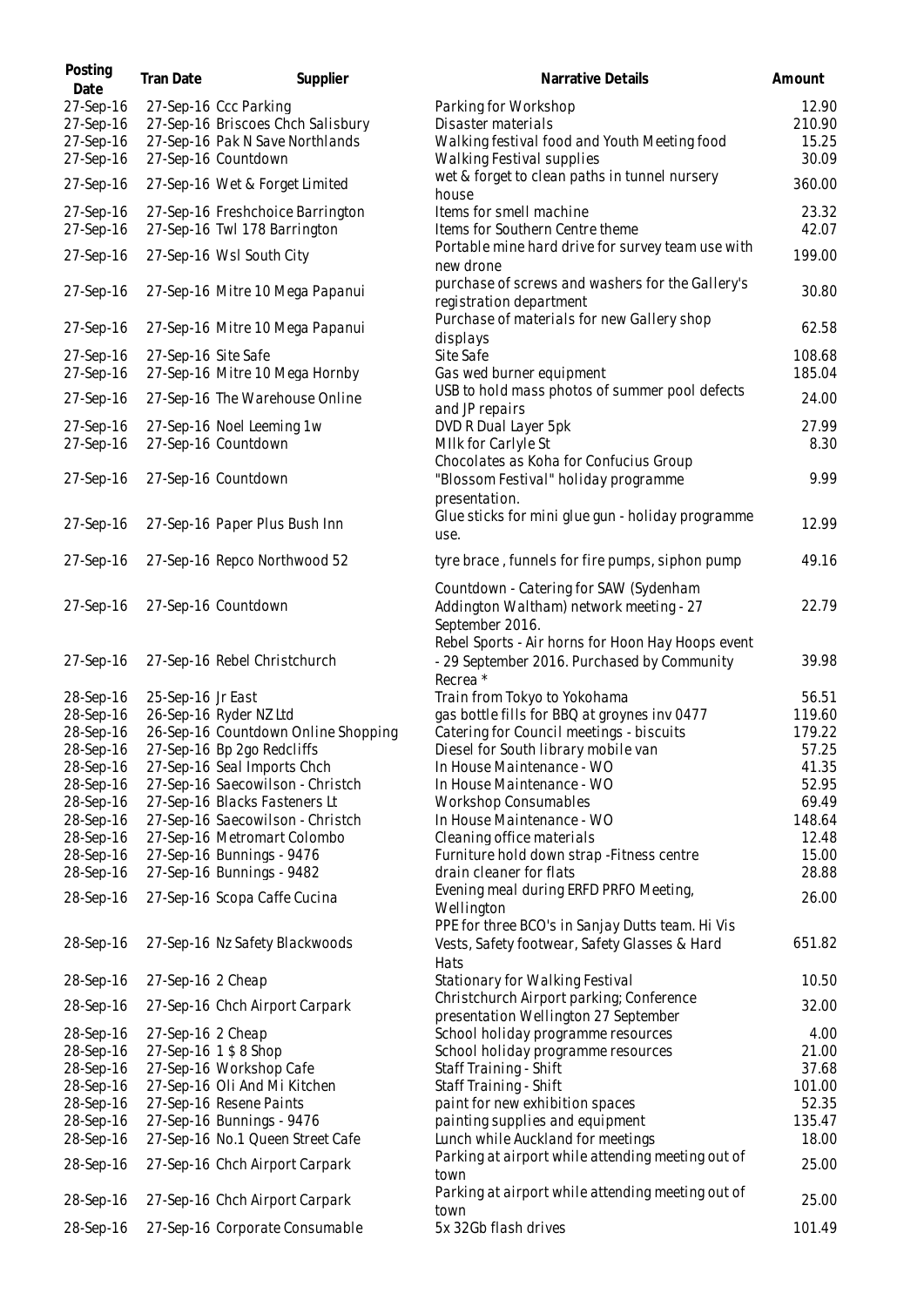| Posting<br>Date        | <b>Tran Date</b> | Supplier                                              | Narrative Details                                                                                                       | Amount  |
|------------------------|------------------|-------------------------------------------------------|-------------------------------------------------------------------------------------------------------------------------|---------|
| 28-Sep-16              |                  | 27-Sep-16 Pb Technologies Ltd                         | Ultra high speed cable with Ethernet for Vbase<br>Academy                                                               | 38.37   |
| 28-Sep-16              |                  | 27-Sep-16 French Bakery Limited                       | French Bakery - Catering for Community Board<br>Chairs and staff forum - 2 September 2016<br>(Ordered by S <sup>*</sup> | 90.80   |
| 28-Sep-16              |                  | 28-Sep-16 Twl 120 Northlands                          | x 3 bins for summer pool                                                                                                | 30.00   |
| 28-Sep-16              |                  | 28-Sep-16 Twl 128 Hornby                              | Bins to organise life guard uniforms                                                                                    | 114.00  |
| 28-Sep-16              |                  | 28-Sep-16 Blue Star Taxis                             | Taxi whilst working at MBIE in Wellington.                                                                              | 45.60   |
| 28-Sep-16              |                  | 28-Sep-16 Mitre 10 Mega Papanui                       | redwood lib. adhesive tape / contact glue                                                                               | 33.04   |
| 28-Sep-16              |                  | 28-Sep-16 Twl 175 South City                          | Seat pillow for Health and safety - purchase is<br>part of on going staff support after workplace                       | 12.00   |
| 28-Sep-16              |                  | 28-Sep-16 Mighty Ape Limited                          | strai *<br>2 pkts Glow in the Dark Stars for Holiday<br>programme - Shiny Shimmery Fish                                 | 23.88   |
| 28-Sep-16              |                  | 28-Sep-16 New World South City                        | Morning tea for meeting with Ecan<br>commissioners                                                                      | 31.10   |
| 28-Sep-16              |                  | 28-Sep-16 Christchurch Libraries                      | Testing credit card transactions on Pharos<br>payment gateway, credited back                                            | $-2.00$ |
| 28-Sep-16              |                  | 28-Sep-16 Christchurch Libraries                      | Testing credit card transactions on Pharos                                                                              | 2.00    |
|                        |                  |                                                       | payment gateway, credited back                                                                                          |         |
| 28-Sep-16              | 28-Sep-16 Branz  |                                                       | <b>BRANZ Seminar</b>                                                                                                    | 92.00   |
| 28-Sep-16              |                  | 28-Sep-16 Cyberpets                                   | Fish gravel for Hacky Sacks event                                                                                       | 13.99   |
| 28-Sep-16              |                  | 28-Sep-16 New World Ilam                              | Catering Ricccarton Liaison group Meeting                                                                               | 14.48   |
| 28-Sep-16              |                  | 28-Sep-16 Ccc Parking                                 | 28/09/16<br>Parking for PD @ Civic                                                                                      | 5.50    |
|                        |                  |                                                       | Wood to cover hole, New Hammer for Sun Shades,                                                                          |         |
| 28-Sep-16              |                  | 28-Sep-16 Mitre 10 Mega Papanui                       | Mitre Box for trunking                                                                                                  | 27.95   |
| 28-Sep-16              |                  | 28-Sep-16 Merivale Paper Plus                         | Botanic Gardens library<br>Pak'n'Save - BBQ costs for Hoon Hay Hoops event -                                            | 160.57  |
| 28-Sep-16              |                  | 28-Sep-16 Pakn Save Rangiora                          | 29 September 2016. Purchased by Community<br>Recreati *                                                                 | 77.24   |
| 28-Sep-16              |                  | 28-Sep-16 Rebel Christchurch                          | Rebel Sport - Basketballs for games at Hoon Hay<br>Hoops event - 29 September 2016. Purchased by<br>Commun *            | 99.96   |
| 29-Sep-16              |                  | 27-Sep-16 Surveymonkey.Com                            | Survey Monkey month fee for cultural<br>segmentation survey.                                                            | 35.00   |
|                        |                  | 29-Sep-16 27-Sep-16 Paypal *inst Artlaw               | Reg text book                                                                                                           | 55.83   |
| 29-Sep-16              |                  | 27-Sep-16 Curators House                              | consumables during edible gardens workshop                                                                              | 260.00  |
| 29-Sep-16              |                  | 27-Sep-16 Facebk *s34bcajzs2                          | Facebook various campaigns                                                                                              | 6.73    |
| 29-Sep-16              |                  | 27-Sep-16 Facebk *r34bcajzs2                          | Facebook various campaigns                                                                                              | 323.28  |
| 29-Sep-16              |                  | 28-Sep-16 Nz Safety Blackwoods                        | Resp wipes for masks.                                                                                                   | 46.00   |
| 29-Sep-16              |                  | 28-Sep-16 Kingsgate Hotel Autolodge                   | Accommodation while attending NZ Literacy<br><b>Association Conference</b>                                              | 474.30  |
| 29-Sep-16              | 28-Sep-16 Home   |                                                       | Meal whilst working at MBIE in Wellington.                                                                              | 18.50   |
| 29-Sep-16              |                  | 28-Sep-16 Wellington Star Taxis 56                    | Taxi whilst working at MBIE in Wellington.                                                                              | 44.40   |
| 29-Sep-16              |                  | 28-Sep-16 Kmart - Shirley                             | Lamps, bulbs, planter boxes etc for Green Room -<br>code to 5-3-08-4401                                                 | 171.00  |
| 29-Sep-16              |                  | 28-Sep-16 Wilson Parking                              | Parking fees for meeting                                                                                                | 11.60   |
| 29-Sep-16              |                  | 28-Sep-16 Wilson Parking                              | Parking fees for meeting                                                                                                | 17.60   |
| 29-Sep-16              |                  | 28-Sep-16 Chch Airport Carpark                        | Airport Parking - ERFD PRFO Meeting, Wellington<br>(27-28 September 2016)                                               | 50.00   |
| 29-Sep-16              |                  | 28-Sep-16 Bunnings - 9476                             | Air Day - Equipment                                                                                                     | 137.97  |
| 29-Sep-16              |                  | 28-Sep-16 Wilson Parking                              | carparking for city meeting                                                                                             | 6.60    |
| 29-Sep-16              |                  | 28-Sep-16 Createsend.Com Ema                          | Recreation and Sport Centres Welcome Email 28<br>September 2016                                                         | 7.86    |
| 29-Sep-16              |                  | 28-Sep-16 Createsend.Com Ema                          | Tiny Huts newsletter #9                                                                                                 | 10.69   |
| 29-Sep-16              |                  | 28-Sep-16 Kiwi Eftpos & Pos Grp                       | Paper Rolls for Eftpos Machine                                                                                          | 57.50   |
| 29-Sep-16<br>29-Sep-16 |                  | 28-Sep-16 Workshop Cafe<br>28-Sep-16 Lone Star Petone | Staff Training - Shift                                                                                                  | 40.12   |
|                        |                  |                                                       | Staff Training - Shift<br>Institute of Directors course State Sector                                                    | 76.00   |
| 29-Sep-16              |                  | 28-Sep-16 Institute Of Directo                        | Governance                                                                                                              | 815.00  |
| 29-Sep-16              |                  | 28-Sep-16 Splashtop.Com                               | Tool to allow Training for iPad InfoCouncil<br>Elected Members by displaying ipad screen on a<br>bigger sc *            | 21.11   |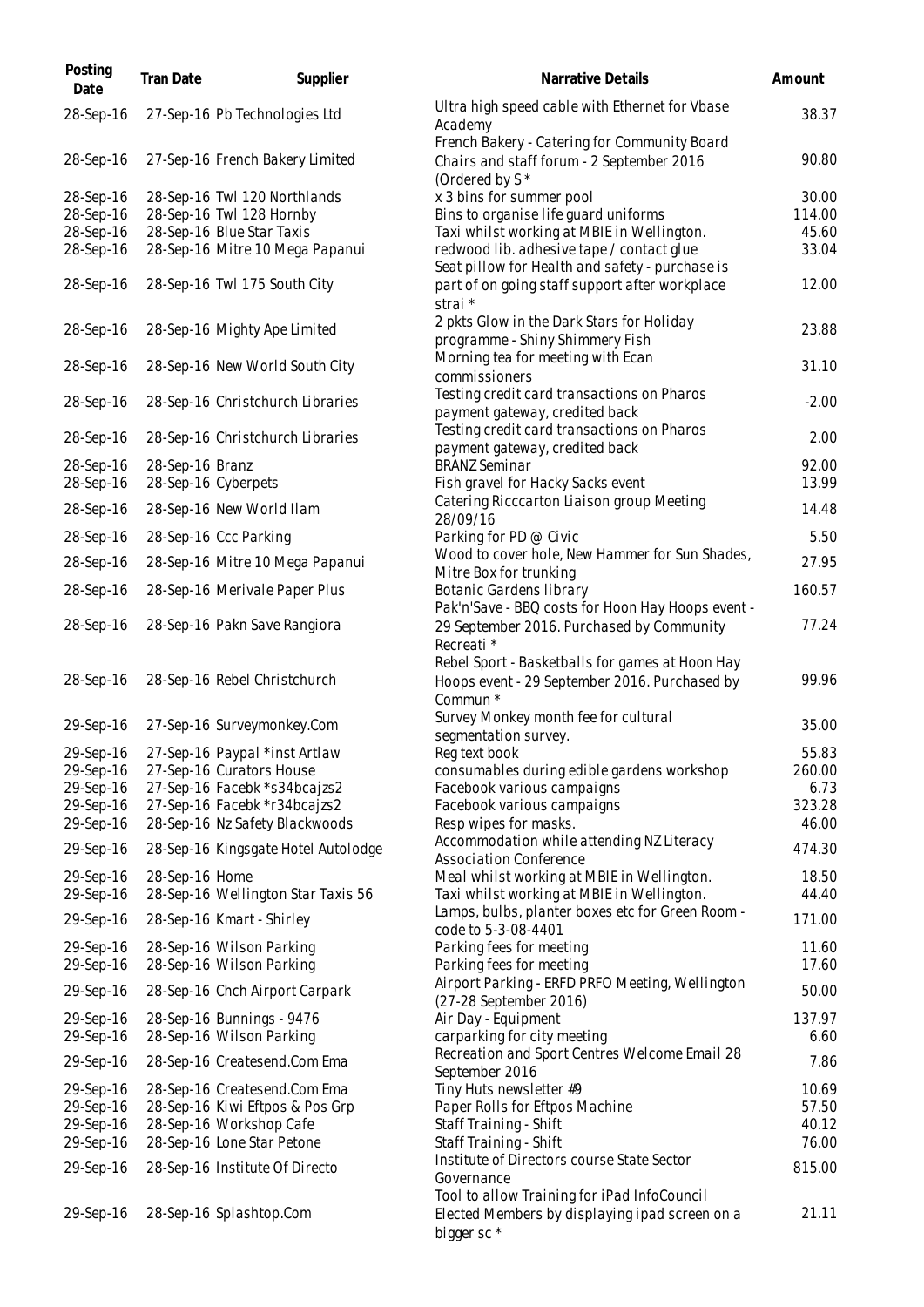| Posting<br>Date        | Tran Date          | Supplier                                                      | Narrative Details                                                                                                       | Amount        |
|------------------------|--------------------|---------------------------------------------------------------|-------------------------------------------------------------------------------------------------------------------------|---------------|
| 29-Sep-16              |                    | 28-Sep-16 Splashtop.Com                                       | Tool to allow Training for iPad InfoCouncil<br>Elected Members by displaying ipad screen on a<br>bigger sc <sup>*</sup> | 21.11         |
| 29-Sep-16              |                    | 28-Sep-16 Couplands Bakeries                                  | Catering Riccarton Liaison group Meeting<br>28/09/16                                                                    | 41.40         |
| 29-Sep-16              |                    | 28-Sep-16 Frobisher Cafe                                      | Catering - Panel deliberations NCH Topic 9.4 &<br>Topic 9.3                                                             | 83.50         |
| 29-Sep-16              | 28-Sep-16 Vegeland |                                                               | Vegeland - Volunteer food for Hoon Hay Hoops<br>event - 29 September 2016. Purchased by<br>Community Recre*             | 15.45         |
| 29-Sep-16              |                    | 29-Sep-16 Zimba Designs Ltd                                   | Goods for Resale                                                                                                        | 408.69        |
| 29-Sep-16              |                    | 29-Sep-16 The Little Import Co                                | Goods for Resale                                                                                                        | 1549.05       |
| 29-Sep-16              |                    | 29-Sep-16 Divine Cakes & Dessert                              | Catering for retirement function                                                                                        | 65.80         |
| 29-Sep-16              |                    | 29-Sep-16 Placemakers Riccarton                               | Measuring wheel                                                                                                         | 252.90        |
| 29-Sep-16              |                    | 29-Sep-16 Parsley And Sage                                    | Retirement Catering                                                                                                     | 315.10        |
| 29-Sep-16              |                    | 29-Sep-16 Maks Camera Centre                                  | Air Day - Printing                                                                                                      | 42.00         |
| 29-Sep-16              |                    | 29-Sep-16 South City Lotto                                    | Courier bags                                                                                                            | 70.00         |
| 29-Sep-16              |                    | 29-Sep-16 New World Redcliffs                                 | Catering for Consultation meeting                                                                                       | 237.18        |
| 29-Sep-16              |                    | 29-Sep-16 New World South City                                | Materials for fun palaces                                                                                               | 12.63         |
| 29-Sep-16              |                    | 29-Sep-16 New World Northwood                                 | Groynes milk 1 x 2lt 4 x long life                                                                                      | 11.11         |
| 29-Sep-16              |                    | 29-Sep-16 Placemakers Cranford                                | Styx timber and carridge screws seats cmaori<br>medicinal area                                                          | 224.92        |
| 29-Sep-16              | 29-Sep-16 On Cue   |                                                               | Registration fee for the NZ Coastal Society<br>Conference                                                               | 200.00        |
| 29-Sep-16              |                    | 29-Sep-16 Placemakers Riccarton                               | Purchase of materials for Gallery photgraphic<br>studio                                                                 | 75.51         |
| 29-Sep-16              |                    | 29-Sep-16 Twl 128 Hornby                                      | Sim card for Library camera                                                                                             | 24.99         |
| 29-Sep-16              |                    | 29-Sep-16 Mitre 10 Mega Papanui                               | New Hooks for Volleyball nets - old removed when<br>walls painted. Drill bit                                            | 16.42         |
| 29-Sep-16              |                    | 29-Sep-16 Burwood Produce                                     | greens                                                                                                                  | 56.70         |
| 29-Sep-16              |                    | 29-Sep-16 Wsl Belfast                                         | laminating sheets                                                                                                       | 29.99         |
| 29-Sep-16              |                    | 29-Sep-16 Countdown                                           | grocery items for re sale in the shop                                                                                   | 80.80         |
| 29-Sep-16              |                    | 29-Sep-16 Vendella International                              | milk, tea, cofffee for tourist flats                                                                                    | 168.88        |
| 29-Sep-16              |                    | 29-Sep-16 Twl 181 Belfast                                     | pillows, frypans, mugs, knifves for<br>accommodation                                                                    | 196.00        |
| 29-Sep-16              |                    | 29-Sep-16 Edgeware Supervalue                                 | IHP catering and kitchen supplies                                                                                       | 26.75         |
| 30-Sep-16              |                    | 28-Sep-16 Paknsave Moorhouse                                  | Shop supplies                                                                                                           | 47.90         |
| 30-Sep-16              |                    | 29-Sep-16 Createsend.Com Ema                                  | 5001-4312, EDM Event Info<br>NDF Conference in Wellington - November                                                    | 40.87         |
| 30-Sep-16              |                    | 29-Sep-16 Paardekooper & Associa                              | 2016. To support role developing and managing<br>our soci *                                                             | 300.00        |
| 30-Sep-16              |                    | 29-Sep-16 French Country Collect                              | Goods for Resale                                                                                                        | 1150.84       |
| 30-Sep-16              |                    | 29-Sep-16 New World Fendalton                                 | Catering for Retirement function                                                                                        | 43.26         |
| 30-Sep-16              |                    | 29-Sep-16 Rex Wheels & Castors                                | In House Maintenance - WO                                                                                               | 29.90         |
| 30-Sep-16              |                    | 29-Sep-16 Ullrich Alumnm Co Ltd                               | Workshop Consumables - Ladder                                                                                           | 58.47         |
| 30-Sep-16              |                    | 29-Sep-16 Storage Box-Tower Junctio                           | Workshop Consumables                                                                                                    | 98.91         |
| 30-Sep-16              |                    | 29-Sep-16 Saecowilson - Christch                              | In House Maintenance - WO                                                                                               | 392.40        |
| 30-Sep-16              |                    | 29-Sep-16 Bunnings - 9482                                     | ppe/dust mask, gloves, disposable paint<br>coveralls                                                                    | 87.19         |
| 30-Sep-16              |                    | 29-Sep-16 Bunnings - 9482                                     | ppe/ safety boots for new member of staff                                                                               | 151.20        |
| 30-Sep-16              |                    | 29-Sep-16 Nz Safety Blackwoods                                | various ppe equipment for new staff member.<br>flouro, gloves, ear muffs                                                | 175.53        |
| 30-Sep-16<br>30-Sep-16 |                    | 29-Sep-16 Richard Suckling<br>29-Sep-16 Beachside Convenience | Eye test<br>Milk for Consultation meeting                                                                               | 51.75<br>5.29 |
| 30-Sep-16              |                    | 29-Sep-16 Createsend.Com Ema                                  | Sumner Lyttelton Corridor Sumner Road                                                                                   | 11.76         |
| 30-Sep-16              |                    | 29-Sep-16 Createsend.Com Ema                                  | geotechnical risk mitigation works<br>NZ mini IceFest 2016                                                              | 59.41         |
| 30-Sep-16              |                    | 29-Sep-16 Createsend.Com Ema                                  | Art Gallery Newsletter                                                                                                  | 119.31        |
| 30-Sep-16              |                    | 29-Sep-16 Riccarton House Bistro                              | Walking Festival                                                                                                        | 155.00        |
| 30-Sep-16              |                    | 29-Sep-16 Liquor King Carlton                                 | Half of thank you gift to new level 1 gallery donor<br>(@\$25k per annum)                                               | 54.00         |
| 30-Sep-16              |                    | 29-Sep-16 French Bakery Limited                               | Misc Eployment Exp - farewell function                                                                                  | 75.10         |
| 30-Sep-16              |                    | 29-Sep-16 Oderings Nurseries                                  | Plants for Sect D                                                                                                       | 62.38         |
| 30-Sep-16              |                    | 29-Sep-16 Trees For Canterbury                                | Plants for sect D                                                                                                       | 248.00        |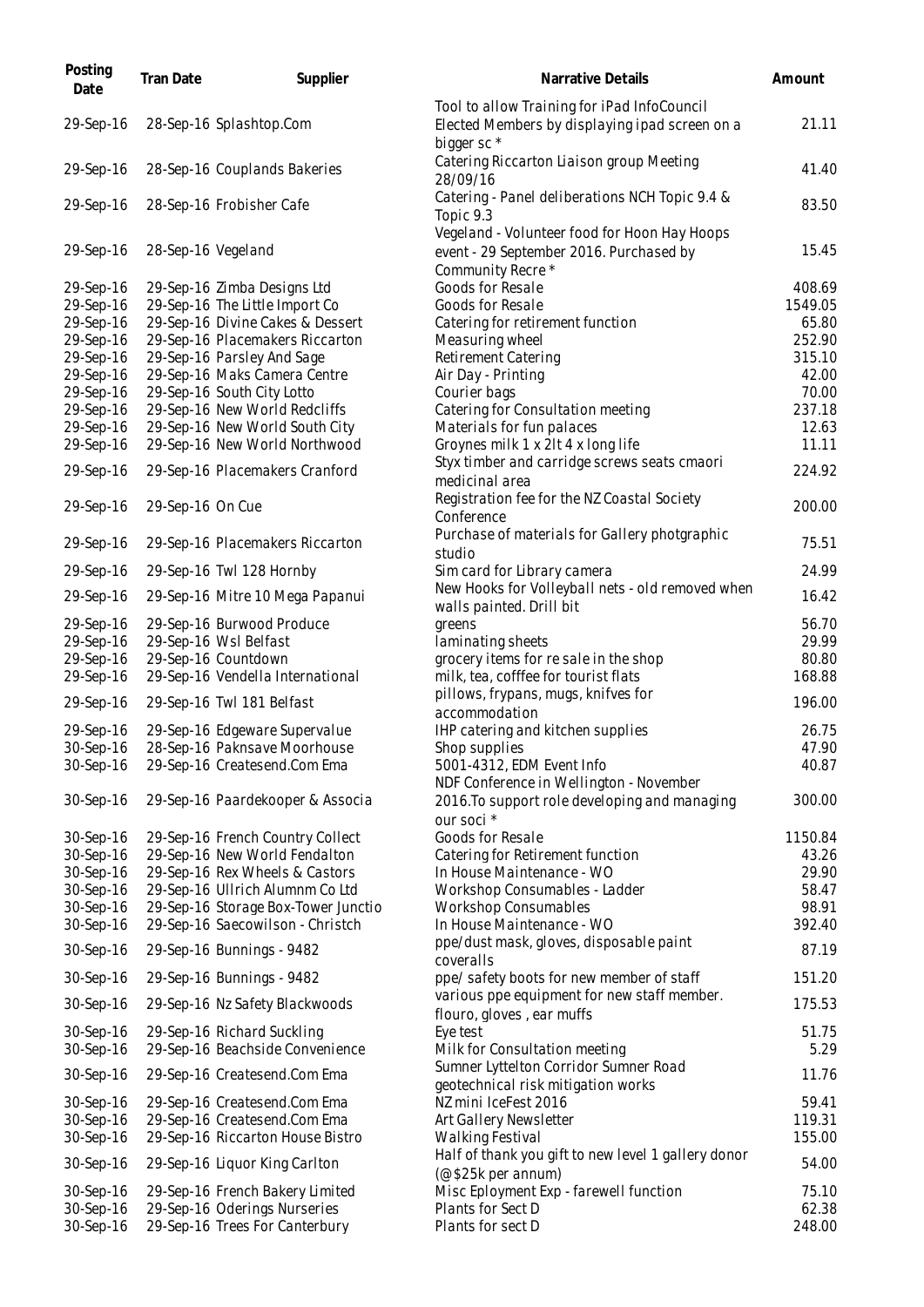| Posting<br>Date | <b>Tran Date</b> | Supplier                           | Narrative Details                                    | Amount  |
|-----------------|------------------|------------------------------------|------------------------------------------------------|---------|
| 30-Sep-16       |                  | 29-Sep-16 Workshop Cafe            | Training - Shift Engineers                           | 28.08   |
| 30-Sep-16       |                  | 29-Sep-16 Terra Viva Home & Garden | plants                                               | 32.49   |
| 30-Sep-16       |                  | 29-Sep-16 Oderings Nurseries       | potting mix                                          | 110.89  |
| 30-Sep-16       |                  | 29-Sep-16 Arbi Monograms           | Staff uniform                                        | 474.95  |
| 30-Sep-16       |                  | 29-Sep-16 Parkhouse Rd Garden      | Alpine grit                                          | 38.34   |
| 30-Sep-16       |                  | 29-Sep-16 Parkhouse Rd Garden      | Alpine grit                                          | 38.34   |
| 30-Sep-16       |                  | 29-Sep-16 Nz Safety Blackwoods     | boots and ear muffs                                  | 213.48  |
| 30-Sep-16       |                  | 29-Sep-16 Wilson Parking           | Parking                                              | 5.60    |
|                 |                  |                                    | Couplands - BBQ supplies for Hoon Hay Hoops          |         |
| 30-Sep-16       |                  | 29-Sep-16 Couplands Bakeries       | event - 29 September 2016. Purchased by              | 24.75   |
|                 |                  |                                    | Community Recrea *                                   |         |
|                 |                  |                                    | Mad Butcher - BBQ supplies for Hoon Hay Hoops        |         |
| 30-Sep-16       |                  | 29-Sep-16 Mad Butcher Riccarton    | event - 29 September 2016. Purchased by              | 127.98  |
|                 |                  |                                    | Community Recr *                                     |         |
| 30-Sep-16       |                  | 30-Sep-16 Hydraquip                | <b>Workshop Consumables</b>                          | 55.20   |
| 30-Sep-16       |                  | 30-Sep-16 Ballantynes              | Retirement Card - 40 years                           | 10.99   |
| 30-Sep-16       |                  | 30-Sep-16 New World South City     | Retirement - 40 years                                | 412.00  |
|                 |                  |                                    | taxi Wgtn Airport to REG Leadership Group            | 39.30   |
| 30-Sep-16       |                  | 30-Sep-16 Wgtn Combined Taxis      | Meeting 30 Sep                                       |         |
| 30-Sep-16       |                  | 30-Sep-16 Freshchoice Barrington   | Milk                                                 | 2.79    |
| 30-Sep-16       |                  | 30-Sep-16 Christchurch Gondola     | Walking Festival Gondola subsidy                     | 195.00  |
| 30-Sep-16       |                  | 30-Sep-16 New World South City     | Strategy & Transformation staff forum                | 76.51   |
| 30-Sep-16       |                  | 30-Sep-16 New World South City     | Misc Eployment Exp - farewell function               | 18.25   |
| 30-Sep-16       |                  | 30-Sep-16 Twl 175 South City       | Miscellaneous - phone cable for EQ repair unit       | 29.98   |
| 30-Sep-16       |                  | 30-Sep-16 New World South City     | Misc Eployment Exp - farewell function               | 133.44  |
|                 |                  |                                    | replacement sturdy backpacks for LTA Enviro          | 94.95   |
| 30-Sep-16       |                  | 30-Sep-16 Kathmandu Tower Junctn   | programmes                                           |         |
|                 |                  |                                    | Blow torch kit for sterilisation of taps for testing |         |
| 30-Sep-16       |                  | 30-Sep-16 Gas & Gear               | for microbiology.                                    | 253.00  |
|                 |                  |                                    | Holiday Programmes - extra marbles for spinning      |         |
| 30-Sep-16       |                  | 30-Sep-16 Twl 123 Eastgate         | tops                                                 | 6.00    |
|                 |                  |                                    | The Warehouse - Supplies for                         |         |
| 30-Sep-16       |                  | 30-Sep-16 Twl 178 Barrington       | Spreydon/Heathcote Community Board.                  | 96.00   |
|                 |                  |                                    | Purchased by S/H Governance Support *                |         |
| $3-Oct-16$      |                  | 28-Sep-16 Prince Hotels            | Hotel meals during conference in Yokohama            | 356.96  |
|                 |                  |                                    | Annual subscritpion to American Public Gardens       |         |
| $3-Oct-16$      |                  | 29-Sep-16 Am Public Gardens Assoc. | Association for Botanic Gardens Staff                | 1697.63 |
| $3-Oct-16$      |                  | 29-Sep-16 Hootsuite Media Inc.     | Hootsuite licence September 2016                     | 107.42  |
|                 |                  |                                    |                                                      |         |
| 3-Oct-16        |                  | 29-Sep-16 Apple NZ 2               | Apple developer licence - Library learning centre    | 149.00  |
|                 |                  |                                    | Major Cycle Routes, Fun Palace and Motorcycle        |         |
| $3-Oct-16$      |                  | 29-Sep-16 Facebk *n2uej9w6a2       | Expo Facebook posts                                  | 26.16   |
| 3-Oct-16        |                  | 29-Sep-16 Surveymonkey.Com         | Survey Monkey monthly subscription                   | 36.76   |
|                 |                  |                                    | Civil Defence, Major Cycle Routes, Motorcycle        |         |
| 3-Oct-16        |                  | 29-Sep-16 Facebk *m2uej9w6a2       | Expo and Walking Festival Facebook posts             | 304.22  |
| $3-Oct-16$      |                  | 29-Sep-16 Curators House           | Misc Eployment Exp - farewell function               | 330.50  |
| $3-Oct-16$      |                  | 29-Sep-16 Safari Bks Online-Flow   | ITII Safari ebook Single user subscription           | 55.13   |
| $3-Oct-16$      |                  | 30-Sep-16 Createsend.Com Ema       | 5308-4160, EDM Event Survey                          | 7.81    |
| $3-Oct-16$      |                  | 30-Sep-16 Facebk *hkjlu9wa32       | 5001-4342, Facebook Advertising                      | 7.93    |
| $3-Oct-16$      |                  | 30-Sep-16 Facebk *gkjlu9wa32       | 5001-4342, Facebook Advertising                      | 174.04  |
| $3-Oct-16$      |                  | 30-Sep-16 Facebk *x3b96ae4y2       | facebook post for event boosted                      | 6.90    |
| $3-Oct-16$      |                  | 30-Sep-16 Facebk *w3b96ae4y2       | facebook boosting for gallery events                 | 107.76  |
|                 |                  |                                    | Purchase of sunblock and emergency tape for          |         |
| 3-Oct-16        |                  | 30-Sep-16 Nz Safety Blackwoods     | mnotorcycle road safety event                        | 67.11   |
| $3-Oct-16$      |                  | 30-Sep-16 Seedling New Zealand     | Goods for resale                                     | 176.32  |
|                 |                  |                                    | Chch airport parking for REG Leadership Group        |         |
| $3-Oct-16$      |                  | 30-Sep-16 Chch Airport Carpark     | Meeting                                              | 25.00   |
|                 |                  |                                    |                                                      |         |
| $3-Oct-16$      |                  | 30-Sep-16 Createsend.Com Ema       | Recreation and Sport Centres 3 Month                 | 7.44    |
|                 |                  |                                    | Membership Renewal Discount September 2016           |         |
|                 |                  |                                    |                                                      |         |
| $3-Oct-16$      |                  | 30-Sep-16 Createsend.Com Ema       | Recreation and Sport Centres 12 Month                | 8.22    |
|                 |                  |                                    | Membership Renewal Discount September 2016           |         |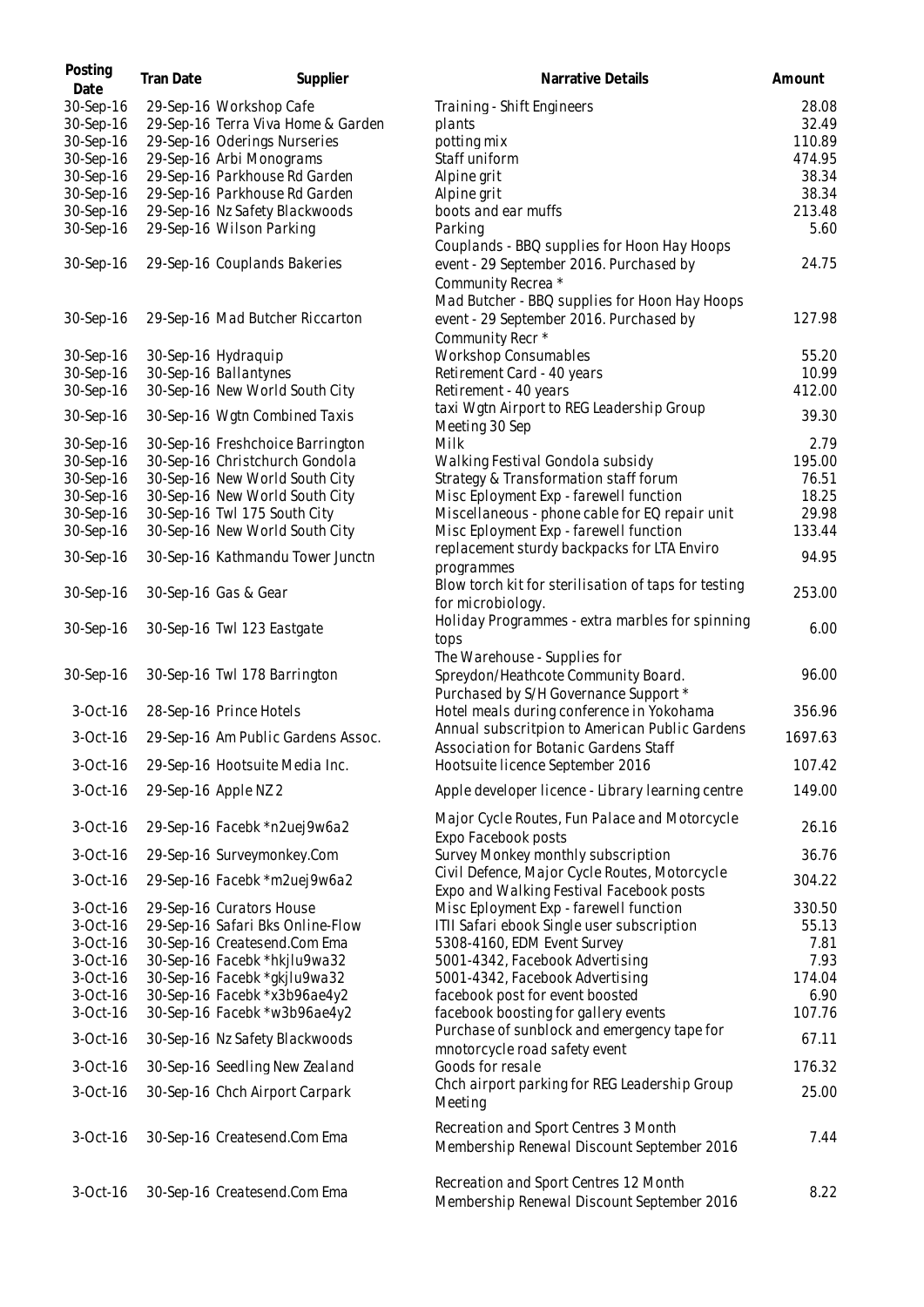| Posting<br>Date | <b>Tran Date</b> | Supplier                        | Narrative Details                                                                          | Amount |
|-----------------|------------------|---------------------------------|--------------------------------------------------------------------------------------------|--------|
| 3-Oct-16        |                  | 30-Sep-16 Facebk *gkhuq967a2    | Fun Palaces and Motor cycle expo Facebook<br>posts                                         | 20.32  |
| $3-Oct-16$      |                  | 30-Sep-16 Createsend.Com Ema    | Newsline 30/09/2016                                                                        | 89.17  |
| $3-Oct-16$      |                  | 30-Sep-16 Facebk *eftz9awcr2    | NZ Cup & Show Week Facebook posts                                                          | 92.05  |
| 3-Oct-16        |                  | 30-Sep-16 Facebk *gftz9awcr2    | NZ Cup & Show Week Facebook posts                                                          | 98.49  |
| 3-Oct-16        |                  | 30-Sep-16 Facebk *ekhuq967a2    | Major Cycle routes, Fun Palace, Motor Cycle expo<br>& Walking Festival Facebook posts      | 145.86 |
| $3-Oct-16$      |                  | 30-Sep-16 Facebk *dsqaz9slt2    | IceFest Facebook posts                                                                     | 229.65 |
| 3-Oct-16        |                  | 30-Sep-16 Facebk *cb68u92t62    | Celect, Icefest, Newsline, Travis Wetland and                                              | 723.11 |
|                 |                  |                                 | Walking Festival Facebook posts                                                            |        |
| 3-Oct-16        |                  | 30-Sep-16 Facebk *vmfng9jm32    | facebook promotion parks                                                                   | 4.44   |
| 3-Oct-16        |                  | 30-Sep-16 Paypal *facebook      | facebook boost promotion edible gardens                                                    | 11.98  |
| $3-Oct-16$      |                  | 30-Sep-16 Boulevard Cafe & Bar  | workshop<br>Catering for Antarctic Season Opening VIP guests<br>visit on 30 September 2016 | 60.00  |
| $3-Oct-16$      |                  | 30-Sep-16 Sushi Time Southcity  | Providing afterhours refreshments for 12                                                   | 152.50 |
|                 |                  |                                 | Events/CIR staff Antarctic Season Opening                                                  |        |
| $3-Oct-16$      |                  | 30-Sep-16 Facebk *r8lcdaezs2    | Facebook Campaign                                                                          | 110.86 |
| 3-Oct-16        |                  | 30-Sep-16 Woodend Nurseries     | Plants sect e                                                                              | 58.98  |
| $3-Oct-16$      |                  | 30-Sep-16 Caltex Hornby         | Milk for tearoom                                                                           | 3.60   |
| 3-Oct-16        |                  | 30-Sep-16 Facebk *7weu7ajtp2    | Facebook promotion for TFC                                                                 | 65.00  |
| $3-Oct-16$      |                  | 30-Sep-16 Wilson Parking        | Parking accidental personal repayment                                                      | 5.60   |
| $3-Oct-16$      |                  | 30-Sep-16 Bp Connect Fendalton  | Petrol vouchers for UC Internship                                                          | 300.00 |
| $3-Oct-16$      |                  | 30-Sep-16 Ross Galt Lock & Key  | Spare sets of signals keys<br>BP Connect - Gas for BBQ for Hoon Hay Hoops                  | 189.00 |
| $3-Oct-16$      |                  | 30-Sep-16 Bp Connect Hoon Hay   | event - 29 September 2016. Purchased by<br>Community Recrea *                              | 38.99  |
| $3-Oct-16$      |                  | 1-Oct-16 Southern Woods Nursery | rabbit repellant                                                                           | 75.55  |
| 3-Oct-16        |                  | 1-Oct-16 Fulcrumapp.Com         | Supply of data capture tool for CWW assets.                                                | 141.47 |
| 3-Oct-16        |                  | 1-Oct-16 Placemakers Cranford   | Fixings                                                                                    | 48.31  |
| 3-Oct-16        |                  | 1-Oct-16 Noel Leeming 1k        | Kitchen equipment                                                                          | 149.97 |
| $3-Oct-16$      |                  | 1-Oct-16 Smiths City 8241       | Kitchen Equipment                                                                          | 242.87 |
| 3-Oct-16        |                  | 1-Oct-16 Twl 181 Belfast        | Kitchen Equipment                                                                          | 253.50 |
| $3-Oct-16$      |                  | 1-Oct-16 Bunnings - 9476        | Replacement manual pool vacuum end and hose                                                | 152.82 |
| 3-Oct-16        |                  | 1-Oct-16 Countdown Chch Airport | Air Day - Water for Volunteers & Staff                                                     | 30.00  |
| 3-Oct-16        |                  | 1-Oct-16 Facebk *uaq5p9wl92     | Walg Festival Facebook post                                                                | 2.19   |
| 3-Oct-16        |                  | 1-Oct-16 Bunnings - 9482        | Trestle Table for Sports Hall                                                              | 99.80  |
| 3-Oct-16        |                  | 1-Oct-16 Apl Fuelstop Duvauchel | diesel for ride on lawn mower as no fuel card yet                                          | 24.55  |
| 3-Oct-16        |                  | 1-Oct-16 Apl Fuelstop Duvauchel | petrol for lawn mowers as no fuel card yet                                                 | 81.72  |
| 3-Oct-16        |                  | 1-Oct-16 Countdown              | Chips and sweets for Magic the Gathering                                                   | 7.08   |
| $3-Oct-16$      |                  | 2-Oct-16 Westfield Gift Voucher | Vouchers for volunteer support at road safety<br>motorcycle event                          | 250.00 |
|                 |                  |                                 | Coffee for ambassadors for season opening                                                  |        |
| 3-Oct-16        |                  | 2-Oct-16 Robert Harris Bnz      | events                                                                                     | 12.80  |
| $3-Oct-16$      |                  | 2-Oct-16 Robert Harris Bnz      | Coffee for ambassadors here for season opening<br>events                                   | 33.40  |
| 3-Oct-16        |                  | 2-Oct-16 Minit Northlands Mall  | Padlock Keys cut                                                                           | 22.80  |
| $3-Oct-16$      |                  | 2-Oct-16 Ecocentral Ltd         | Dump Fees                                                                                  | 19.28  |
| 3-Oct-16        |                  | 3-Oct-16 Alice Cinematheque     | film rental to show at gallery                                                             | 5.00   |
| 3-Oct-16        |                  | 3-Oct-16 Soma Day Spa           | Goods for resale                                                                           | 330.00 |
| 3-Oct-16        |                  | 3-Oct-16 Just Incredible Nb     | materials for holiday programming                                                          | 18.98  |
| 3-Oct-16        |                  | 3-Oct-16 Twl 181 Belfast        | microwave for flats/tennis balls                                                           | 254.00 |
| 3-Oct-16        |                  | 3-Oct-16 Ccc Parking            | Parking fees for meeting                                                                   | 8.50   |
| 3-Oct-16        |                  | 3-Oct-16 Ballantynes            | stationery (leaving card) for departing staff                                              | 10.99  |
| 3-Oct-16        |                  | 3-Oct-16 New World South City   | Milk, tea, coffee and juice - refreshments - SC<br>chairs                                  | 21.99  |
| $3-Oct-16$      |                  | 3-Oct-16 Mitre 10 Beckenham     | shelving for storage at WWTP for LTA Education<br>programmes                               | 211.91 |
| 3-Oct-16        |                  | 3-Oct-16 Hornby Godfreys        | 2 x vaccum cleaner bags for camp vaccum<br>cleaner                                         | 39.90  |
| 3-Oct-16        |                  | 3-Oct-16 Caltex Redwood         | Milk for staffroom                                                                         | 6.60   |
| 3-Oct-16        |                  | 3-Oct-16 Four Square Akaroa     | tea, coffee, cleaning materials etc                                                        | 53.54  |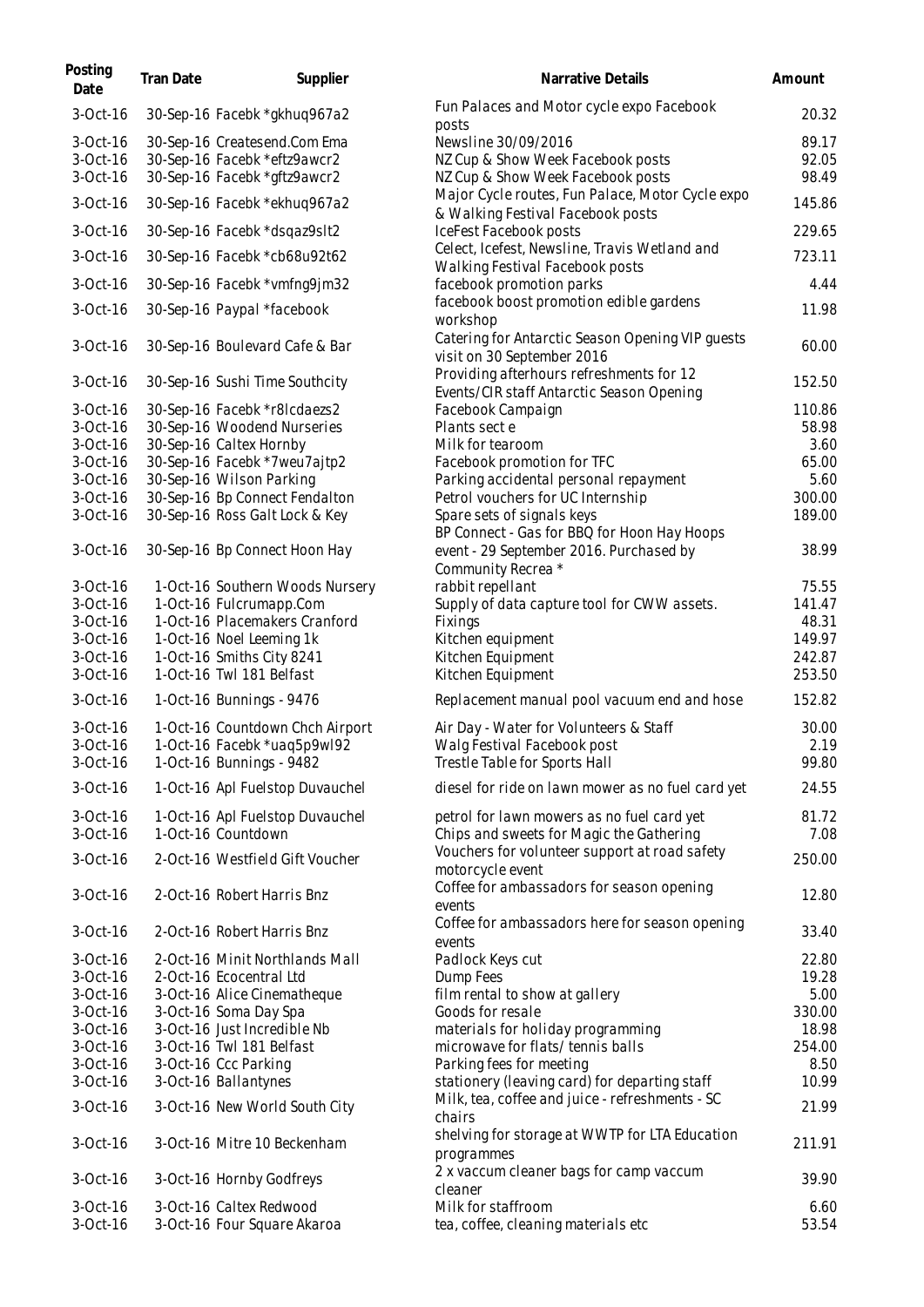| Posting<br>Date        | <b>Tran Date</b>  | Supplier                                                       | Narrative Details                                                                | Amount          |
|------------------------|-------------------|----------------------------------------------------------------|----------------------------------------------------------------------------------|-----------------|
| 3-Oct-16               |                   | 3-Oct-16 Countdown                                             | Lunch provided for the trainer/assessor of the<br>ICPMS on site training course. | 10.74           |
| 3-Oct-16               | 3-Oct-16 Branz    |                                                                | <b>BRANZ Seminar</b>                                                             | 276.00          |
| 3-Oct-16               |                   | 3-Oct-16 Mitre 10 Beckenham                                    | Garden tools and gloves                                                          | 202.33          |
| 3-Oct-16               |                   | 3-Oct-16 Z Riccarton                                           | fuses for sprayer repair                                                         | 7.98            |
|                        |                   |                                                                | VGA to HDMI powered converter - note: wrong                                      |                 |
| 3-Oct-16               |                   | 3-Oct-16 Jaycar Pty Ltd                                        | item - the subsequent transaction shows the                                      | 99.90           |
|                        |                   |                                                                | reversal and *                                                                   |                 |
| $3-Oct-16$             |                   | 3-Oct-16 Twl 123 Eastgate                                      | clear bin and lid for the separation of recyclables                              | 12.00           |
|                        |                   |                                                                | from refuse in Metro Office                                                      |                 |
| 3-Oct-16               |                   | 3-Oct-16 Living Light Candles                                  | Giftware for resale                                                              | 428.26          |
| 3-Oct-16               |                   | 3-Oct-16 The Aromatherapy                                      | Giftware for resale in BG gift shop                                              | 1195.49         |
| 4-Oct-16               |                   | 28-Sep-16 Ergostyle Ergonomics                                 | perching seat recommended by H&S team for CS                                     | 946.42          |
|                        |                   |                                                                | staff                                                                            |                 |
|                        |                   |                                                                | Catering morning tea + Lunch for offsite all day                                 |                 |
| 4-Oct-16               |                   | 30-Sep-16 New World Halswell                                   | strategy workshop for 6 people actual cost \$4.16                                | 85.00           |
|                        |                   |                                                                | $pp *$                                                                           |                 |
| $4-Oct-16$             | 30-Sep-16 Goformz |                                                                | <b>ITCC GoFormz Monthly subscription Health</b>                                  | 89.12           |
|                        |                   |                                                                | Licensing                                                                        |                 |
| 4-Oct-16               |                   | 2-Oct-16 Yogaglo.Com                                           | YogaGlo subscription for ongoing training                                        | 25.46           |
|                        |                   |                                                                | Morning tea at Curators House for visiting                                       |                 |
| 4-Oct-16               |                   | 2-Oct-16 Curators House                                        | ambassadors, hon consuls, 2 escorts and 2                                        | 156.00          |
|                        |                   |                                                                | presenters whil *                                                                |                 |
| 4-Oct-16               |                   | 3-Oct-16 Mainland Fasteners Ltd                                | <b>Workshop Consumables</b>                                                      | 20.67           |
| 4-Oct-16<br>4-Oct-16   |                   | 3-Oct-16 Ullrich Alumnm Co Ltd<br>3-Oct-16 Biolab Scientific   | Workshop Consumables - Ladders                                                   | 831.45<br>78.61 |
| 4-Oct-16               |                   | 3-Oct-16 Egmont Commercial Lt M/O                              | acid for treating Sophora seed<br>45L bags for potting on trees                  | 396.75          |
| 4-Oct-16               |                   | 3-Oct-16 Couplands Bakeries                                    | bread for shop                                                                   | 15.00           |
| 4-Oct-16               |                   | 3-Oct-16 Bailey Nelson                                         | Replacement glasses                                                              | 172.50          |
| 4-Oct-16               |                   | 3-Oct-16 Createsend.Com Ema                                    | Halswell Skate reminder 2                                                        | 10.47           |
| 4-Oct-16               |                   | 3-Oct-16 Direct 2 You                                          | New BBQ for campers use on outdoor patio                                         | 549.99          |
|                        |                   |                                                                | Catering - Christchurch West Melton Water                                        |                 |
| 4-Oct-16               |                   | 3-Oct-16 Pulp Kitchen Catering                                 | Management Zone Committee - September 2016                                       | 230.00          |
|                        |                   |                                                                | meeting                                                                          |                 |
| 4-Oct-16               | 3-Oct-16 Ipenz    |                                                                | IPENZ Membership (Professional)                                                  | 524.40          |
| 4-Oct-16               |                   | 3-Oct-16 Flowers On Cashmere                                   | A wreath for 9/11 Memorial event                                                 | 174.00          |
|                        |                   |                                                                | Lunch provided for trainer/assessor for on site                                  |                 |
| $4-Oct-16$             |                   | 3-Oct-16 Dominos Pizza Linwood                                 | ICPMS staff training course.                                                     | 6.99            |
| $4-Oct-16$             |                   | 3-Oct-16 Parkhouse Rd Garden                                   | base course                                                                      | 28.90           |
| $4-Oct-16$             |                   | 3-Oct-16 Bp Connect Marshlands                                 | Milk for BLFP                                                                    | 17.16           |
| 4-Oct-16               |                   | 3-Oct-16 Bunnings - 9482                                       | Combination lock - Windsports                                                    | 61.64           |
| 4-Oct-16               |                   | 3-Oct-16 Hunkin Garden Products                                | Gas weed burner                                                                  | 286.50          |
| 4-Oct-16               | 3-Oct-16 Ipenz    |                                                                | <b>IPENZ Membership Fee</b>                                                      | 115.00          |
| 4-Oct-16               |                   | 3-Oct-16 Radio Spectrum                                        | Radio Frequency licence for Traffic Signal                                       | 414.00          |
|                        |                   |                                                                | Communications                                                                   |                 |
| 4-Oct-16               |                   | 4-Oct-16 Supervalue Lyttelton                                  | Office Supplies                                                                  | 15.47           |
| 4-Oct-16               |                   | 4-Oct-16 The Warehouse Online                                  | clothing racks for clothing swap at gallery                                      | 78.99           |
| 4-Oct-16               |                   | 4-Oct-16 Ccc Parking                                           | Parking - Meeting Civic Offices                                                  | 2.05            |
| 4-Oct-16               |                   | 4-Oct-16 11 Mart Store                                         | refreshments - Milk, tea, coffee and juice                                       | 22.50           |
| 4-Oct-16               |                   | 4-Oct-16 New World South City                                  | Supplies for Team Building Event                                                 | 29.27           |
| 4-Oct-16               |                   | 4-Oct-16 Just Incredible                                       | Supplies for Team Building Event                                                 | 38.88           |
| 4-Oct-16               |                   | 4-Oct-16 Hanmer Springs Bakery                                 | Meal at Hanmer Springs EMO Forum for 4 CCC                                       | 31.50           |
|                        |                   |                                                                | employees                                                                        |                 |
| 4-Oct-16               |                   | 4-Oct-16 Rubber Stamps                                         | stamps for use in Gnome world kidsfest event                                     | 117.67          |
|                        |                   |                                                                | <b>Botanic Gardens</b>                                                           |                 |
| $4-Oct-16$<br>4-Oct-16 |                   | 4-Oct-16 New Zealand Memories<br>4-Oct-16 Aarque Group Limited | shop stock<br>Maintenance Cartridge for HP7100 printer                           | 43.00<br>138.63 |
| 4-Oct-16               |                   | 4-Oct-16 Ccc Parking                                           | Parking for meeting.                                                             | 2.05            |
|                        |                   |                                                                | Lunch provided for trainer/assessor for on site                                  |                 |
| 4-Oct-16               |                   | 4-Oct-16 Countdown                                             | ICPMS staff training course.                                                     | 3.50            |
|                        |                   |                                                                | Lunch provided for trainer/assessor for on site                                  |                 |
| 4-Oct-16               |                   | 4-Oct-16 Subway Eastgate                                       | ICPMS staff training course.                                                     | 7.90            |
| 4-Oct-16               |                   | 4-Oct-16 Ccc Parking                                           | parking                                                                          | 6.70            |
|                        |                   |                                                                |                                                                                  |                 |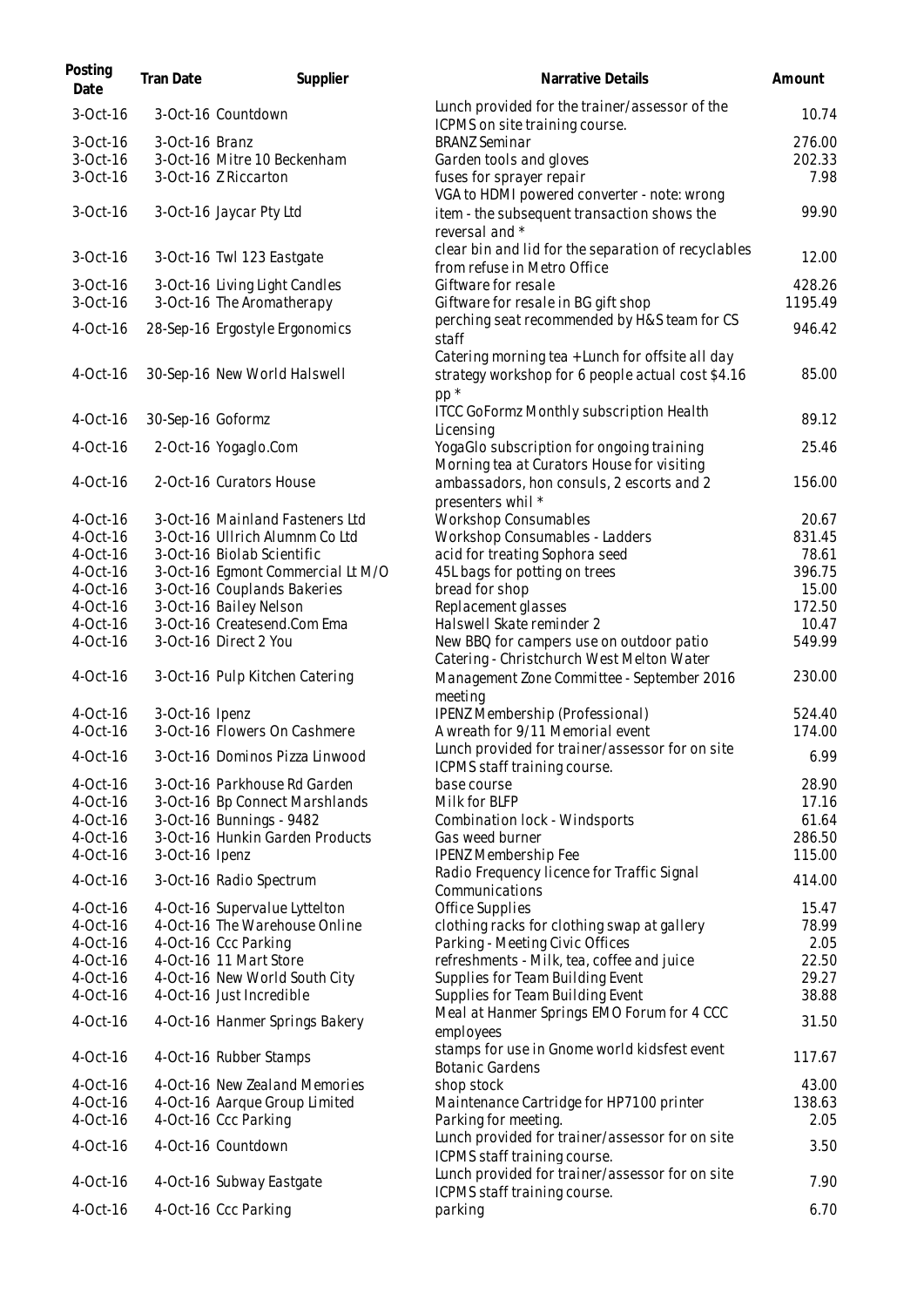| Posting<br>Date      | Tran Date           | Supplier                                            | Narrative Details                                                                                          | Amount            |
|----------------------|---------------------|-----------------------------------------------------|------------------------------------------------------------------------------------------------------------|-------------------|
| 4-Oct-16             |                     | 4-Oct-16 Twl 181 Belfast                            | Cycle safe team resources - cable ties, Stop watch,<br>spanners & window cleaner                           | 30.79             |
| 4-Oct-16             |                     | 4-Oct-16 Countdown                                  | Milk for Carlyle St                                                                                        | 8.44              |
| 4-Oct-16             |                     | 4-Oct-16 Jaycar Pty Ltd                             | Credit Voucher Jaycar Pty Ltd - HDMI to VGA<br>converter - correct product                                 | $-65.00$          |
| 4-Oct-16             |                     | 4-Oct-16 Burwood Produce                            | straw and hay                                                                                              | 60.00             |
| 4-Oct-16             |                     | 4-Oct-16 Countdown                                  | Countdown - Catering for Cashmere Tennis Club<br>Lights facilitated meeting - 4 October 2016.              | 41.87             |
| 5-Oct-16             | 28-Sep-16 Jr Toukai |                                                     | Train from Yokohama to Tokyo                                                                               | 38.45             |
| 5-Oct-16<br>5-Oct-16 |                     | 2-Oct-16 Paypal *eds<br>4-Oct-16 Spotify P00d403da9 | Climate Change & Business Conference 2016<br>gallery spotify account monthly fee                           | 925.00<br>12.99   |
| 5-Oct-16             |                     | 4-Oct-16 Kevin Daly Mowers Ltd                      | small plant maintenance - victa 1792                                                                       | 22.00             |
| 5-Oct-16             |                     | 4-Oct-16 Bunnings - 9476                            | hi-vis vests x 4                                                                                           | 86.87             |
| 5-Oct-16             |                     | 4-Oct-16 W Wiggins Christchurch                     | Dacron for fitting out back of Neil Frazer<br>paintings                                                    | 187.13            |
| $5-0ct-16$           |                     | 4-Oct-16 Anderson & Hill                            | Shuttlecocks for badminton programme                                                                       | 220.00            |
| 5-Oct-16             | 4-Oct-16 Ipenz      |                                                     | Sesoc membership fee for chartership<br>continuation                                                       | 91.08             |
| 5-Oct-16             | 4-Oct-16 Ipenz      |                                                     | ipenz chartership fee                                                                                      | 524.40            |
| 5-Oct-16             |                     | 4-Oct-16 Wilson Parking                             | carparking for city meeting                                                                                | 5.60              |
| 5-Oct-16             |                     | 4-Oct-16 Bunnings - 9476                            | Disaster materials                                                                                         | 135.60            |
| 5-Oct-16             |                     | 4-Oct-16 Paardekooper & Associa                     | National Digital Forum registration                                                                        | 545.00            |
| 5-Oct-16<br>5-Oct-16 | 4-Oct-16 Ipenz      | 4-Oct-16 Premier Workplace Solutio                  | Annual Membership fee for IPENZ NZ<br>2m Dropover cord cable cover for boardroom at<br>Beckenham           | 115.00<br>137.43  |
| 5-Oct-16             |                     | 4-Oct-16 St Lukes Toys Limited                      | light sensitive paper for the Camera-less                                                                  | 127.92            |
|                      |                     |                                                     | Photography lesson                                                                                         |                   |
| 5-Oct-16<br>5-Oct-16 |                     | 4-Oct-16 The Company Shed<br>5-Oct-16 Countdown     | Giftware for resale in BG gift shop<br>Resale items                                                        | 1059.22<br>108.00 |
| 5-Oct-16             |                     | 5-Oct-16 James Bull & Co                            | cut security keys                                                                                          | 391.00            |
| 5-Oct-16             |                     | 5-Oct-16 Ferrymead Mitre 10 Mega                    | <b>Shelves</b>                                                                                             | 228.99            |
| 5-Oct-16             |                     | 5-Oct-16 Twl 220 Riccarton                          | Table top activities for public area in Gallery<br>foyer                                                   | 200.10            |
| 5-Oct-16             |                     | 5-Oct-16 Mrc Global (NZ) Ltd                        | In House Maintenance - WO                                                                                  | 33.47             |
| 5-Oct-16             |                     | 5-Oct-16 Wgtn Combined Taxis                        | Wellington airport to TAGG meeting taxi 5 Oct                                                              | 41.90             |
| 5-Oct-16             |                     | 5-Oct-16 Repco 130                                  | stop /taillight bulb mazda ute/ spare diesel<br>container                                                  | 59.16             |
| 5-Oct-16             |                     | 5-Oct-16 Countdown                                  | Linwood Aspirations and Developments Meeting                                                               | 11.49             |
| 5-Oct-16             |                     | 5-Oct-16 Fresh Choice Parklands                     | staff room expenses -<br>dishwashing/coffee/sugar/milk/tea/milo/cloths                                     | 110.91            |
| 5-Oct-16             |                     | 5-Oct-16 The Drawing Room Limite                    | Ribbon for bunting on display                                                                              | 6.00              |
| 5-Oct-16             |                     | 5-Oct-16 Hydraquip                                  | Water Blaster Nozzle                                                                                       | 181.12            |
| 5-Oct-16             |                     | 5-Oct-16 Aarque Group Limited                       | 400ml Grey ink Cartridge for HP7100 printer                                                                | 326.91            |
| 5-Oct-16             |                     | 5-Oct-16 Wsl Papanui                                | stacker chairs for Papanui Board Room                                                                      | 445.00            |
| 5-Oct-16             |                     | 5-Oct-16 Mitre 10 Mega Papanui                      | Wheel barrow, Wolf tools                                                                                   | 314.48            |
| 5-Oct-16             |                     | 5-Oct-16 Z Curletts Rd                              | diesel rental truck art event, pages rd and<br>equipment purchases                                         | 8.68              |
| 5-Oct-16             |                     | 5-Oct-16 Cactus Outdoor Limited                     | shorts for ranger staff<br>shaving cream was used for paper marbling                                       | 160.65            |
| 5-Oct-16             |                     | 5-Oct-16 New World South City                       | activity for the pre-schooler's programme, Art<br>Safari.                                                  | 27.74             |
| 5-Oct-16             |                     | 5-Oct-16 Noel Leeming 1w                            | Life proof cases for phones for three staff.                                                               | 305.97            |
| 5-Oct-16             |                     | 5-Oct-16 Intercity Web                              | Bus ticket to Ashburton to pick up tanker<br>The Cashmere Club - Beverages for Cashmere                    | 36.99             |
| 5-Oct-16             |                     | 5-Oct-16 Cashmere Club                              | Tennis Club Lights facilitated meeting - 4 October<br>2016.<br>The Cashmere Club - Venue hire for Cashmere | 60.00             |
| 5-Oct-16             |                     | 5-Oct-16 Cashmere Club                              | Tennis Club Lights facilitated meeting - 4 October<br>2016.                                                | 125.00            |
| 5-Oct-16             |                     | 5-Oct-16 Wsl Papanui                                | Batteries for safe (Office Max batteries are<br>unsuitable)                                                | 33.60             |
| $6$ -Oct-16          |                     | 3-Oct-16 Paypal *tintacray                          | Goods for resale                                                                                           | 209.95            |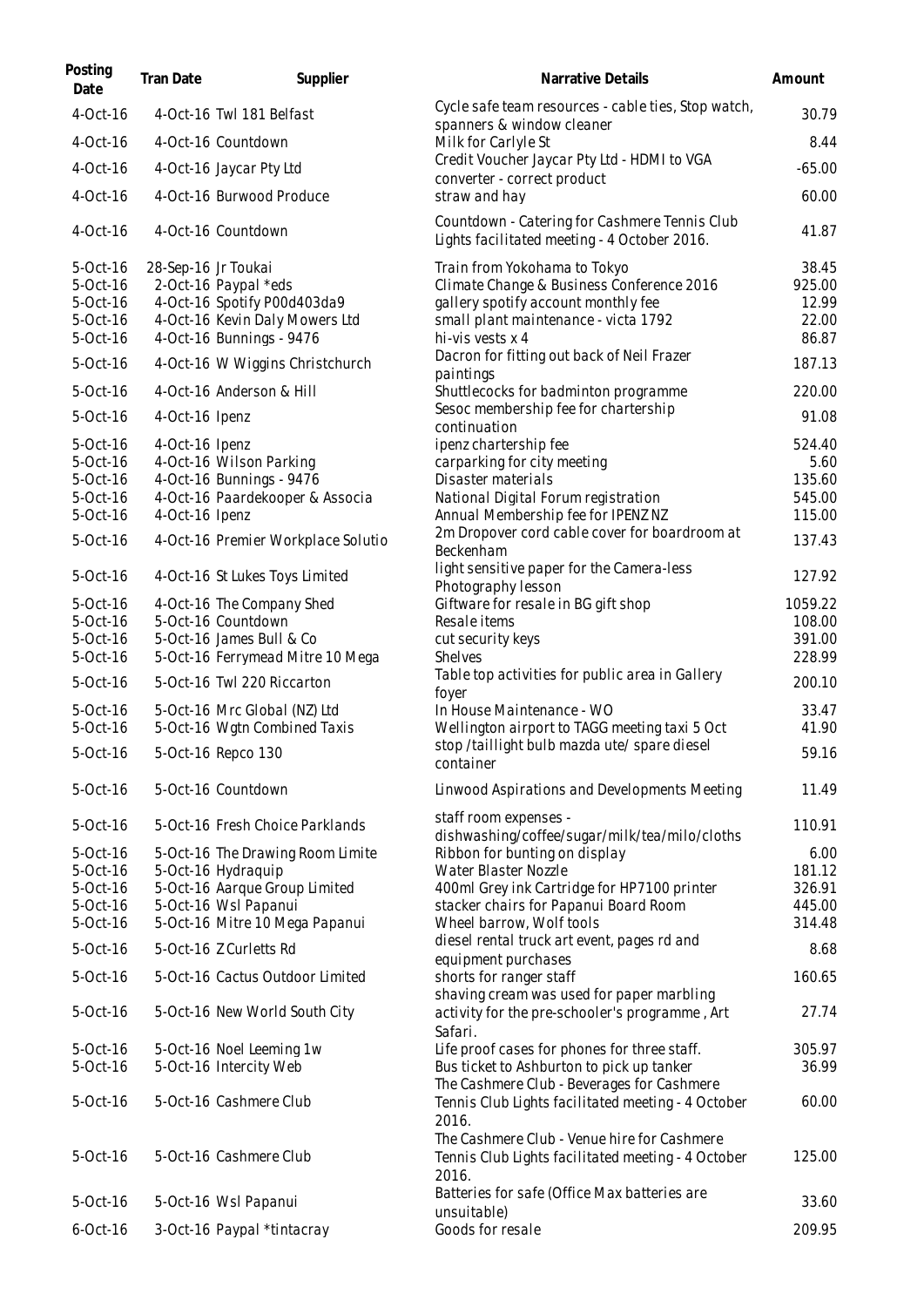| Posting<br>Date            | <b>Tran Date</b> | Supplier                                                      | Narrative Details                                                                                       | Amount           |
|----------------------------|------------------|---------------------------------------------------------------|---------------------------------------------------------------------------------------------------------|------------------|
| $6$ -Oct-16<br>$6$ -Oct-16 |                  | 4-Oct-16 Paypal *toodlesnood<br>4-Oct-16 Lightly Pty Ltd      | Goods for resale<br>Goods for resale                                                                    | 268.53<br>582.36 |
| $6-Oct-16$                 |                  | 4-Oct-16 Formassembly.Com                                     | ITDC FormAssembly monthly subscription for                                                              | 355.35           |
| $6$ -Oct-16                |                  | 4-Oct-16 Monsoon Poon                                         | October 2016<br>Meal while in Auckland for meetings                                                     | 76.00            |
| $6$ -Oct-16                |                  | 5-Oct-16 Qt Conference Queenstown                             | Accommodation for 4 staff members for<br>attendance at conference.                                      | 1980.00          |
| $6$ -Oct-16                |                  | 5-Oct-16 Publishers Distribution                              | Goods for resale                                                                                        | 218.31           |
| $6$ -Oct-16<br>$6$ -Oct-16 |                  | 5-Oct-16 Business Fitness Nz<br>5-Oct-16 Chch Airport Carpark | Webinar Disciplinary Issues<br>Chc airport parking for TAGG meeting 5 Oct                               | 184.00<br>25.00  |
| $6-Oct-16$                 |                  | 5-Oct-16 Capital Taxi                                         | Wellington CBD to airport taxi for TAGG meeting                                                         | 36.20            |
| $6-Oct-16$                 |                  | 5-Oct-16 Ross Galt Lock & Key                                 | master key spares                                                                                       | 225.00           |
| $6$ -Oct-16                |                  | 5-Oct-16 Createsend.Com Ema                                   | Recreation and Sport Centres Welcome Email 5<br>October 2016                                            | 8.68             |
| $6$ -Oct-16                |                  | 5-Oct-16 Createsend.Com Ema                                   | <b>RSU Fitness Newsletter</b>                                                                           | 136.98           |
| $6$ -Oct-16                |                  | 5-Oct-16 Eccocentral Ltd                                      | Rubbish from Sockburn                                                                                   | 28.92            |
| $6-Oct-16$                 |                  | 5-Oct-16 Bunnings - 9482                                      | Public Facebook Promotion Prizes                                                                        | 95.05            |
| $6$ -Oct-16                | 5-Oct-16 Ipenz   |                                                               | Annual Membership fee for IPENZ NZ                                                                      | 115.00           |
| $6$ -Oct-16                |                  | 5-Oct-16 Autism NZ Inc - Wellingto                            | Staff training - Autism NZ how we play                                                                  | 225.00           |
| $6$ -Oct-16                |                  | 5-Oct-16 Caltex Hornby                                        | Milk for tearoom                                                                                        | 5.20             |
| $6$ -Oct-16                |                  | 5-Oct-16 Parkhouse Rd Garden                                  | stone chip sample for forecourt                                                                         | 19.40            |
| $6$ -Oct-16                |                  | 5-Oct-16 M J Shardlow & Colid                                 | velcro Frazer Ioan DPAG                                                                                 | 115.00           |
| $6$ -Oct-16                |                  | 5-Oct-16 JA Russell                                           | transformers Culbert bebop repair                                                                       | 184.00           |
| $6$ -Oct-16                |                  | 5-Oct-16 Oneill Rentals                                       | diesel rental truck art event, pages rd and<br>equipment purchases                                      | 206.73           |
| $6$ -Oct-16                |                  | 5-Oct-16 Chch Airport Carpark                                 | ITS Annual summit Akld                                                                                  | 25.00            |
| $6$ -Oct-16                |                  | 5-Oct-16 Kmart - Shirley                                      | Pack of 50 laminating pouches.                                                                          | 10.00            |
| $6$ -Oct-16                |                  | 5-Oct-16 Bunnings - 9482                                      | potting mix for park plants                                                                             | 20.04            |
| $6$ -Oct-16                |                  | 6-Oct-16 The Wooden Horse                                     | Goods for resale                                                                                        | 1267.63          |
| $6$ -Oct-16                |                  | 6-Oct-16 Onehundredpercentheart                               | Goods for resale                                                                                        | 1433.84          |
| $6$ -Oct-16                |                  | 6-Oct-16 Mighty Ape Limited                                   | Table top activities for public area in Gallery<br>foyer                                                | 103.88           |
| $6$ -Oct-16                |                  | 6-Oct-16 Freshchoice Barrington                               | Milk                                                                                                    | 2.79             |
| $6$ -Oct-16                |                  | 6-Oct-16 Ccc Parking                                          | carparking for city meeting                                                                             | 6.50             |
| $6$ -Oct-16                |                  | 6-Oct-16 Four Square Akaroa                                   | Catering - Akaroa Service Centre +                                                                      | 29.37            |
|                            |                  |                                                               | Akaroa/Wairewa Community Board<br>Building Inspectors - GPS windscreen mounts -                         |                  |
| $6-Oct-16$                 |                  | 6-Oct-16 Noel Leeming 12                                      | replacements for filed items. Shared cost over the<br>thr $*$                                           | 150.00           |
| $6$ -Oct-16                |                  | 6-Oct-16 Trademe Paynow                                       | protective case for mobile phone                                                                        | 8.00             |
| $6$ -Oct-16                |                  | 6-Oct-16 Trademe Paynow                                       | protective case for mobile phone                                                                        | 36.65            |
| $6$ -Oct-16                |                  | 6-Oct-16 Rubber Stamps                                        | Stamps ordered for Residents Survey                                                                     | 252.40           |
| $6$ -Oct-16                |                  | 6-Oct-16 Countdown                                            | Staff bathroom supplies                                                                                 | 9.86             |
| $6$ -Oct-16                |                  | 6-Oct-16 Briscoes Hornby                                      | Bowls for Council chamber                                                                               | 43.15            |
| $6$ -Oct-16                |                  | 6-Oct-16 Sydenham Bakery                                      | Farewell morning tea                                                                                    | 80.40            |
| $6$ -Oct-16                |                  | 6-Oct-16 Noble-Adams Machinery                                | Service sprayer                                                                                         | 66.82            |
| $6$ -Oct-16                |                  | 6-Oct-16 Mojo Quay Street                                     | Breakfast while in Auckland for meetings                                                                | 41.60            |
| $6$ -Oct-16                |                  | 6-Oct-16 At Hop Auckland                                      | At Hop Card for Travel in Auckland                                                                      | 90.00            |
| $6$ -Oct-16                |                  | 6-Oct-16 Z Curletts Rd                                        | diesel rental truck Frazer Outgoing Ioan                                                                | 5.52             |
| $6-Oct-16$                 |                  | 6-Oct-16 Placemakers Riccarton                                | travelling frame Frazer Outgoing Ioan                                                                   | 262.59           |
| 7-Oct-16                   |                  | 4-Oct-16 Paypal *optimalwork                                  | ITDC for \$1450 (1 conference ticket and 2                                                              | 1450.00          |
|                            |                  |                                                               | workshop tickets.) for UXNZ conference                                                                  |                  |
| 7-Oct-16<br>7-Oct-16       |                  | 5-Oct-16 Paypal *mr Bf Davis<br>5-Oct-16 Paymate*agrecovery   | In House Maintenance                                                                                    | 471.50<br>24.50  |
| 7-Oct-16                   |                  | 5-Oct-16 Jam Software Gmbh                                    | Agrecovery recycling stickers<br>ITTI JAM Software TreeSize Pro Site License Annual                     | 770.91           |
|                            |                  |                                                               | Renewal                                                                                                 |                  |
| 7-Oct-16                   |                  | 6-Oct-16 Nz Safety Blackwoods                                 | Sunscreen for summer pool staff                                                                         | 292.66           |
| 7-Oct-16                   |                  | 6-Oct-16 Boulevard Cafe & Bar                                 | Morning tea for departing team member                                                                   | 150.00           |
| 7-Oct-16                   |                  | 6-Oct-16 Createsend.Com Ema                                   | Friends of the Art Gallery email                                                                        | 8.68             |
| 7-Oct-16                   |                  | 6-Oct-16 Nz Safety Blackwoods                                 | Safety footwear for Building Consent Officers to<br>enable them to visit building sites for Reg 18 Trai | 705.18           |
| 7-Oct-16                   |                  | 6-Oct-16 JS Party Limited                                     | $\star$<br>Items for Displays at Fendalton Library                                                      | 8.00             |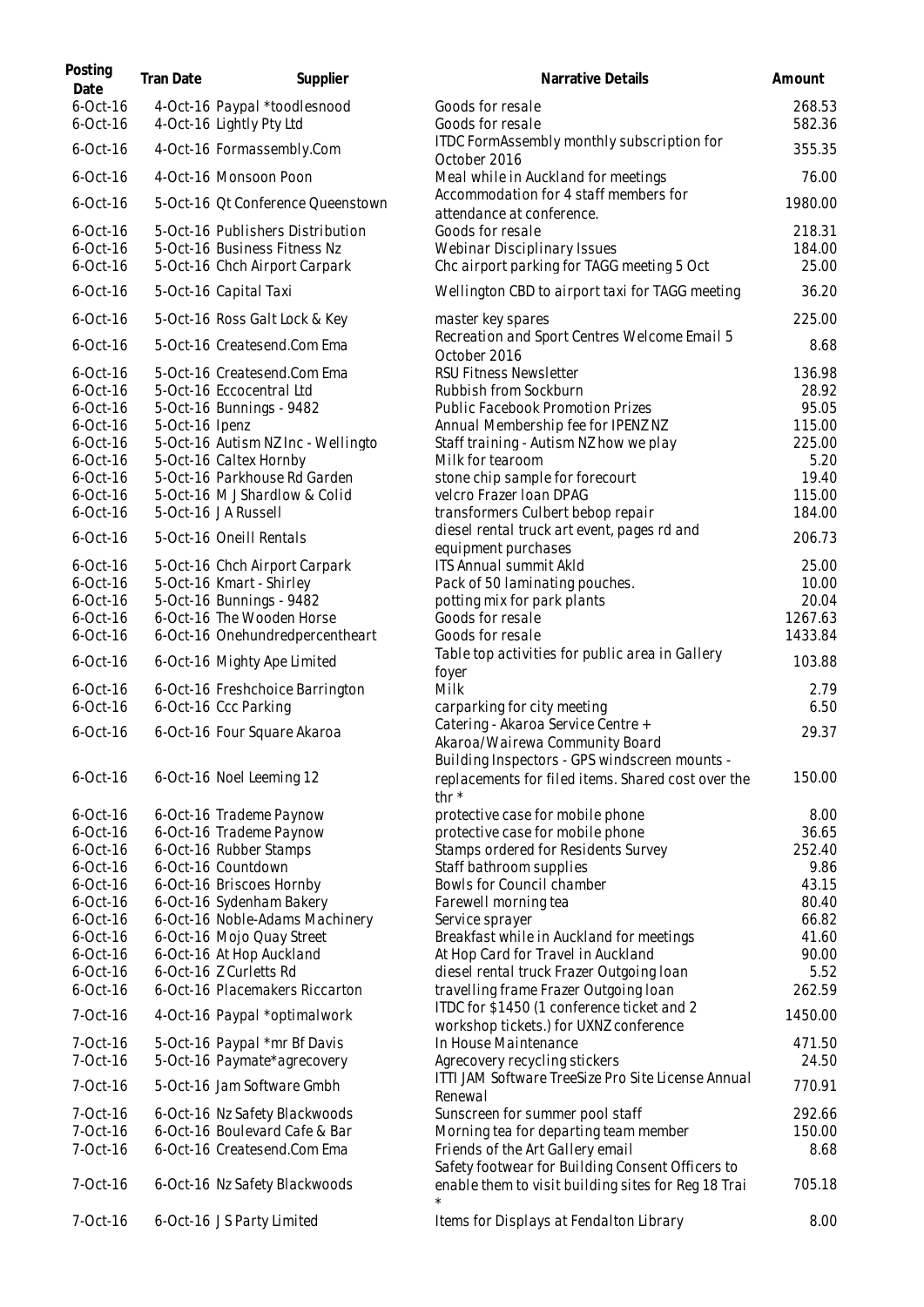| Posting<br>Date        | <b>Tran Date</b> | Supplier                                                          | Narrative Details                                                                              | Amount          |
|------------------------|------------------|-------------------------------------------------------------------|------------------------------------------------------------------------------------------------|-----------------|
| 7-Oct-16               | 6-Oct-16 2 Cheap |                                                                   | Items for displays at Fendalton Library                                                        | 19.80           |
| 7-Oct-16               | 6-Oct-16 A2Z     |                                                                   | Items for Displays at Fendalton Library                                                        | 26.90           |
| 7-Oct-16               |                  | 6-Oct-16 Min Bus Innovation & Em                                  | Tenancy Tribunal application                                                                   | 20.44           |
| 7-Oct-16               |                  | 6-Oct-16 Min Bus Innovation & Em                                  | Tenancy Tribunal application                                                                   | 20.44           |
| 7-Oct-16               |                  | 6-Oct-16 Institute Of Directo                                     | Annual subscription for Institute of Directors                                                 | 475.00          |
| 7-Oct-16               |                  | 6-Oct-16 Nz Safety Blackwoods                                     | H&S Gear & Anti/F Masks for Dept Team member<br>use                                            | 488.63          |
| 7-Oct-16               |                  | 6-Oct-16 Kens Cameras & Video                                     | 35mm mounted slide scan                                                                        | 26.00           |
| 7-Oct-16               |                  | 6-Oct-16 Couplands Bakeries                                       | fairwell function                                                                              | 77.64           |
| 7-Oct-16               |                  | 6-Oct-16 Nz Institute Of Surveyors                                | NZ Institute of Surveyors fees                                                                 | 632.50          |
|                        |                  |                                                                   | Glocery for Paralympian civic welcome                                                          |                 |
| 7-Oct-16               |                  | 6-Oct-16 New World Fendalton                                      | refreshments on 6 October at Jellie Park                                                       | 19.34           |
| 7-Oct-16               |                  | 6-Oct-16 Nz Safety Blackwoods                                     | spray filters                                                                                  | 40.52           |
| 7-Oct-16               |                  | 6-Oct-16 Parkhouse Rd Garden                                      | Garden soil fernery                                                                            | 560.30          |
| 7-Oct-16               |                  | 6-Oct-16 Service Fees - Fraedom Pty Ltd                           | Service Fees Fraedom Pty Ltd                                                                   | 1375.34         |
| 7-Oct-16               |                  | 6-Oct-16 Bunnings - 9476                                          | Credit Voucher Bunnings - 9476                                                                 | $-289.00$       |
| 7-Oct-16               |                  | 6-Oct-16 Bunnings - 9476                                          | paint pads and wheelbarrow                                                                     | 645.50          |
| 7-Oct-16               | 6-Oct-16 Skybus  |                                                                   | Bus fare while in Auckland for meetings                                                        | 18.00           |
| 7-Oct-16               |                  | 6-Oct-16 Oneill Rentals                                           | rental truck Frazer Outgoing Ioan DPAG                                                         | 159.62          |
| 7-Oct-16               |                  | 6-Oct-16 Nz Safety Blackwoods                                     | items for smoko room and cleaning for hands                                                    | 120.93          |
| 7-Oct-16               |                  | 6-Oct-16 Blacks Fasteners Lt                                      | bolts for wafer valve for fire truck brooklands                                                | 38.13           |
| 7-Oct-16               |                  | 6-Oct-16 Nz Safety Blackwoods                                     | wafer valve for Brooklands fire tanker                                                         | 342.78          |
| 7-Oct-16               |                  | 7-Oct-16 Ccc Parking                                              | Parking for training at Civic                                                                  | 8.50            |
| 7-Oct-16               |                  | 7-Oct-16 Ccc Parking                                              | parking for city meeting                                                                       | 2.50            |
| 7-Oct-16               |                  | 7-Oct-16 Gold Band Taxis                                          | Melb Conference: Taxi - Home to CIAL                                                           | 34.00           |
| 7-Oct-16               |                  | 7-Oct-16 Mitre 10 Mega Hornby                                     | atubs, rain gauge, bolts for nursery repairs                                                   | 73.15           |
| 7-Oct-16               |                  | 7-Oct-16 Pgg Wrightson Chch                                       | secateurs, replacement saw blades for Nursery.<br>Flash Drives purchased for the District Plan | 234.97          |
| 7-Oct-16<br>7-Oct-16   |                  | 7-Oct-16 The Warehouse Online<br>7-Oct-16 Rubber Stamps           | Review<br>Stamp for legal staff                                                                | 146.99<br>36.00 |
| 7-Oct-16               |                  | 7-Oct-16 Espial Marketing Ltd                                     | Giftware for resale in BG gift shop                                                            | 215.28          |
| 7-Oct-16               |                  | 7-Oct-16 Espial Marketing Ltd                                     | Giftware for resale in BG gift shop                                                            | 414.00          |
| 7-Oct-16               |                  | 7-Oct-16 Le Monde                                                 |                                                                                                | 648.60          |
|                        |                  |                                                                   | Ceramics for resale in BG gift shop                                                            |                 |
| 10-Oct-16              |                  | 5-Oct-16 Paypal *mr Bf Davis                                      | In House Maintenance - WO Grant Jeffreys                                                       | 35.94           |
| 10-Oct-16              |                  | 6-Oct-16 World Collection                                         | Goods for resale                                                                               | 514.33          |
| 10-Oct-16              |                  | 6-Oct-16 Executive Concepts P<br>6-Oct-16 Whitcoulls Riccarton 50 | Goods for resale                                                                               | 1005.15         |
| 10-Oct-16              |                  |                                                                   | Items for Displays at Fendalton Library                                                        | 19.98           |
| 10-Oct-16              |                  | 6-Oct-16 Fulcrumapp.Com                                           | monthly subscription to app for Urban Rangers<br>for supplies calucation                       | 71.66           |
| 10-Oct-16              |                  | 6-Oct-16 Www.Thomastelford.Co.U                                   | NEC3 Project Management Book                                                                   | 87.80           |
| 10-Oct-16              |                  | 6-Oct-16 Paknsave Moorhouse                                       | Safety Equipment and First Aid                                                                 | 75.96           |
| 10-Oct-16              |                  | 7-Oct-16 Nz Safety Blackwoods                                     | Work boots & trousers                                                                          | 342.49          |
| 10-Oct-16              |                  | 7-Oct-16 Trumba Corporation                                       | Trumba licence library web team October 2016                                                   | 186.94          |
| 10-Oct-16              |                  | 7-Oct-16 Scorpio Books                                            | book for landscape library - Landscape and<br>Urban design                                     | 96.98           |
| 10-Oct-16              |                  | 7-Oct-16 Wilson Parking                                           | parking for city meeting                                                                       | 11.60           |
| 10-Oct-16              |                  | 7-Oct-16 Www.Ingogo                                               | Melb Conference: Melb Airport to Hotel                                                         | 72.19           |
| 10-Oct-16              |                  | 7-Oct-16 Createsend.Com Ema                                       | Newsline 07/10/2016                                                                            | 88.93           |
| 10-Oct-16              | 7-Oct-16 2 Cheap |                                                                   | Walking Festival Stationary event supplies                                                     | 4.00            |
| 10-Oct-16              |                  | 7-Oct-16 Whitcoulls Sth City 95                                   | Pencil case for daily money bag @ CM - not<br>available through office max                     | 9.99            |
| 10-Oct-16              |                  | 7-Oct-16 Fosters Outdoor Power                                    | service chainsaws, new helmets                                                                 | 883.89          |
| 10-Oct-16              |                  | 7-Oct-16 Kings Seeds (Nz) Limited                                 | Wild flower seed sect h and c                                                                  | 87.50           |
| 10-Oct-16              |                  | 7-Oct-16 Radio Spectrum                                           | Radio Frequency licence for Traffic Signal<br>Communications                                   | 414.00          |
| 10-Oct-16              |                  | 7-Oct-16 2co*freepdfco 2co.Com                                    | PDF Converter                                                                                  | 13.22           |
| 10-Oct-16              |                  | 7-Oct-16 Fiddlesticks                                             | Fiona Proudfoot leaving function                                                               | 155.00          |
| 10-Oct-16              |                  | 7-Oct-16 Ross Galt Lock & Key                                     | door handle and dead bolt for BLFP HQ                                                          | 183.50          |
| 10-Oct-16              |                  | 7-Oct-16 Father Rabbit Ltd                                        | Giftware for resale in BG giftshop                                                             | 128.22          |
| 10-Oct-16              |                  | 7-Oct-16 Four Corner (NZ)                                         | Jewelry for BG gift shop                                                                       | 364.44          |
| 10-Oct-16              |                  | 7-Oct-16 Kerridge Linens & More                                   | Giftware for resale in BG gift shop                                                            | 950.55          |
| 10-Oct-16              |                  | 8-Oct-16 Cleantech Nz                                             | <b>Bin Liners</b>                                                                              | 495.40          |
|                        |                  |                                                                   |                                                                                                |                 |
| 10-Oct-16<br>10-Oct-16 |                  | 8-Oct-16 Mitre 10 Beckenham<br>8-Oct-16 Twl 175 South City        | Toilet broom for rounds + chemical measuring jug<br>20 x washable cups for volunteers          | 22.34<br>24.00  |
|                        |                  |                                                                   |                                                                                                |                 |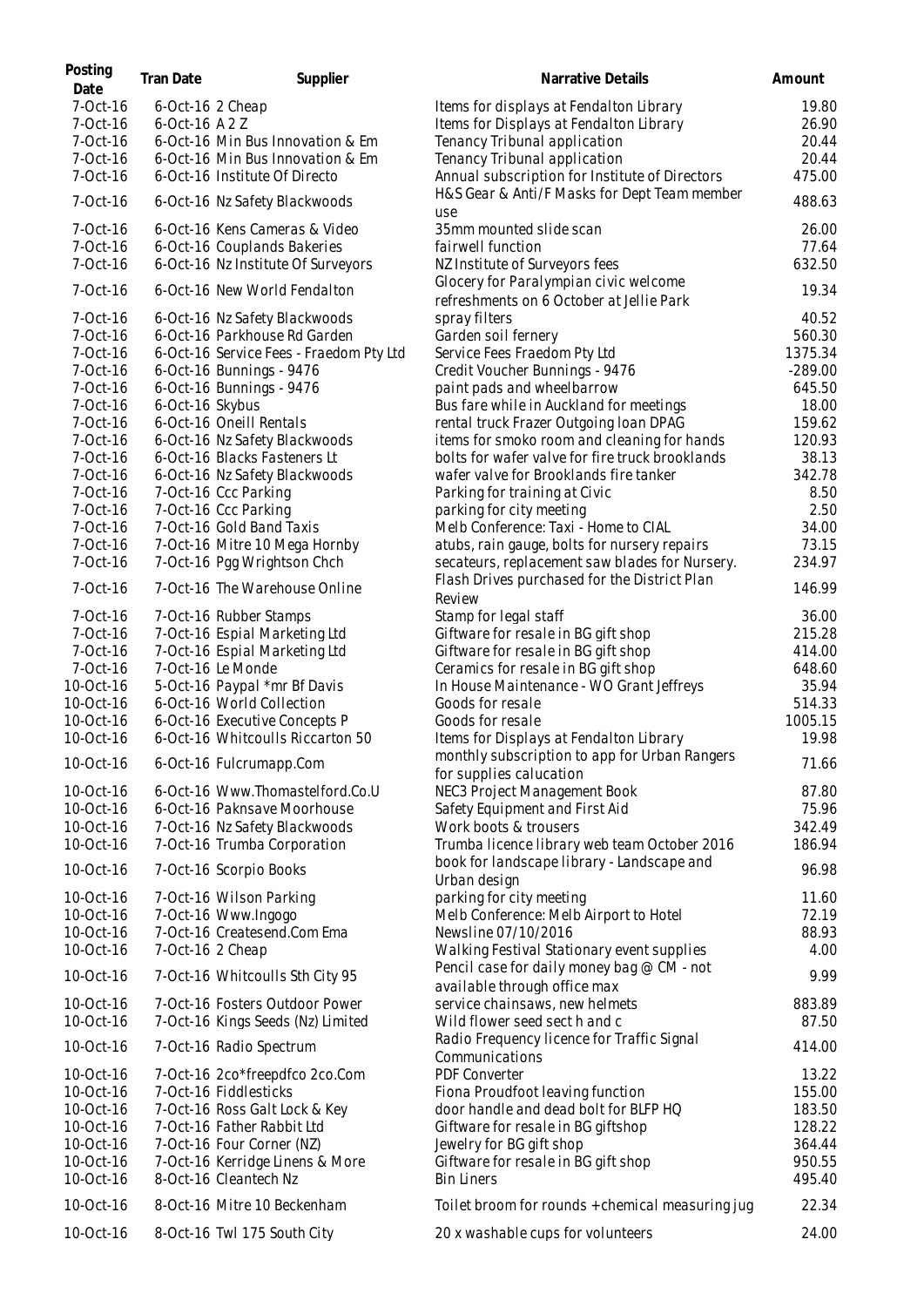| Posting<br>Date        | <b>Tran Date</b> | Supplier                                                         | Narrative Details                                                                            | Amount |
|------------------------|------------------|------------------------------------------------------------------|----------------------------------------------------------------------------------------------|--------|
| 10-Oct-16              |                  | 8-Oct-16 Countdown                                               | Biscuits and juice for Port Hills volunteers                                                 | 52.00  |
| 10-Oct-16              |                  | 8-Oct-16 Countdown                                               | Sunscreen for staff                                                                          | 77.97  |
| 10-Oct-16              |                  | 8-Oct-16 Paypal *zebragroup                                      | barriers for visitor control                                                                 | 365.00 |
| 10-Oct-16              |                  | 8-Oct-16 New World Halswell                                      | Victoria Park volunteer work morning tea                                                     | 7.50   |
| 10-Oct-16              |                  | 8-Oct-16 Wsl Rangiora                                            | photos of ground                                                                             | 21.79  |
| 10-Oct-16              |                  | 9-Oct-16 Ecocentral Ltd                                          | Dump Fees                                                                                    | 14.46  |
| 10-Oct-16              |                  | 9-Oct-16 Cashmere Super Dairy                                    | volunteer expenses morning tea supplies                                                      | 11.10  |
| 10-Oct-16              |                  | 9-Oct-16 The Tram Station                                        | Gondola ride and lunch to host Ambassadors,<br>Hon Consul and local guides/Antarctic experts | 320.00 |
| 10-Oct-16              |                  | 10-Oct-16 Fendalton Supervalue                                   | Washing powder for machine                                                                   | 13.99  |
| 10-Oct-16              |                  | 10-Oct-16 Supervalue Lyttelton                                   | Harbour Network Meeting                                                                      | 19.39  |
| 10-Oct-16              |                  | 10-Oct-16 Fairfax Media (Ps)                                     | Press account for September                                                                  | 216.67 |
| 10-Oct-16              |                  | 10-Oct-16 Nz Red Cross                                           | Defib Battery & Pads for Summer Pools                                                        | 747.50 |
| 10-Oct-16              |                  | 10-Oct-16 Chch City Council Civic                                | Parking coupons                                                                              | 77.50  |
| 10-Oct-16              |                  | 10-Oct-16 Ccc Parking                                            | Parking - Vision & Values seminar CIVIC                                                      | 5.50   |
| 10-Oct-16              |                  | 10-Oct-16 Paper Plus Northlands                                  | Diary                                                                                        | 19.99  |
| 10-Oct-16              |                  | 10-Oct-16 Briscoes Chch Salisbury                                | Water glasses and two bowls for Mayor's Lounge                                               | 54.47  |
| 10-Oct-16              |                  | 10-Oct-16 New World South City                                   | Morning Tea supplies for invited guest to Mayor<br>and Councillors briefings                 | 120.20 |
| 10-Oct-16              |                  | 10-Oct-16 Briscoes Chch Salisbury                                | Plunger for elected members lounge use                                                       | 39.99  |
| 10-Oct-16              |                  | 10-Oct-16 Mitre 10 Beckenham                                     | Batteries for compound gate controls                                                         | 9.54   |
| 10-Oct-16              |                  | 10-Oct-16 Wsl Eastgate                                           | USB hubs/multi ports for use in Laboratory.                                                  | 109.98 |
| 10-Oct-16              |                  | 10-Oct-16 Ferrymead Mitre 10 Mega                                | Buffing/polishing Dremel kit for use with<br>Laboratory equipment.                           | 144.53 |
| 10-Oct-16              |                  | 10-Oct-16 Nz Red Cross                                           | Red cross - adult defib pads at JP                                                           | 287.50 |
| 10-Oct-16              |                  | 10-Oct-16 Cactus Outdoor Limited                                 | shorts                                                                                       | 163.65 |
| 10-Oct-16              |                  | 10-Oct-16 Just Incredible                                        | Prizes for volunteer quiz night                                                              | 11.96  |
| 10-Oct-16              |                  | 10-Oct-16 New World South City                                   | Volunteer quiz night prizes                                                                  | 59.95  |
|                        |                  |                                                                  | Pita Pit - Catering for Hoon Hay Hoops volunteer                                             |        |
| 10-Oct-16              |                  | 10-Oct-16 Pita Pit Barrington                                    | recognition debrief. Purchased by Community                                                  | 100.00 |
|                        |                  |                                                                  | Recreat*                                                                                     |        |
| 11-Oct-16              |                  |                                                                  | Ergonomic Perching Stool for Staff at Graham                                                 | 981.95 |
|                        |                  | 7-Oct-16 Ergostyle Ergonomics                                    | Condon Reception                                                                             |        |
| 11-Oct-16              |                  | 9-Oct-16 Ri Geelong Pty Ltd                                      | Travel or food costs - COSA conference                                                       | 14.58  |
| 11-Oct-16              |                  | 9-Oct-16 Skybus Coach Service                                    | Travel or food costs - COSA conference                                                       | 41.34  |
| 11-Oct-16              |                  | 9-Oct-16 Sprout Social                                           | <b>ITDC Sprout Social Monthly Invoice for October</b>                                        | 427.26 |
|                        |                  |                                                                  | 2016                                                                                         |        |
| 11-Oct-16              |                  | 10-Oct-16 The Service Company - Hea                              | Workshop Consumables - Hand Cleaner                                                          | 206.87 |
| 11-Oct-16              | 10-Oct-16 Ipenz  |                                                                  | IPENZ Membership Fees 2016-17                                                                | 529.69 |
| 11-Oct-16              |                  | 10-Oct-16 Resene Paints                                          | Test pots for stadium                                                                        | 6.30   |
| 11-Oct-16              |                  | 10-Oct-16 1st Domain                                             | SBHP domain registration                                                                     | 24.73  |
| 11-Oct-16              |                  | 10-Oct-16 Frame Design                                           | Replacement frame for St Martin's Community                                                  | 237.00 |
|                        |                  |                                                                  | Centre project                                                                               |        |
| 11-Oct-16              |                  | 10-Oct-16 Deans Auto Electric                                    | Vehicle Maintenance - Heater RepairPayment                                                   | 507.21 |
|                        |                  |                                                                  | processed in correctly, the amount paid should                                               |        |
|                        |                  |                                                                  | have been *                                                                                  | 104.00 |
| 11-Oct-16              |                  | 10-Oct-16 Cotters Electrical Ltd<br>10-Oct-16 Createsend.Com Ema | Nilfisk parts<br>Tiny Huts newsletter #10                                                    | 10.68  |
| 11-Oct-16<br>11-Oct-16 |                  | 10-Oct-16 Createsend.Com Ema                                     | Swimsmart Enrollment reminder term four                                                      | 13.63  |
| 11-Oct-16              |                  | 10-Oct-16 Createsend.Com Ema                                     | Cycleways: New E-Newsletter                                                                  | 34.54  |
| 11-Oct-16              |                  | 10-Oct-16 Digiweb New Zealand Ltd                                | season of cycling webhosting fees                                                            | 189.75 |
|                        |                  |                                                                  | Southern Centre Coordinator workshop - Making                                                |        |
| 11-Oct-16              |                  | 10-Oct-16 The Sensory Corner                                     | Sense of your senses                                                                         | 55.00  |
| 11-Oct-16              |                  | 10-Oct-16 Nz Safety Blackwoods                                   | First aid supplies                                                                           | 543.35 |
| 11-Oct-16              | 10-Oct-16 Ipenz  |                                                                  | IPENZ Membership (Graduate)                                                                  | 419.52 |
| 11-Oct-16              |                  | 10-Oct-16 New World St Martins                                   | volunteer expenses morning tea for eastenders                                                | 28.44  |
| 11-Oct-16              |                  | 10-Oct-16 Workplace Safety Sup                                   | Medical Supplies for Summer Pools                                                            | 800.69 |
| 11-Oct-16              |                  | 10-Oct-16 Ballingers Hunting & Fish                              | Range finder to measure distances up 900 meters                                              | 949.99 |
|                        |                  |                                                                  | over rough terrain                                                                           |        |
| 11-Oct-16              | 10-Oct-16 Ipenz  |                                                                  | IPENZ membership renewal<br>Couplands - Catering for Hoon Hay Hoops                          | 187.68 |
| 11-Oct-16              |                  | 10-Oct-16 Couplands Bakeries                                     | volunteer recognition debrief. Purchased by                                                  | 16.99  |
|                        |                  |                                                                  | Community Recrea *                                                                           |        |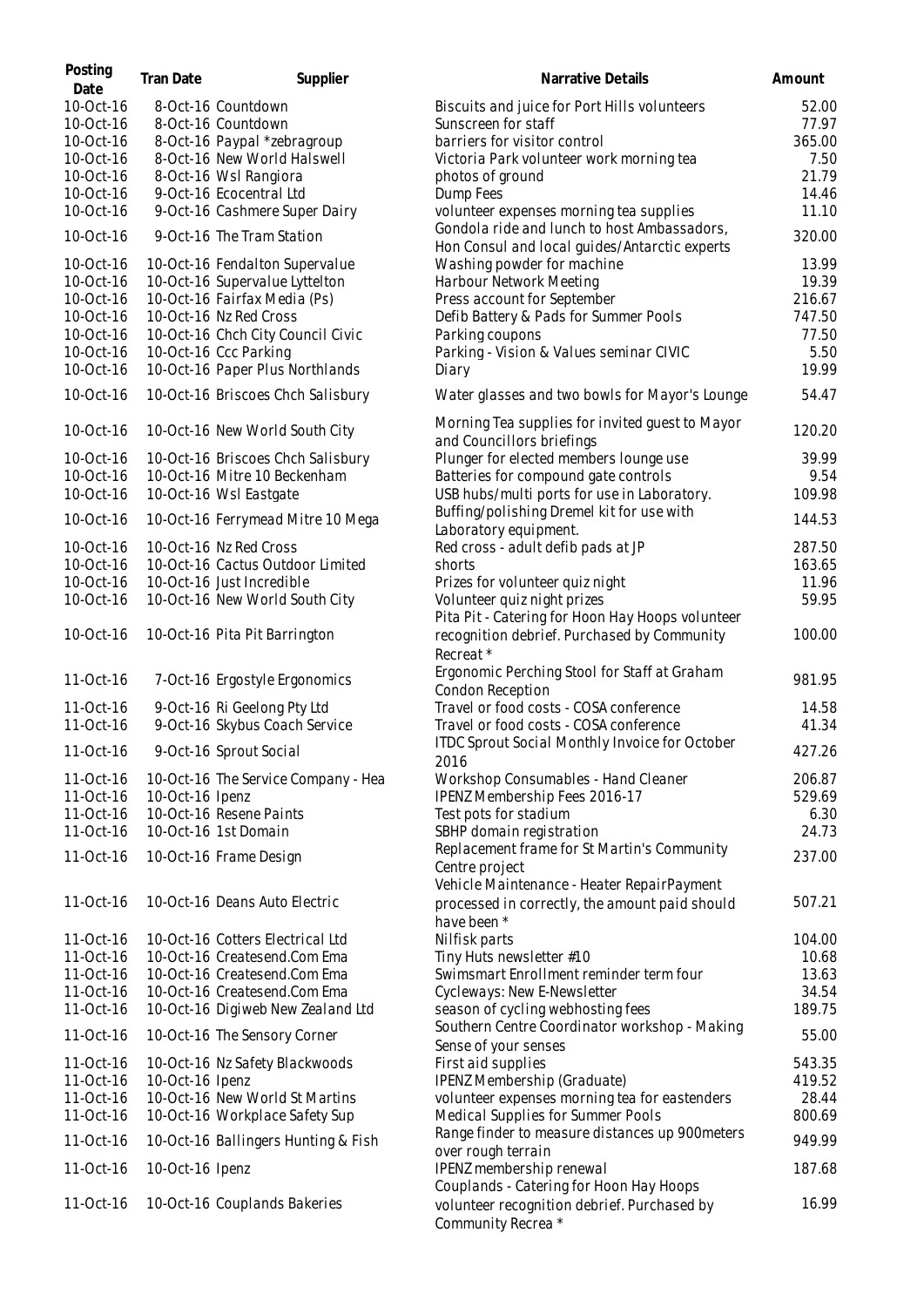| Posting<br>Date        | <b>Tran Date</b> | Supplier                                                     | Narrative Details                                                                                            | Amount          |
|------------------------|------------------|--------------------------------------------------------------|--------------------------------------------------------------------------------------------------------------|-----------------|
| 11-Oct-16              |                  | 10-Oct-16 Dominos Addngton 98920                             | Dominos - Catering for Hoon Hay Hoops volunteer<br>recognition debrief. Purchased by Community<br>Recreati * | 34.99           |
| 11-Oct-16              |                  | 11-Oct-16 Supervalue Lyttelton                               | Office Supplies                                                                                              | 4.73            |
| 11-Oct-16              |                  | 11-Oct-16 Twl 175 South City                                 | clothing hangers for clothing swap at late night<br>gallery event The Mix: Fashion Forward                   | 19.10           |
| 11-Oct-16              |                  | 11-Oct-16 Cafe Pasha                                         | Food whilst working at MBIE in Wellington                                                                    | 35.00           |
| 11-Oct-16              |                  | 11-Oct-16 Wgtn Combined Taxis                                | Taxi whilst working at MBIE in Wellington                                                                    | 39.60           |
| 11-Oct-16              |                  | 11-Oct-16 Gold Band Taxis                                    | Taxi whilst working at MBIE in Wellington                                                                    | 41.00           |
| 11-Oct-16              |                  | 11-Oct-16 Mrc Global (NZ) Ltd                                | In House Maintenance - WO                                                                                    | 54.18           |
| 11-Oct-16              |                  | 11-Oct-16 Mrc Global (NZ) Ltd                                | In House Maintenance - WO                                                                                    | 347.04          |
| 11-Oct-16              |                  | 11-Oct-16 Leedsafe Limited                                   | painting overalls ppe/ gloves ppe                                                                            | 68.54           |
| 11-Oct-16              |                  | 11-Oct-16 Countdown                                          | Heritage Day - Meals - Food and Drinks for Staff,<br>crew and volunteers                                     | 107.17          |
| 11-Oct-16              |                  | 11-Oct-16 Twl 220 Riccarton                                  | Heritage Day - Equipment - Table Cloths for<br>Vendor areas and towels                                       | 174.98          |
| 11-Oct-16              |                  | 11-Oct-16 Mitre 10 Rangiora                                  | Hose Fittings                                                                                                | 37.84           |
| 11-Oct-16              |                  | 11-Oct-16 Irrigation Warehouse                               | Irrigation fittings                                                                                          | 128.10          |
| 11-Oct-16              |                  | 11-Oct-16 Nature Discoveries                                 | Props for Spies & sleuths event                                                                              | 11.97           |
| 11-Oct-16              |                  | 11-Oct-16 Pak N Save Riccarton                               | Materials for Spies & sleuths event                                                                          | 12.48           |
| 11-Oct-16              | 11-Oct-16 A 2 Z  |                                                              | Props for Spies & Sleuths event                                                                              | 13.80           |
| 11-Oct-16              |                  | 11-Oct-16 Twl 220 Riccarton                                  | Storage Box for Borescope video camera in the C/-<br>of Technical Advisor of Operational P *                 | 59.00           |
| 11-Oct-16              |                  | 11-Oct-16 Countdown                                          | Workshop for stakeholders Botanic Gardens<br>Spatial Plan                                                    | 47.98           |
| 11-Oct-16              |                  | 11-Oct-16 New World Northwood                                | coffee & milk for nursery tea room<br>special hole punch for children's activities at the                    | 60.11           |
| 11-Oct-16              |                  | 11-Oct-16 Spotlight Stores NZ Ltd                            | library (stationery item was not available throu *                                                           | 11.99           |
| 11-Oct-16              |                  | 11-Oct-16 Key Industries                                     | Bait stations, tracking tunnels                                                                              | 287.50          |
| 11-Oct-16              |                  | 11-Oct-16 Fresh Choice Parklands                             | PK milk                                                                                                      | 2.95            |
| 11-Oct-16              |                  | 11-Oct-16 Wsl South City                                     | Whiteboard purchased for Antarctic Office                                                                    | 249.00          |
| 11-Oct-16              |                  | 11-Oct-16 Seedling New Zealand                               | Giftware for resale in BG gift shop                                                                          | 818.62          |
| 12-Oct-16              | 18-Jul-16        | Credit Adjustment - Chargeback                               | Credit Adjustment (EUR 28.05) Chargeback Credit                                                              | $-44.98$        |
| 12-Oct-16              |                  | Credit Adj<br>9-Oct-16 Myki Discentr Scs Dsc                 | Adj. Duplicated charge July 2016.<br>Travel or food expense - COSA conference                                | 28.39           |
| 12-Oct-16              |                  | 9-Oct-16 The Boatbuilders Yard                               | Meal while in Melbourne for Conference                                                                       | 27.84           |
| 12-Oct-16              |                  | 9-Oct-16 McI Group                                           | Additional Tour while on Conference                                                                          | 54.60           |
| 12-Oct-16              |                  | 9-Oct-16 Tgi Fri Asia Pacif P Sou                            | Meal while in Melbourne for conference                                                                       | 61.70           |
| 12-Oct-16              |                  | 9-Oct-16 Gm Cabs Pty Ltd                                     | Taxi while in Melbourne for conference                                                                       | 71.78           |
| 12-Oct-16              |                  | 10-Oct-16 Fujisan Pty Ltd Gee                                | Travel or food costs - COSA conference                                                                       | 21.35           |
| 12-Oct-16              |                  | 10-Oct-16 Facebk *bj9bhaerc2                                 | Swimsmart Facebook posts                                                                                     | 30.15           |
| 12-Oct-16              |                  | 10-Oct-16 Wufoo.Com/charge                                   | vendor charges for sparks and lantern                                                                        | 43.01           |
| 12-Oct-16              |                  | 11-Oct-16 Lyttelton Pharmacy                                 | Postage                                                                                                      | 11.00           |
| 12-Oct-16              |                  | 11-Oct-16 Seal Imports Chch                                  | In House Maintenance                                                                                         | 4.68            |
| 12-Oct-16              |                  | 11-Oct-16 Bunnings - 9476                                    | Door Lock for cupboard in Den                                                                                | 11.14           |
| 12-Oct-16              |                  | 11-Oct-16 M J Shardlow & Colid                               | Tape for stadium floor                                                                                       | 151.11          |
| 12-Oct-16<br>12-Oct-16 |                  | 11-Oct-16 Bunnings - 9482<br>11-Oct-16 Chch Airport Car Park | paint for table<br>Christchurch Airport parking in 12 out 13/10/16;                                          | 134.83<br>32.00 |
| 12-Oct-16              |                  | 11-Oct-16 Para Rubber Christchur                             | meeting with central govt<br>Water test sample bottles (Replacement of)                                      | 27.00           |
| 12-Oct-16              |                  | 11-Oct-16 Bunnings - 9476                                    | Heritage Day - Paint and Equipment Maintenance<br>of Ramps & Signs                                           | 484.50          |
| 12-Oct-16              |                  | 11-Oct-16 Createsend.Com Ema                                 | Sumner Lyttelton Corridor e-newsletter                                                                       | 11.86           |
| 12-Oct-16              |                  | 11-Oct-16 Kmart - Riccarton                                  | Craft materials containers<br>Sunscreen & hand sanitizer for Building                                        | 36.00           |
| 12-Oct-16              |                  | 11-Oct-16 Nz Safety Blackwoods                               | Inspectors \$28-41PPE items including footwear &<br>apparel for *                                            | 587.64          |
| 12-Oct-16              |                  | 11-Oct-16 French Bakery Limited                              | Catering purchased for meeting of the<br>Hagley/Ferrymead Community Board                                    | 188.80          |
| 12-Oct-16              |                  | 11-Oct-16 Computer Dynamics Ltd                              | HDMI cable for for Upper Riccarton projector                                                                 | 43.92           |
| 12-Oct-16              |                  | 11-Oct-16 Ross Galt Lock & Key                               | padlocks for GC                                                                                              | 187.00          |
| 12-Oct-16              |                  | 11-Oct-16 Bunnings - 9482                                    | router bits, screw driver                                                                                    | 37.88           |
| 12-Oct-16              |                  | 11-Oct-16 Chch Airport Carpark                               | Parking at airport while in Auckland                                                                         | 50.00           |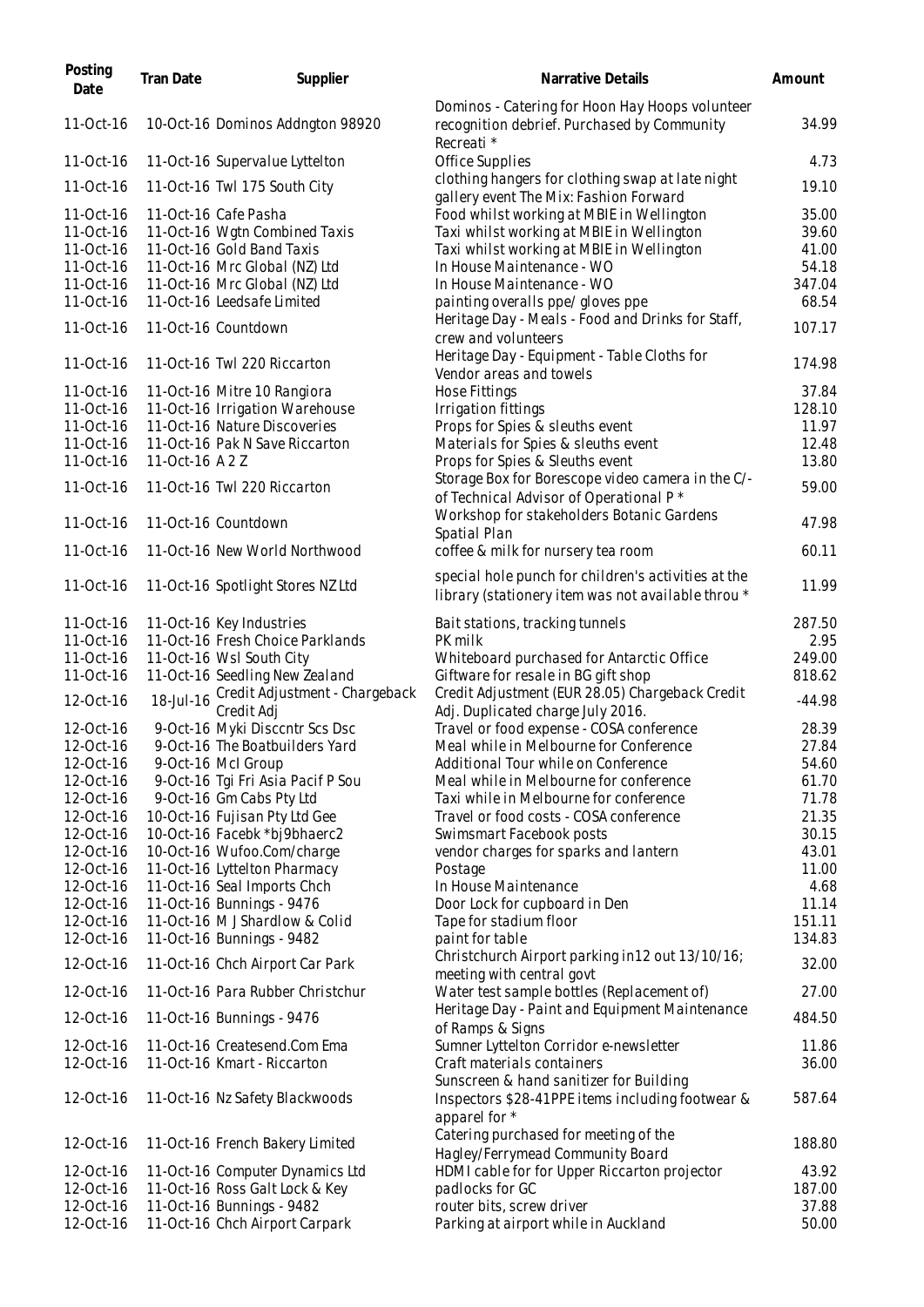| Posting<br>Date | Tran Date           | Supplier                          | Narrative Details                                                                            | Amount |
|-----------------|---------------------|-----------------------------------|----------------------------------------------------------------------------------------------|--------|
| 12-Oct-16       |                     | 11-Oct-16 Canterbury W/sale Trad  | Safety boots for AMO BS                                                                      | 160.00 |
| 12-Oct-16       |                     | 11-Oct-16 Nz Safety Blackwoods    | boots and safety items park gloves                                                           | 298.24 |
| 12-Oct-16       |                     | 11-Oct-16 Couplands Bakeries      | bread and milk for resale in the shop                                                        | 15.92  |
| 12-Oct-16       |                     | 11-Oct-16 Bunnings - 9482         | plywood, timber, fittings for fire tanker Govs Bay                                           | 361.29 |
|                 |                     |                                   | clothing hangers for clothing swap at late night                                             |        |
| 12-Oct-16       |                     | 12-Oct-16 Twl 175 South City      | gallery event The Mix: Fashion Forward. Receipt<br>$as *$                                    | 21.10  |
| 12-Oct-16       |                     | 12-Oct-16 Chch City Council Civic | Parking coupons                                                                              | 62.00  |
| 12-Oct-16       |                     | 12-Oct-16 Henry Trading           | Goods for resale                                                                             | 18.00  |
| 12-Oct-16       |                     | 12-Oct-16 Henry Trading           | Goods for resale                                                                             | 120.00 |
| 12-Oct-16       |                     | 12-Oct-16 Image Gallery Ltd       | Goods for resale                                                                             | 377.18 |
| 12-Oct-16       |                     | 12-Oct-16 Blue Star Taxis         | Taxi whilst working at MBIE in Wellington                                                    | 44.40  |
| 12-Oct-16       |                     | 12-Oct-16 Merchento               | Wasp control - Vespex                                                                        | 654.44 |
| 12-Oct-16       |                     | 12-Oct-16 Mrc Global (NZ) Ltd     | In House Maintenance - WO                                                                    | 2.71   |
| 12-Oct-16       |                     | 12-Oct-16 Armstrong Locksmiths    | <b>Workshop Consumables</b>                                                                  | 29.20  |
| 12-Oct-16       |                     | 12-Oct-16 Placemakers Riccarton   | Steel Plates for Mike Parekowhai sculpture install                                           | 55.80  |
| 12-Oct-16       |                     | 12-Oct-16 Briscoes Hornby         | Staffroom supplies for Jellie Park & waltham<br>Heritage Day - Wallpaper paste for Libraries | 56.69  |
| 12-Oct-16       |                     | 12-Oct-16 Mitre 10 Beckenham      | Poster Boards                                                                                | 31.24  |
| 12-Oct-16       |                     | 12-Oct-16 Chch City Council Civic | Parking coupons                                                                              | 31.00  |
| 12-Oct-16       |                     | 12-Oct-16 Irrigation Warehouse    | Irrigation fittings                                                                          | 59.64  |
| 12-Oct-16       |                     | 12-Oct-16 Twl 120 Northlands      | Fun Balls and Plastic Cups for Swimsmart                                                     | 16.00  |
| 12-Oct-16       |                     | 12-Oct-16 Goldpine Christchurch   | timber, screws. Fencing, nursery                                                             | 226.73 |
| 12-Oct-16       |                     | 12-Oct-16 Ccc Parking             | <b>CCC Parking</b>                                                                           | 6.70   |
| 12-Oct-16       |                     | 12-Oct-16 Property Council Nz     | Attendance at PCNZ Annual Market Summit                                                      | 46.00  |
| 12-Oct-16       |                     | 12-Oct-16 Pet Central Limited     | Oxygen weed and items for fish tank                                                          | 32.96  |
| 12-Oct-16       | 12-Oct-16 Site Safe |                                   | Site Safe Passport Advanced Training for Staff                                               | 177.10 |
| 12-Oct-16       | 12-Oct-16 Site Safe |                                   | Site Safe Passport Advanced Training for Staff                                               | 177.10 |
| 12-Oct-16       |                     | 12-Oct-16 Relish Catering         | Public Sector H&S Working Group catering                                                     | 282.44 |
| 12-Oct-16       |                     | 12-Oct-16 Ccc Parking             | parking meeting                                                                              | 5.15   |
| 12-Oct-16       | 12-Oct-16 Site Safe |                                   | Site Safe                                                                                    | 108.68 |
| 12-Oct-16       |                     | 12-Oct-16 Wsl South City          | Health & Safety Resources                                                                    | 26.48  |
| 12-Oct-16       | 12-Oct-16 Kiwigas   |                                   | gas bottles swap                                                                             | 657.80 |
| 12-Oct-16       |                     | 12-Oct-16 Four Square Fairlie     | Lunch snack for one staff during conference in<br>Otago                                      | 6.48   |
| 12-Oct-16       | 12-Oct-16 Run 76    |                                   | Lunch during Otago conference.                                                               | 9.00   |
| 12-Oct-16       |                     | 12-Oct-16 Battery Masta Ltd       | Battery for fire pump on Brooklands tanker                                                   | 146.90 |
| 12-Oct-16       |                     | 12-Oct-16 Sydenham Bakery         | Sydenham Bakery - Catering for Hoon Hay network<br>meeting - 12 October 2016.                | 86.90  |
| 13-Oct-16       |                     | 10-Oct-16 Fulcrumapp.Com          | Supply of data capture tool for CWW assets.                                                  | 24.59  |
| 13-Oct-16       |                     | 11-Oct-16 Www.Ingogo              | Taxi - Melbourne Airport to Southbank                                                        | 75.27  |
| 13-Oct-16       |                     | 11-Oct-16 Fiddlesticks            | Meeting regarding temporary building.                                                        | 12.20  |
| 13-Oct-16       |                     | 11-Oct-16 MP Darich Pty Ltd       | Meal while in Melbourne for Conference                                                       | 20.02  |
| 13-Oct-16       |                     | 11-Oct-16 Ryder NZ Ltd            | gas bottles swap                                                                             | 219.14 |
| 13-Oct-16       | 12-Oct-16 Home      |                                   | Food whilst working at MBIE in Wellington                                                    | 18.50  |
| 13-Oct-16       |                     | 12-Oct-16 Wgtn Taxi 33888-882     | Taxi whilst working at MBIE in Wellington                                                    | 42.80  |
| 13-Oct-16       | 12-Oct-16 Ipenz     |                                   | Training                                                                                     | 575.00 |
| 13-Oct-16       | 12-Oct-16 Ipenz     |                                   | Training                                                                                     | 575.00 |
| 13-Oct-16       |                     | 12-Oct-16 Hcd Flow - Chch         | Workshop Consumables                                                                         | 175.80 |
| 13-Oct-16       |                     | 12-Oct-16 Bunnings - 9482         | coat hooks for lodge rooms<br>Institute of Directors Membership Fee 1.10.16-                 | 155.77 |
| 13-Oct-16       |                     | 12-Oct-16 Institute Of Directo    | 30.09.17                                                                                     | 475.00 |
| 13-Oct-16       |                     | 12-Oct-16 The Pumps Warehouse     | Pumps. Capital/Asset purchase                                                                | 943.00 |
| 13-Oct-16       |                     | 12-Oct-16 Super Cheap Auto        | Window wipers for 875                                                                        | 19.98  |
| 13-Oct-16       |                     | 12-Oct-16 Nz Safety Blackwoods    | Heritage Day - Equipment - Road Cones and Safety<br>Equipment                                | 267.23 |
| 13-Oct-16       |                     | 12-Oct-16 Createsend.Com Ema      | Recreation and Sport Centres 3 Month                                                         | 7.39   |
|                 |                     |                                   | Membership Renewal Discount October 2016                                                     |        |
| 13-Oct-16       |                     | 12-Oct-16 Createsend.Com Ema      | Recreation and Sport Centres Welcome Email 12<br>October 2016                                | 8.10   |
| 13-Oct-16       |                     | 12-Oct-16 Createsend.Com Ema      | Recreation and Sport Centres 12 Month                                                        | 8.14   |
|                 |                     |                                   | Membership Renewal Discount October 2016                                                     |        |
| 13-Oct-16       |                     | 12-Oct-16 Kmart - Shirley         | Tub for craft activities                                                                     | 6.00   |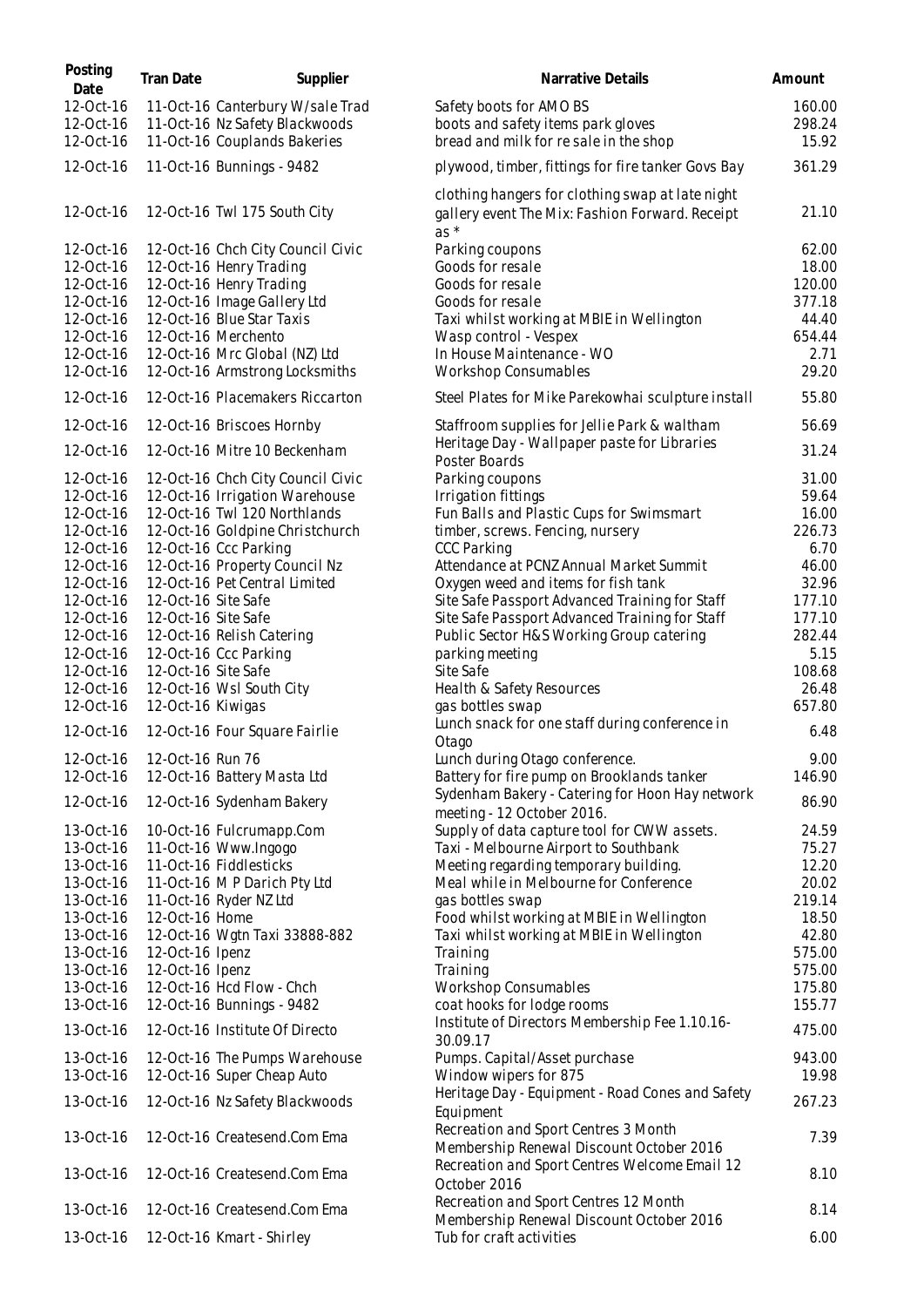| Posting<br>Date                                               | Tran Date                          | Supplier                                                                                           | Narrative Details                                                                                                                                     | Amount                                       |
|---------------------------------------------------------------|------------------------------------|----------------------------------------------------------------------------------------------------|-------------------------------------------------------------------------------------------------------------------------------------------------------|----------------------------------------------|
| 13-Oct-16<br>13-Oct-16                                        |                                    | 12-Oct-16 1 \$ 8 Shop The Palms<br>12-Oct-16 Bunnings - 9482                                       | Crafting materials<br>Duct tape for securing electric leads                                                                                           | 18.50<br>39.68                               |
| 13-Oct-16                                                     |                                    | 12-Oct-16 Fairlie Bakehouse                                                                        | Lunch when travelling to South Island Conference                                                                                                      | 16.50                                        |
| 13-Oct-16<br>13-Oct-16<br>13-Oct-16<br>13-Oct-16<br>13-Oct-16 | 12-Oct-16 Ipenz<br>12-Oct-16 Ipenz | 12-Oct-16 Bunnings - 9482<br>12-Oct-16 A To Z Engraving Ltd<br>12-Oct-16 Christchurch Container Ci | Torches<br><b>Board Name Plates</b><br>IPENZ Membership (Professional)<br>IPENZ Membership (Professional)<br>Mayors Letter to Hong Hu re, Civic Award | 81.84<br>103.50<br>524.40<br>524.40<br>31.54 |
| 13-Oct-16                                                     |                                    | 12-Oct-16 Bunnings - 9476                                                                          | batteries and cable ties to mount time lapse                                                                                                          | 20.48                                        |
| 13-Oct-16<br>13-Oct-16                                        |                                    | 12-Oct-16 Bp Connect Marshlands<br>12-Oct-16 Nz Safety Blackwoods                                  | camera Botanic pool<br>Milk for BLFP<br>Summer staff PPE                                                                                              | 17.16<br>645.58                              |
| 13-Oct-16                                                     |                                    | 12-Oct-16 Bookabach                                                                                | Bach rental for Cycle Safe team - 2 nights x 4 staff -<br>Cheaper than paying mileage for all staff                                                   | 247.20                                       |
| 13-Oct-16                                                     |                                    | 12-Oct-16 Ideal Electrical Syd                                                                     | 100w lamp burner bulbs                                                                                                                                | 31.88                                        |
| 13-Oct-16                                                     |                                    | 12-Oct-16 Ferry Road Vet                                                                           | Vet health check on Zoe. Been in shelter 2 weeks<br>showing signs of ill health. OK but tablets given.                                                | 88.77                                        |
| 13-Oct-16                                                     |                                    | 12-Oct-16 The Pumps Warehouse                                                                      | Pump for flood mitigation, works order #<br>800888221                                                                                                 | 899.00                                       |
| 13-Oct-16                                                     |                                    | 12-Oct-16 Captains Restaurant                                                                      | Meals only for four staff during conference in<br>Otago                                                                                               | 171.00                                       |
| 13-Oct-16                                                     |                                    | 13-Oct-16 Twl 122 Rolleston                                                                        | Potting mix                                                                                                                                           | 13.50                                        |
| 13-Oct-16<br>13-Oct-16                                        |                                    | 13-Oct-16 Fendalton Service Ctr<br>13-Oct-16 New World South City                                  | Car parking coupons for Fendalton staff<br>Living Earth reimbursing CCC                                                                               | 77.50<br>17.65                               |
| 13-Oct-16                                                     |                                    | 13-Oct-16 New World South City                                                                     | Living Earth reimbursing CCC & New World over<br>charged credit applied                                                                               | 298.70                                       |
| 13-Oct-16                                                     |                                    | 13-Oct-16 Hampton & Co Ltd                                                                         | Ply floor protection and custom wood for shelves                                                                                                      | 841.71                                       |
| 13-Oct-16                                                     |                                    | 13-Oct-16 New World South City                                                                     | Nga Puna Wai Site Gathering                                                                                                                           | 29.81                                        |
| 13-Oct-16                                                     |                                    | 13-Oct-16 Twl 220 Riccarton                                                                        | Replacement of poolcontrol cordless phone and<br>restock of whistles for new Lifeguards                                                               | 95.00                                        |
| 13-Oct-16                                                     |                                    | 13-Oct-16 Noel Leeming 12                                                                          | Heritage Day - Equipment - Phones for Focus 360<br>Display                                                                                            | 359.97                                       |
| 13-Oct-16                                                     |                                    | 13-Oct-16 Countdown Chch Airport                                                                   | cleaning supplies for Antarctic Office - receipt<br>lost                                                                                              | 7.99                                         |
| 13-Oct-16                                                     |                                    | 13-Oct-16 Countdown Chch Airport                                                                   | cleaning supplies for Antarctic Office                                                                                                                | 26.87                                        |
| 13-Oct-16                                                     |                                    | 13-Oct-16 Aarque Group Limited                                                                     | Hahnemuhle Photo Rag plotter paper for Devils<br>Blindspot printing                                                                                   | 463.65                                       |
| 13-Oct-16                                                     |                                    | 13-Oct-16 Ccc Parking                                                                              | <b>CCC Parking</b>                                                                                                                                    | 6.70                                         |
| 13-Oct-16                                                     |                                    | 13-Oct-16 Countdown                                                                                | Accidental Personal expense. Repayment made<br>through bnz bank for 2 transactions                                                                    | 5.99                                         |
| 13-Oct-16                                                     |                                    | 13-Oct-16 Mitre 10 Beckenham                                                                       | general parts for installing new trafx counter at<br>montgomery                                                                                       | 12.73                                        |
| 13-Oct-16                                                     |                                    | 13-Oct-16 Battery Masta Ltd                                                                        | 4xBatterys for range finder                                                                                                                           | 43.80                                        |
| 14-Oct-16                                                     |                                    | 11-Oct-16 Yak Italian Kitchen And B                                                                | Meals<br>Provide Safe Working Distance Calculations for                                                                                               | 56.66                                        |
| 14-Oct-16                                                     |                                    | 11-Oct-16 Paypal *mr Bf Davis                                                                      | new equipment to be located at new<br>communications mas *                                                                                            | 2403.50                                      |
| 14-Oct-16                                                     |                                    | 11-Oct-16 Simplythai Southgate Sou                                                                 | Meal while in Melbourne for Conference                                                                                                                | 16.91                                        |
| 14-Oct-16                                                     |                                    | 12-Oct-16 Spotify P00e14ea2a                                                                       | 5306-4615, Cafe Monthly Music Subscription                                                                                                            | 12.99                                        |
| 14-Oct-16<br>14-Oct-16                                        |                                    | 12-Oct-16 Heebie Jeebies<br>12-Oct-16 Paypal *inst Artlaw                                          | Goods for resale<br>Reg text book                                                                                                                     | 181.16<br>65.03                              |
| 14-Oct-16                                                     |                                    | 12-Oct-16 MP Darich Pty Ltd                                                                        | Meal while in Melbourne for Conference                                                                                                                | 23.94                                        |
| 14-Oct-16                                                     |                                    | 13-Oct-16 Createsend.Com Ema                                                                       | 5001-4312, EDM Quarterly Newsletter                                                                                                                   | 78.22                                        |
| 14-Oct-16                                                     | 13-Oct-16 Ipenz                    |                                                                                                    | IPENZ Membership 2016-17                                                                                                                              | 482.77                                       |
| 14-Oct-16                                                     |                                    | 13-Oct-16 Egmont Commercial Lt M/O                                                                 | 45L bags for potting on trees, second order due to<br>increased demand                                                                                | 710.12                                       |
| 14-Oct-16                                                     |                                    | 13-Oct-16 Workplace Safety Sup                                                                     | First aid supplies                                                                                                                                    | 329.57                                       |
| 14-Oct-16                                                     | 13-Oct-16 Ipenz                    |                                                                                                    | Annual renewal - IPENZ Engineers NZ Membership                                                                                                        | 574.08                                       |
| 14-Oct-16<br>14-Oct-16                                        |                                    | 13-Oct-16 The Pumps Warehouse<br>13-Oct-16 The Pumps Warehouse                                     | Capital/Asset purchase - pump equipment<br>Credit Voucher The Pumps Warehouse                                                                         | 21.51<br>$-299.00$                           |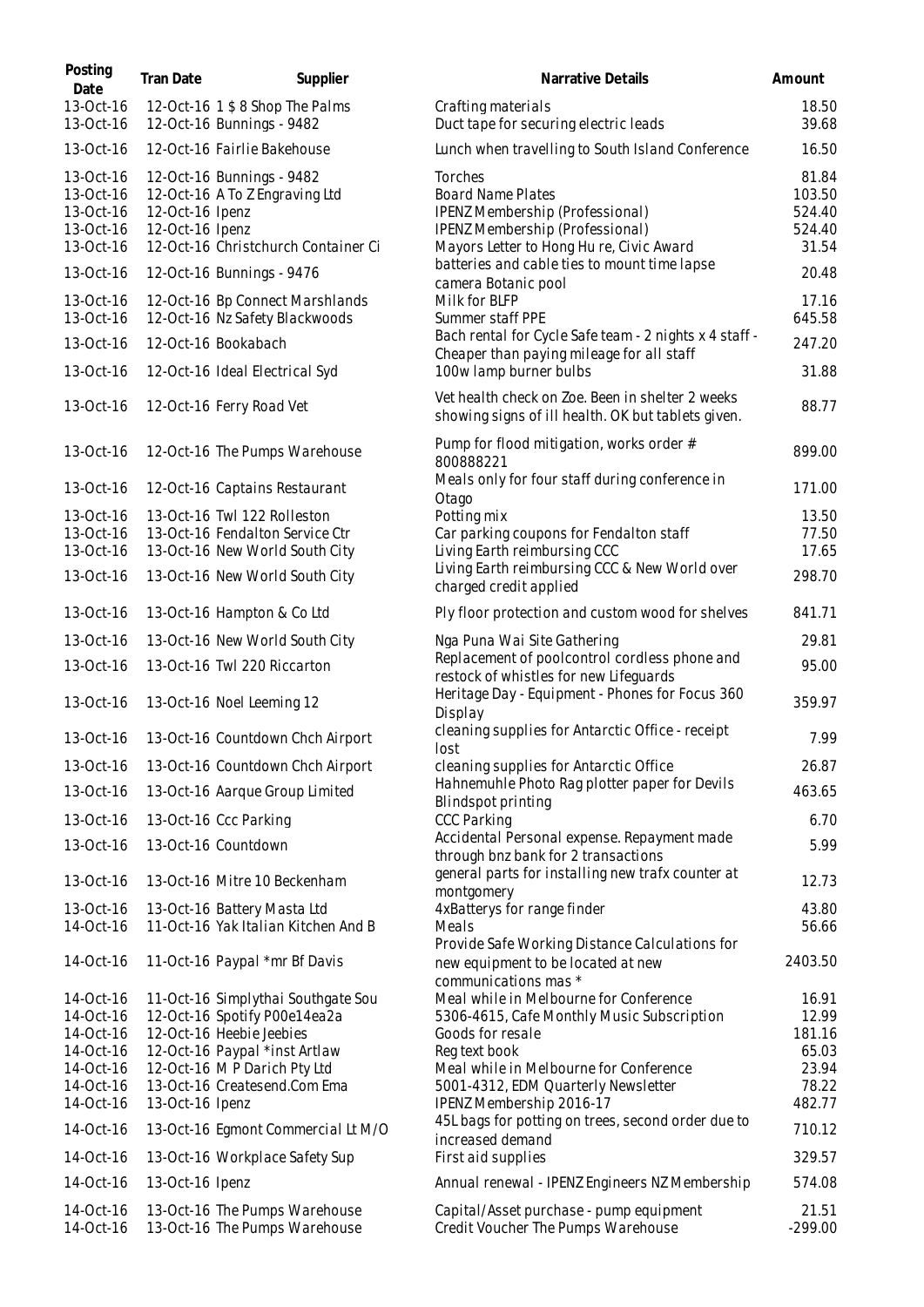| Posting<br>Date        | <b>Tran Date</b> | Supplier                                                               | Narrative Details                                                                  | Amount          |
|------------------------|------------------|------------------------------------------------------------------------|------------------------------------------------------------------------------------|-----------------|
| 14-Oct-16<br>14-Oct-16 |                  | 13-Oct-16 Min Bus Innovation & Em<br>13-Oct-16 Min Bus Innovation & Em | Tenancy Tribunal application<br>Tenancy Tribunal application                       | 20.44<br>20.44  |
| 14-Oct-16              |                  | 13-Oct-16 Nz Safety Blackwoods                                         | PPE fixed term staff                                                               | 607.02          |
| 14-Oct-16              |                  | 13-Oct-16 Nz Safety Blackwoods                                         | H&S Gear & P2 Dust Mask                                                            | 378.64          |
|                        |                  |                                                                        | Christchurch Airport parking 13/10/16; DCL                                         |                 |
| 14-Oct-16              |                  | 13-Oct-16 Chch Airport Carpark                                         | meeting with Panuku DC                                                             | 32.00           |
| 14-Oct-16              |                  | 13-Oct-16 Chch Airport Carpark                                         | car parking for day - flying to Auckland for<br>trianing                           | 25.00           |
| 14-Oct-16              |                  | 13-Oct-16 Vbase Ilex Cafe                                              | Food for Project Workshop, reference group for<br>Urban Forest Plan                | 166.50          |
| 14-Oct-16              |                  | 13-Oct-16 Fosters Outdoor Power                                        | Safety Helmets for chainsaws/scrubars X2                                           | 297.90          |
| 14-Oct-16              |                  | 13-Oct-16 Nz Safety Blackwoods                                         | Safety equipment for new temp staff                                                | 526.22          |
| 14-Oct-16              | 13-Oct-16 Ipenz  |                                                                        | Credit Voucher Ipenz - (IPENZ Membership<br>(Professional))                        | $-524.40$       |
| 14-Oct-16              |                  | 13-Oct-16 Super Cheap Auto                                             | Tube cutters for lab.                                                              | 23.99           |
| 14-Oct-16              |                  | 13-Oct-16 Bunnings - 9482                                              | Duct tape                                                                          | 20.54           |
| 14-Oct-16              |                  | 13-Oct-16 Caltex Hornby                                                | Milk for tearoom                                                                   | 7.20            |
| 14-Oct-16              |                  | 13-Oct-16 Eccocentral Ltd                                              | disposal of Confiscated stereos                                                    | 38.56           |
| 14-Oct-16              |                  | 13-Oct-16 Corporate Consumable                                         | Card Reader and SATA Docking Station for team                                      | 102.35          |
| 14-Oct-16              |                  | 13-Oct-16 The Service Company Ltd C                                    | hand cleaner                                                                       | 21.05           |
| 14-Oct-16              |                  | 13-Oct-16 Kleenwash Supplies                                           | cleaning materials                                                                 | 42.42           |
| 14-Oct-16              |                  | 13-Oct-16 The Service Company Ltd C                                    | cleaning gear                                                                      | 60.93           |
| 14-Oct-16              |                  | 13-Oct-16 Hq Wifi Ecom                                                 | monthy wifi                                                                        | 50.00           |
| 14-Oct-16              |                  | 14-Oct-16 Z Addington                                                  | Milk for EmpowHer seminar run 14 Oct -<br>Apologies, lost receipt                  | 21.00           |
| 14-Oct-16              |                  | 14-Oct-16 Kiwicoffee                                                   | Living Earth reimbursing CCC                                                       | 80.00           |
| 14-Oct-16              |                  | 14-Oct-16 New World South City                                         | Credit Voucher New World South City                                                | $-110.00$       |
| 14-Oct-16              |                  | 14-Oct-16 Twl 123 Eastgate                                             | Heritage Day - Warehouse - Equipment - Table<br>Cloths                             | 40.24           |
| 14-Oct-16              |                  | 14-Oct-16 Wsl Eastgate                                                 | Heritage Day - Equipment - The Warehouse -<br>Lanyards                             | 190.87          |
| 14-Oct-16              |                  | 14-Oct-16 The Arts Centre                                              | Heritage Day - Prizes - Tickets to Rutherfords Den                                 | 550.00          |
| 14-Oct-16              |                  | 14-Oct-16 Pak N Save Northlands                                        | Supplies for Shirley and Papanui Network meeting                                   | 14.64           |
| 14-Oct-16              |                  | 14-Oct-16 Pgg Wrightson Chch                                           | Chemicals for nursery                                                              | 587.98          |
|                        |                  | 14-Oct-16 14-Oct-16 Mitre 10 Rangiora                                  | string lines and measuring tape for marking<br>rugby field                         | 112.90          |
| 14-Oct-16              |                  | 14-Oct-16 Mitre 10 Mega Papanui                                        | Volunteer materials for event & miscellaneous<br>tools                             | 382.29          |
| 14-Oct-16              |                  | 14-Oct-16 Pak N Save Northlands                                        | grocerys for re sale in the shop<br>Crepe paper and other special paper for Diwali | 87.88           |
| 14-Oct-16              | 14-Oct-16 A2Z    |                                                                        | Festival display for distribution to other libraries<br>$\star$                    | 20.00           |
| 14-Oct-16              |                  | 14-Oct-16 Shuk Engineering Dist                                        | Hydro blender washers end cap                                                      | 100.62          |
| 17-Oct-16              |                  | 11-Oct-16 Sp The Itam Review                                           | ITPP 2016 SAM Tools Universe Report                                                | 265.91          |
| 17-Oct-16              |                  | 12-Oct-16 Paypal *badgerbooks                                          | Library book                                                                       | 50.28           |
| 17-Oct-16              |                  | 13-Oct-16 Taxi Epay Australia                                          | Taxi - Melbourne City to Airport                                                   | 73.37           |
| 17-Oct-16              |                  | 13-Oct-16 The Vegie Bar                                                | Travel or food costs - COSA conference                                             | 25.87           |
| 17-Oct-16              |                  | 13-Oct-16 Paknsave Moorhouse                                           | Milk for Carlyle staffroom                                                         | 5.00            |
| 17-Oct-16              |                  | 13-Oct-16 Gm Cabs Australia                                            | Melb Conference: Hotel to Melb Airport                                             | 79.03           |
| 17-Oct-16              |                  | 13-Oct-16 MP Darich Pty Ltd                                            | Meal while in Melbourne for conference                                             | 22.34           |
| 17-Oct-16              |                  | 13-Oct-16 Hootsuite Media Inc.                                         | Hootsuite Media Annual Sub                                                         | 156.85          |
| 17-Oct-16              |                  | 14-Oct-16 Seal Imports Chch                                            | In House Maintenance - WO                                                          | 13.77           |
| 17-Oct-16<br>17-Oct-16 |                  | 14-Oct-16 Mico Montreal St 7080<br>14-Oct-16 Processing Christchurch   | Workshop Consumables<br>In House Maintenance - WO                                  | 53.97<br>247.25 |
| 17-Oct-16              |                  | 14-Oct-16 George Henry & Co Lt                                         | In House Maintenance - WO                                                          | 377.98          |
| 17-Oct-16              |                  | 14-Oct-16 Mainland Fasterners                                          | In House Maintenance - WO                                                          | 597.94          |
| 17-Oct-16              |                  | 14-Oct-16 Airport Retail Enter                                         | Travel or food costs - COSA conference                                             | 8.25            |
| 17-Oct-16              |                  | 14-Oct-16 Awkward Mikes Pty L                                          | Travel or food costs - COSA conference                                             | 15.41           |
| 17-Oct-16              | 14-Oct-16 Plato  |                                                                        | Evening meal with other delegates whilst<br>attending seminar in Dunedin           | 55.00           |
| 17-Oct-16<br>17-Oct-16 | 14-Oct-16 Net 24 | 14-Oct-16 Eco Frame And Mirror                                         | Black Spacers for Devils Blindspot framing<br>Web hosting                          | 34.00<br>34.44  |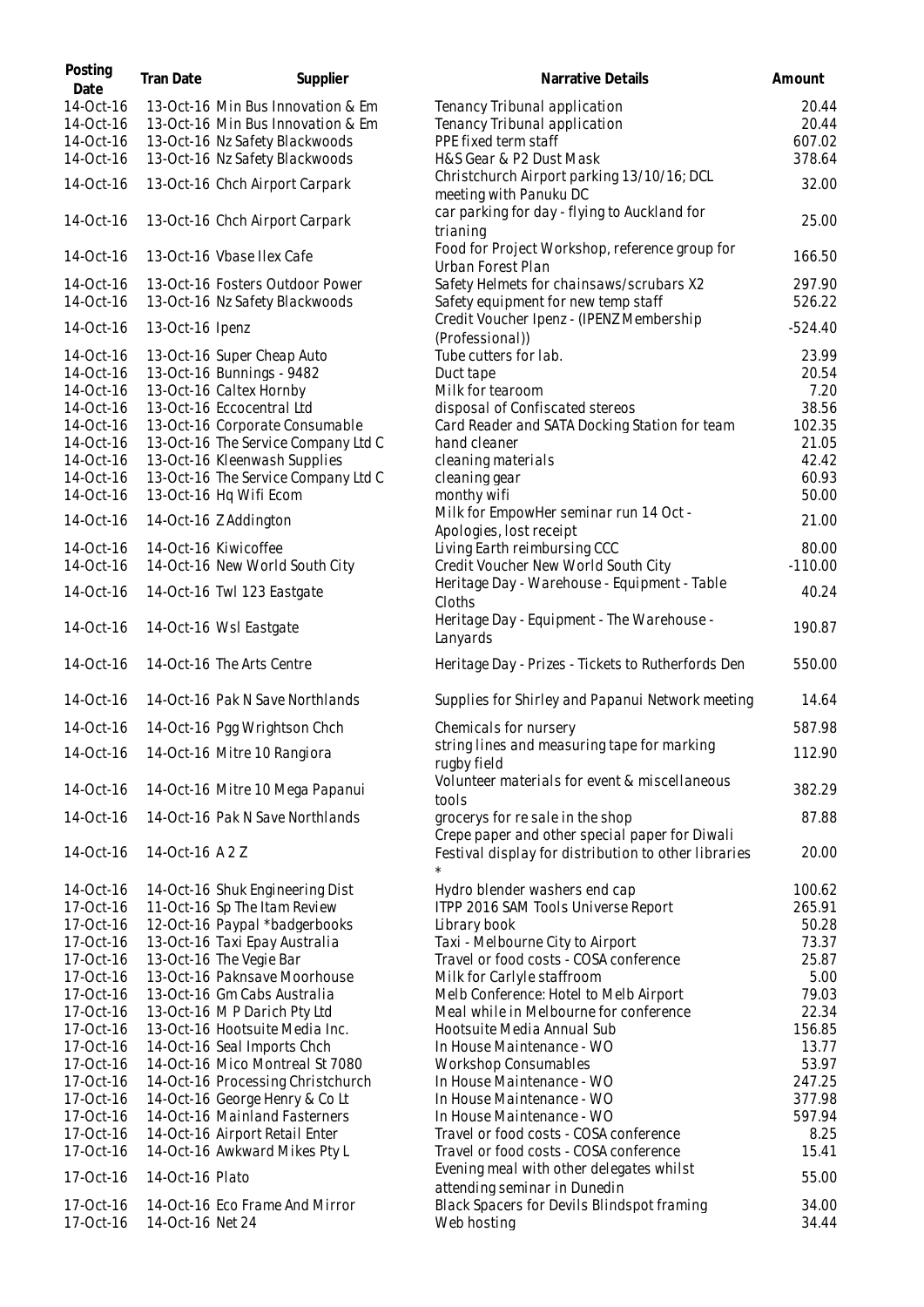| Posting<br>Date | <b>Tran Date</b>    | Supplier                            | Narrative Details                                  | Amount |
|-----------------|---------------------|-------------------------------------|----------------------------------------------------|--------|
| 17-Oct-16       |                     | 14-Oct-16 Outsider Mountain Sprt    | Safety Boots                                       | 300.73 |
| 17-Oct-16       |                     | 14-Oct-16 Nz Safety Blackwoods      | Heritage Day - Equipment - Sunscreen               | 73.92  |
| 17-Oct-16       | 14-Oct-16 Bob Style |                                     | Heritage Day - Equipment - Staff Unifrom - Hats    | 160.00 |
| 17-Oct-16       |                     | 14-Oct-16 Createsend.Com Ema        | Beca Heritage Week                                 | 9.07   |
| 17-Oct-16       |                     | 14-Oct-16 Createsend.Com Ema        | Newsline 14/10/2016                                | 88.95  |
| 17-Oct-16       |                     | 14-Oct-16 Createsend.Com Ema        | New Zealand Cup and Show Week 14 October<br>2016   | 90.99  |
| 17-Oct-16       |                     | 14-Oct-16 Resene Paints             | Paint                                              | 326.30 |
| 17-Oct-16       |                     | 14-Oct-16 Fosters Outdoor Power     | Garden hoes for Metro weeds                        | 172.28 |
|                 |                     |                                     | Directional sign for organics processing plant -   |        |
| 17-Oct-16       |                     | 14-Oct-16 Sign Network Ltd          | creation and install                               | 358.80 |
| 17-Oct-16       |                     | 14-Oct-16 Pulp Kitchen Catering     | Planning day for C&C Management Team               | 207.00 |
| 17-Oct-16       |                     | 14-Oct-16 1 \$ 8 Shop The Palms     | Small prizes for children's event                  | 7.50   |
| 17-Oct-16       |                     | 14-Oct-16 The Palms Shopping Centre | Voucher as reward for winning survey participant   | 26.50  |
| 17-Oct-16       |                     |                                     | Party supplies for Saturday Story Times 1st        | 27.00  |
|                 |                     | 14-Oct-16 Kmart - Shirley           | birthday event                                     |        |
|                 |                     |                                     | Accidental Personal expense. Repayment made        |        |
| 17-Oct-16       |                     | 14-Oct-16 McDonalds Linwood         | through bnz bank for 2 transactions                | 15.90  |
| 17-Oct-16       |                     | 14-Oct-16 Facebk *s4tzfaanr2        | Facebook Campaign                                  | 30.16  |
|                 |                     |                                     | Phytic acid sodium salt hydrate - Chemical for     |        |
| 17-Oct-16       |                     | 14-Oct-16 Sigma Aldrich Nz          | Lab testing                                        | 271.40 |
| 17-Oct-16       | 14-Oct-16 Net 24    |                                     | CDEM polo shirt                                    | 23.71  |
| 17-Oct-16       |                     | 14-Oct-16 George Henry & Co Lt      | Hardware church bay jetty project                  | 19.67  |
| 17-Oct-16       |                     | 14-Oct-16 Blacks Fasteners Lt       | Hardware church bay jetty project                  | 51.31  |
|                 |                     |                                     | 60L Trolley Cart - For Volunteers to cart rubbish  |        |
| 17-Oct-16       |                     | 14-Oct-16 Bunnings - 9482           | (Linwood Park)                                     | 89.00  |
| 17-Oct-16       |                     | 14-Oct-16 Couplands Bakeries        | bread and milk for resale in the shop              | 15.92  |
| 17-Oct-16       |                     | 14-Oct-16 Dropbox S24v6kz3tck2      | Dropbox sub                                        | 14.53  |
| 17-Oct-16       |                     | 14-Oct-16 Amazon.Uk Payments        | Library book                                       | 67.61  |
| 17-Oct-16       |                     | 14-Oct-16 Amazon.Uk Payments        | Library book                                       | 82.82  |
| 17-Oct-16       |                     | 14-Oct-16 Gavan Container Products  | Sika 221 contact adhesive (for Govs Bay fire)      | 47.45  |
| 17-Oct-16       |                     | 14-Oct-16 Bunnings - 9482           | Tools and toolbox for Govs Bay fire tanker         | 113.60 |
|                 |                     |                                     | Vend licence library circulation teams October     |        |
| 17-Oct-16       |                     | 15-Oct-16 Vendhq.Com                | 2016                                               | 674.00 |
|                 |                     |                                     | Breakfast whilst in Dunedin attending two-day      |        |
| 17-Oct-16       |                     | 15-Oct-16 The Good Oil              | seminar                                            | 13.00  |
| 17-Oct-16       |                     | 15-Oct-16 Countdown                 | Emergency kit supplies                             | 63.45  |
| 17-Oct-16       |                     | 15-Oct-16 Soper Salvage Decon       | Replacement door                                   | 100.00 |
| 17-Oct-16       |                     | 15-Oct-16 Ferrymead Mitre 10 Mega   | Emergency Kit Supplies                             | 677.59 |
| 17-Oct-16       |                     | 15-Oct-16 Freshchoice Barrington    | Milk                                               | 2.79   |
| 17-Oct-16       |                     | 15-Oct-16 Canterbury Cheesemonger   | Heritage Day - Meals - Coffee for staff            | 11.00  |
| 17-Oct-16       |                     | 15-Oct-16 Sushi Time Southcity      | Heritage Day - Meals - Sushi Time                  | 60.70  |
| 17-Oct-16       |                     | 15-Oct-16 Richard Suckling          | Eye test as per staff benefits policy              | 51.75  |
| 17-Oct-16       |                     | 15-Oct-16 Ccc Parking               | Parking to set up event                            | 6.70   |
| 17-Oct-16       |                     | 15-Oct-16 Spotlight Stores NZ Ltd   | Display materials                                  | 25.19  |
| 17-Oct-16       |                     | 16-Oct-16 Mitre 10 Rangiora         | Paint for summer signs                             | 32.58  |
| 17-Oct-16       |                     | 16-Oct-16 Wilson Parking            | Parking for event Heritage week                    | 11.60  |
| 17-Oct-16       |                     | 16-Oct-16 Pakn Save Rangiora        | Toilet paper singles for Cabins                    | 7.99   |
| 17-Oct-16       |                     | 16-Oct-16 Ecocentral Ltd            | Dump Fees                                          | 19.28  |
| 17-Oct-16       |                     | 16-Oct-16 Mitre 10 Beckenham        | Paint and screws for Rifleman nest boxes           | 190.05 |
| 17-Oct-16       |                     | 16-Oct-16 Chch Airport Carpark      | Parking while in Melbourne for Conference          | 125.00 |
| 17-Oct-16       |                     | 17-Oct-16 Wsl Belfast               |                                                    | 59.94  |
|                 |                     |                                     | Stationery items for IceFest workshop<br>tissues   |        |
| 17-Oct-16       |                     | 17-Oct-16 Twl 175 South City        |                                                    | 6.10   |
| 17-Oct-16       |                     | 17-Oct-16 Airbus Express Limited    | Airbus Ticket (this ticket is for a bus service to | 28.00  |
|                 |                     |                                     | and from Auckland Airport                          |        |
| 17-Oct-16       |                     | 17-Oct-16 New World South City      | Morning tea and lunch for Elected members team     | 54.89  |
|                 |                     |                                     | building day                                       |        |
| 17-Oct-16       |                     | 17-Oct-16 Mitre 10 Beckenham        | Plywood for making rifleman nest boxes for misty   | 364.00 |
|                 |                     |                                     | peaks                                              |        |
| 17-Oct-16       |                     | 17-Oct-16 Air NZ Online             | Flights to Wellington for Kiwi Camps Conference    | 176.00 |
| 18-Oct-16       | 14-Oct-16 Jill Main |                                     | Merino giftware for resale in BG gift shop         | 904.82 |
| 18-Oct-16       | 15-Oct-16 Cafe Riva |                                     | Meal while in Melbourne for Conference             | 20.37  |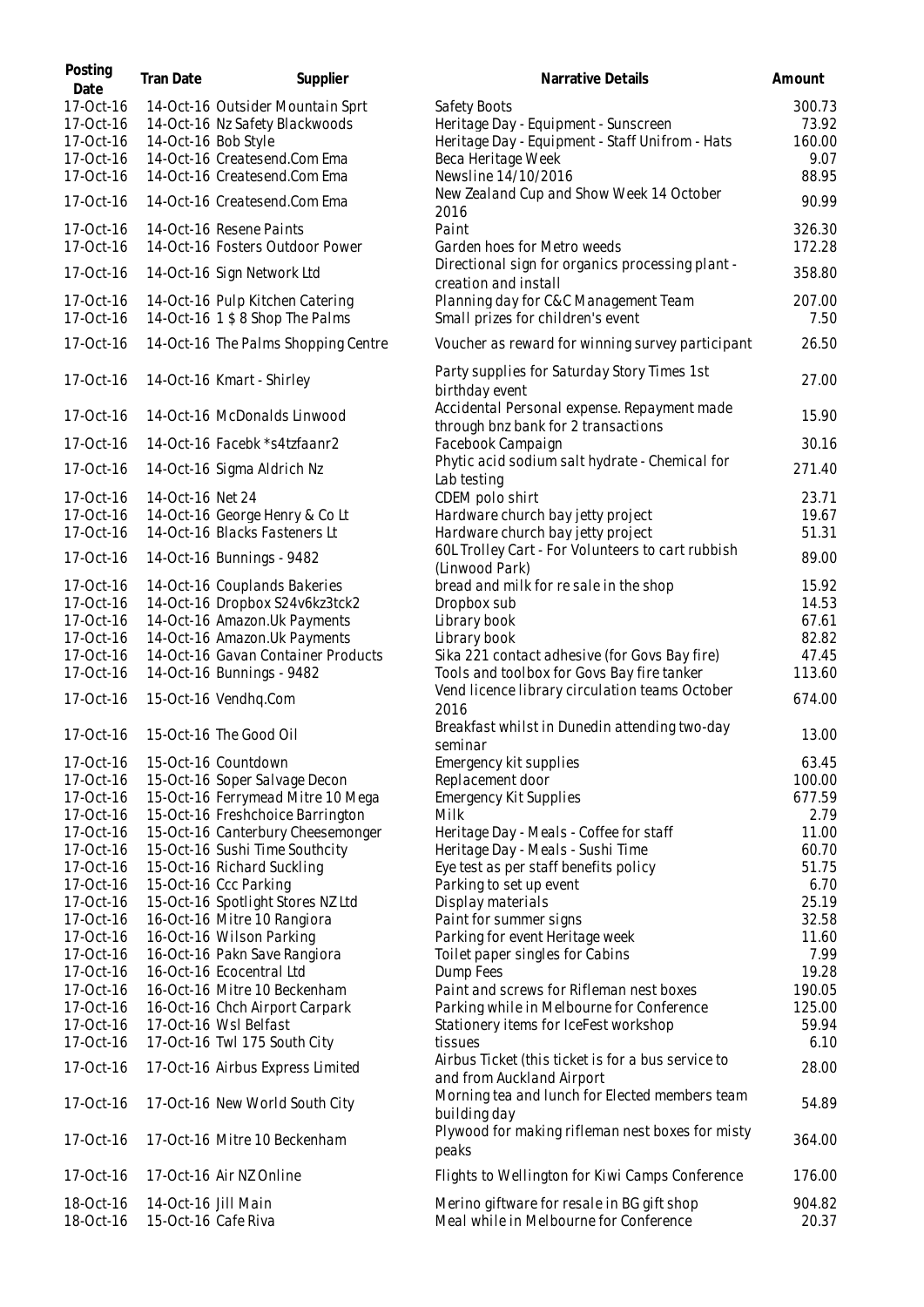| Posting<br>Date        | <b>Tran Date</b> | Supplier                                                     | Narrative Details                                                                                        | Amount           |
|------------------------|------------------|--------------------------------------------------------------|----------------------------------------------------------------------------------------------------------|------------------|
| 18-Oct-16              |                  | 15-Oct-16 The Swanston Hotel                                 | Meal while in Melbourne for Conference                                                                   | 23.12            |
| 18-Oct-16              |                  | 15-Oct-16 Silvertop Vic 131008                               | Taxi while in Melbourne for Conference                                                                   | 66.11            |
| 18-Oct-16              |                  | 16-Oct-16 Dervish Gallery And                                | Goods for resale                                                                                         | 1684.23          |
| 18-Oct-16              |                  | 16-Oct-16 Atlassian                                          | ITII Atlassian Confluence Monthly sub 2016-10                                                            | 28.92            |
| 18-Oct-16              |                  | 16-Oct-16 Axure Software                                     | ITDC Axure monthly subscription x1 2016-10                                                               | 70.84            |
| 18-Oct-16              |                  | 17-Oct-16 Kevin Daly Mowers Ltd                              | small plant maintenance - weedeater 1787                                                                 | 59.00            |
| 18-Oct-16              |                  | 17-Oct-16 Saecowilson - Christch<br>17-Oct-16 Ecocentral Ltd | In House Maintenance - WO<br>In House Maintenance - WO                                                   | 8.22<br>14.46    |
| 18-Oct-16<br>18-Oct-16 |                  | 17-Oct-16 Bp 2go Linwood                                     | Boat Fuel - Midge Control                                                                                | 100.08           |
| 18-Oct-16              |                  | 17-Oct-16 John Brooks Ltd Moto                               | In House Maintenance - WO                                                                                | 845.40           |
| 18-Oct-16              |                  | 17-Oct-16 Ecoglo International Limi                          | Workshop consumables                                                                                     | 1909.00          |
| 18-Oct-16              |                  | 17-Oct-16 Createsend.Com Ema                                 | Friends of the Art Gallery email                                                                         | 10.29            |
| 18-Oct-16              |                  | 17-Oct-16 Alpha Lamspecs                                     | bindery laminating                                                                                       | 129.80           |
|                        |                  |                                                              | Registration fee to attend the Annual Market                                                             |                  |
| 18-Oct-16              |                  | 17-Oct-16 Property Council Nz                                | Summit 20th October 2016<br>Venue hire for Captain Robert Falcon Scott Statute                           | 46.00            |
| 18-Oct-16              |                  | 17-Oct-16 Ymca Christchurch                                  | PSG meeting 20/10/16 - no rooms available in<br>Civi *                                                   | 50.00            |
| 18-Oct-16              |                  | 17-Oct-16 Wp Con Fee Police                                  | credit charge for police payment infringement<br>Speeding fine for EYP150 - 818, driver not              | 0.57             |
| 18-Oct-16              |                  | 17-Oct-16 New Zealand Police Paymen                          | identifiable                                                                                             | 30.00            |
| 18-Oct-16              |                  | 17-Oct-16 Kevin Daly Mowers Ltd                              | Edge shears mtnc                                                                                         | 49.00            |
| 18-Oct-16              |                  | 17-Oct-16 Bunnings - 9482                                    | Plywood, screws, paint stripper, for fire tanker fit<br>out                                              | 163.90           |
| 18-Oct-16              |                  | 18-Oct-16 Mitre 10 Mega Papanui                              | Plungers and BBQ cleaners for summer pools                                                               | 104.70           |
| 18-Oct-16              |                  | 18-Oct-16 Wgtn Combined Taxis                                | Taxi whilst working at MBIE in Wellington.                                                               | 41.00            |
| 18-Oct-16              |                  | 18-Oct-16 Gold Band Taxis                                    | Taxi whilst working at MBIE in Wellington.                                                               | 42.00            |
| 18-Oct-16              |                  | 18-Oct-16 Jaycar Pty Ltd                                     | HDMI cable - libraries                                                                                   | 36.90            |
| 18-Oct-16              |                  | 18-Oct-16 Shirley Service Centre                             | parking coupons for coastal-burwood team                                                                 | 186.00           |
| 18-Oct-16<br>18-Oct-16 |                  | 18-Oct-16 Twl 175 South City<br>18-Oct-16 Just Incredible    | Items for Quiz night<br>Items for Quiz night                                                             | 18.00<br>29.94   |
| 18-Oct-16              |                  | 18-Oct-16 New World South City                               | Items for Quiz night                                                                                     | 34.30            |
| 18-Oct-16              |                  | 18-Oct-16 Just Incredible                                    | Items for Quiz night                                                                                     | 46.85            |
|                        |                  |                                                              |                                                                                                          |                  |
| 18-Oct-16              |                  | 18-Oct-16 Nz Red Cross Cwc                                   | all first aid booklets across the network were out<br>of date. As this being up to date is a workplace * | 365.00           |
| 18-Oct-16              |                  | 18-Oct-16 Wsl Belfast                                        | Items purchased for Civil Defence exercise                                                               | 242.81           |
| 18-Oct-16              |                  | 18-Oct-16 Placemakers Riccarton                              | Purchase of materials for refit of Gallery shop                                                          | 123.96           |
| 18-Oct-16              |                  | 18-Oct-16 Pgg Wrightson Chch                                 | 20 litres of buster herbiside                                                                            | 679.00           |
| 18-Oct-16              |                  | 18-Oct-16 Merivale Paper Plus                                | garden magazines                                                                                         | 43.80            |
| 18-Oct-16              |                  | 18-Oct-16 Auckland Co Op Taxis                               | Taxi while in Auckland for Meetings                                                                      | 72.00            |
| 18-Oct-16              |                  | 18-Oct-16 Ferrymead Mitre 10 Mega                            | Hand Tools for Rangers (e.g. Wheelie bin, drill,<br>drill bits, dustpan & broom)                         | 586.93           |
| 18-Oct-16              |                  | 18-Oct-16 Veges Direct                                       | food for birds                                                                                           | 13.82            |
| 18-Oct-16              |                  | 18-Oct-16 Burwood Produce                                    | greens for rabbits and pigs                                                                              | 35.00            |
| 18-Oct-16              |                  | 18-Oct-16 Twl 181 Belfast                                    | glasses for accommodation                                                                                | 48.00            |
| 18-Oct-16              |                  | 18-Oct-16 Countdown                                          | Countdown - Catering for Child & Youth Workers<br>network meeting - 19 October 2016.                     | 6.00             |
| 18-Oct-16              |                  | 18-Oct-16 Four Square Akaroa                                 | Milk for morning tea                                                                                     | 6.75             |
| 19-Oct-16              |                  | 17-Oct-16 Csiro Publish Internt                              | Book order "The Australian dream" by Morris &<br>Mowbray                                                 | 86.90            |
| 19-Oct-16              |                  | 17-Oct-16 Paknsave Moorhouse                                 | Hand sanitizer, shoe polish and bag                                                                      | 29.00            |
| 19-Oct-16              |                  | 18-Oct-16 Createsend.Com Ema                                 | 5001-4312, EDM Event Info                                                                                | 17.58            |
| 19-Oct-16              |                  | 18-Oct-16 Bp 2go Linwood                                     | Fuel for Boat - Midges                                                                                   | 31.19            |
| 19-Oct-16              |                  | 18-Oct-16 Saecowilson - Christch                             | In House Maintenance - WO<br>Framing tapes and materials for The Devils Blind                            | 86.25            |
| 19-Oct-16<br>19-Oct-16 |                  | 18-Oct-16 M J Shardlow & Colid<br>18-Oct-16 Bunnings - 9482  | Spot artworks<br>ppe gloves/spare eco bulbs/adhesive for tiles                                           | 117.67<br>297.61 |
| 19-Oct-16              |                  | 18-Oct-16 Indian Star Restaurant                             | Meal at Water NZ Conference in Rotorua                                                                   | 24.00            |
| 19-Oct-16              |                  | 18-Oct-16 New World St Martins                               | Informal Board Meeting                                                                                   | 19.98            |
| 19-Oct-16              |                  | 18-Oct-16 Bp Connect Bush Inn                                | Heritage Day - Volunteer - Fuel Card - Gift Card                                                         | 170.00           |
| 19-Oct-16              |                  | 18-Oct-16 Ballantynes                                        | Heritage Day - Volunteer Gift Cards                                                                      | 320.00           |
| 19-Oct-16              |                  | 18-Oct-16 Createsend.Com Ema                                 | Friends of the Art Gallery email                                                                         | 14.89            |
| 19-Oct-16              |                  | 18-Oct-16 Bunnings - 9476                                    | paint for Cpb                                                                                            | 41.01            |
| 19-Oct-16              |                  | 18-Oct-16 Rex Wheels & Castors                               | sack barrow for CPB                                                                                      | 290.90           |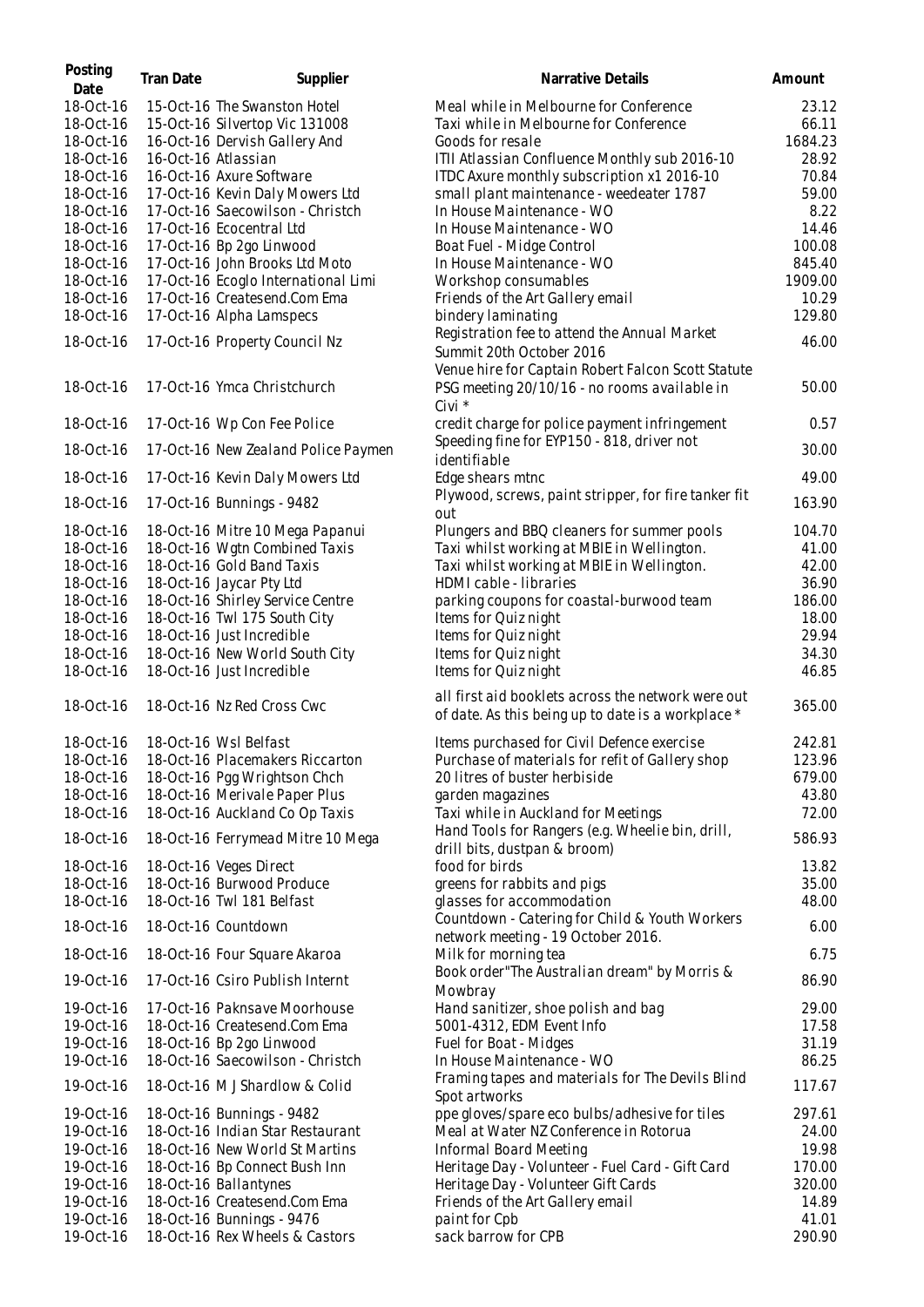| 638.94<br>18-Oct-16 Boxman<br>continue their operations and operations of the<br>New Bright *<br>Pivotel GPS locator inv 2212057<br>19-Oct-16<br>18-Oct-16 Pivotel Communicat<br>45.94<br>19-Oct-16<br>18-Oct-16 Pivotel Communicat<br>Pivotel GPS locator inv 2212097<br>45.94<br>19-Oct-16<br>36.98<br>18-Oct-16 Bunnings - 9476<br>Clip on reading light for lectern in auditorium<br>19-Oct-16<br>18-Oct-16 Scorpio Books<br>324.98<br>garden referance books<br>ITCU Splashtop Mirror360 3rd perpetual license<br>19-Oct-16<br>21.66<br>18-Oct-16 Splashtop.Com<br>Election Technology Upgrade<br><b>IPENZ Membership</b><br>538.66<br>19-Oct-16<br>18-Oct-16 Ipenz<br>18-Oct-16 Mbie Standards Nz<br>19-Oct-16<br>AS/NZS 1891.4:2009<br>217.35<br>hoses and conection for new cricket blocks on<br>603.07<br>19-Oct-16<br>18-Oct-16 Bunnings - 9476<br>hagley corner<br>Galaxy tablet for inspections<br>724.00<br>19-Oct-16<br>18-Oct-16 Harvey Norman Stores<br>18-Oct-16 No.1 Queen Street Cafe<br>Meal while in Auckland for meetings<br>19-Oct-16<br>10.50<br>18-Oct-16 Couplands Bakeries<br>bread and milk for resale in the shop<br>17.90<br>18-Oct-16 Bunnings - 9482<br>109.10<br>19-Oct-16<br>tie down straps and bungees for fire truck fit out<br>18-Oct-16 Kerridge Linens & More<br>Giftware for resale in BG gift shop<br>698.35<br>18-Oct-16 Kerridge Linens & More<br>Credit Voucher Kerridge Linens & More<br>$-950.55$<br>19-Oct-16 Blue Star Taxis<br>Taxi whilst working at MBIE in Wellington.<br>44.20<br>19-Oct-16 Csp Coatings Ltd<br>H & S Consumables<br>152.03<br>Tiny Huts - Opening Celebration<br>19-Oct-16 YMCA Bishopdale<br>50.00<br>19-Oct-16 Countdown<br>$-155.88$<br>Tiny Huts - Opening Celebration<br>19-Oct-16 Countdown<br>Tiny Huts - Opening Celebration<br>311.17<br><b>Tools CWW</b><br>19-Oct-16 Repco Sydenham 67<br>14.98<br>19-Oct-16 Mitre 10 Mega Papanui<br>two tiles for ex bbq table<br>6.96<br>Seco GPS C/F Pole Inner Kit for 5129-51<br>19-Oct-16 Geosystems NZ Ltd Chch<br>345.00<br>19-Oct-16 Picnic Cafe<br>Meal at Water NZ Conference<br>16.00<br>19-Oct-16 Countdown<br>16.81<br>Linwood Dev Aspirations meeting<br>19-Oct-16 1day<br>2 x 64GB USB drives<br>87.47<br>19-Oct-16 Pak N Save Northlands<br>Pak n Sav account<br>402.34<br>19-Oct-16 Countdown<br>Items for Quiz night<br>20.88<br>19-Oct-16 New World Northwood<br>Groynes milk 1x 2lt 6 x 1lt long life<br>15.13<br>19-Oct-16<br>19-Oct-16 Countdown<br>Rocket Club Kai and manaakitanga<br>18.15<br>Holiday programme resources, library<br>19-Oct-16 Twl 123 Eastgate<br>35.59<br>19-Oct-16<br>promotional prizes, arts and crafts<br>19-Oct-16 Gold Band Taxis<br>Conference - Rotorua<br>38.60<br>storage box for making light box for Southern<br>19-Oct-16<br>16.10<br>19-Oct-16 Twl 178 Barrington<br>Centre<br>Hooks for clock at the Councillors work room<br>19-Oct-16 Twl 175 South City<br>7.00<br>19-Oct-16 Battery Masta Ltd<br>102.00<br>Boat battery<br>19-Oct-16 Chch Airport Carpark<br>Parking while in Auckland for meetings<br>50.00<br>19-Oct-16 Auckland Co Op Taxis<br>Taxi while in Auckland for Meetings<br>96.10<br>19-Oct-16 Vendella International<br>19-Oct-16<br>Tea bags for Tourist Flats<br>56.96<br>17-Oct-16 Paypal *skagerrakso<br>287.50<br>20-Oct-16<br>Licence renewal for the campers wifi service<br>17-Oct-16 Arch N Ollie<br>Giftware for resale in BG gift shop<br>20-Oct-16<br>636.51<br>20-Oct-16<br>18-Oct-16 Monsoon Poon - Wellington<br>Food whilst working at MBIE in Wellington.<br>36.00<br>Coffees for PSU & EC team meeting GL 5-0-02-4130<br>32.30<br>18-Oct-16 Addington Raceway<br>2 light write and wipe boards for Southern centre<br>103.30<br>18-Oct-16 Amazon Mktplace Pmts<br>ITPP Debra Murfin CAPM Nonmember-rate Exam<br>430.54<br>18-Oct-16 Project Mgmt Institute<br>Fee<br>18-Oct-16 Monsoon Poon<br>128.00<br>20-Oct-16<br>Meal while in Auckland for meetings<br>Giftware for resale in BG gift shop<br>20-Oct-16<br>18-Oct-16 Paypal *sciencenatu<br>504.74<br>18-Oct-16 Paypal *oxtedresour<br>Giftware for resale in BG gift shop<br>20-Oct-16<br>581.67<br>19-Oct-16 Createsend.Com Ema<br>20-Oct-16<br>5308-4160, EDM Event Survey<br>30.63<br>19-Oct-16 Museum Of Cont Art<br>Goods for resale<br>20-Oct-16<br>177.31<br>497.95<br>20-Oct-16<br>19-Oct-16 Inxpress Australia<br>Freight<br>19-Oct-16 Americanos<br>21.70<br>20-Oct-16<br>Food whilst working at MBIE in Wellington.<br>19-Oct-16 Harbour City Taxi 111<br>Taxi whilst working at MBIE in Wellington.<br>20-Oct-16<br>41.60<br>19-Oct-16 Bunnings - 9476<br>funnel with filter for marking sports feilds<br>20-Oct-16<br>8.88<br>19-Oct-16 Storage Box-Tower Junctio<br>two rolling boxes for BG worm farm<br>25.98<br>20-Oct-16<br>19-Oct-16 Nz Safety Blackwoods<br>Safety Boots<br>413.88 | Posting<br>Date | <b>Tran Date</b> | Supplier | Narrative Details                         | Amount |
|----------------------------------------------------------------------------------------------------------------------------------------------------------------------------------------------------------------------------------------------------------------------------------------------------------------------------------------------------------------------------------------------------------------------------------------------------------------------------------------------------------------------------------------------------------------------------------------------------------------------------------------------------------------------------------------------------------------------------------------------------------------------------------------------------------------------------------------------------------------------------------------------------------------------------------------------------------------------------------------------------------------------------------------------------------------------------------------------------------------------------------------------------------------------------------------------------------------------------------------------------------------------------------------------------------------------------------------------------------------------------------------------------------------------------------------------------------------------------------------------------------------------------------------------------------------------------------------------------------------------------------------------------------------------------------------------------------------------------------------------------------------------------------------------------------------------------------------------------------------------------------------------------------------------------------------------------------------------------------------------------------------------------------------------------------------------------------------------------------------------------------------------------------------------------------------------------------------------------------------------------------------------------------------------------------------------------------------------------------------------------------------------------------------------------------------------------------------------------------------------------------------------------------------------------------------------------------------------------------------------------------------------------------------------------------------------------------------------------------------------------------------------------------------------------------------------------------------------------------------------------------------------------------------------------------------------------------------------------------------------------------------------------------------------------------------------------------------------------------------------------------------------------------------------------------------------------------------------------------------------------------------------------------------------------------------------------------------------------------------------------------------------------------------------------------------------------------------------------------------------------------------------------------------------------------------------------------------------------------------------------------------------------------------------------------------------------------------------------------------------------------------------------------------------------------------------------------------------------------------------------------------------------------------------------------------------------------------------------------------------------------------------------------------------------------------------------------------------------------------------------------------------------------------------------------------------------------------------------------------------------------------------------------------------------------------------------------------------------------------------------------------------------------------------------------------------------------------------------------------------------------------------------------------------------------------------------------------------------------------------------------------------------------------------------------------------------------------------------------------------------------------------------------------------------------------------------------------------------------------------------------|-----------------|------------------|----------|-------------------------------------------|--------|
|                                                                                                                                                                                                                                                                                                                                                                                                                                                                                                                                                                                                                                                                                                                                                                                                                                                                                                                                                                                                                                                                                                                                                                                                                                                                                                                                                                                                                                                                                                                                                                                                                                                                                                                                                                                                                                                                                                                                                                                                                                                                                                                                                                                                                                                                                                                                                                                                                                                                                                                                                                                                                                                                                                                                                                                                                                                                                                                                                                                                                                                                                                                                                                                                                                                                                                                                                                                                                                                                                                                                                                                                                                                                                                                                                                                                                                                                                                                                                                                                                                                                                                                                                                                                                                                                                                                                                                                                                                                                                                                                                                                                                                                                                                                                                                                                                                                                                  | 19-Oct-16       |                  |          | Container for the New Brighton Project to |        |
|                                                                                                                                                                                                                                                                                                                                                                                                                                                                                                                                                                                                                                                                                                                                                                                                                                                                                                                                                                                                                                                                                                                                                                                                                                                                                                                                                                                                                                                                                                                                                                                                                                                                                                                                                                                                                                                                                                                                                                                                                                                                                                                                                                                                                                                                                                                                                                                                                                                                                                                                                                                                                                                                                                                                                                                                                                                                                                                                                                                                                                                                                                                                                                                                                                                                                                                                                                                                                                                                                                                                                                                                                                                                                                                                                                                                                                                                                                                                                                                                                                                                                                                                                                                                                                                                                                                                                                                                                                                                                                                                                                                                                                                                                                                                                                                                                                                                                  |                 |                  |          |                                           |        |
|                                                                                                                                                                                                                                                                                                                                                                                                                                                                                                                                                                                                                                                                                                                                                                                                                                                                                                                                                                                                                                                                                                                                                                                                                                                                                                                                                                                                                                                                                                                                                                                                                                                                                                                                                                                                                                                                                                                                                                                                                                                                                                                                                                                                                                                                                                                                                                                                                                                                                                                                                                                                                                                                                                                                                                                                                                                                                                                                                                                                                                                                                                                                                                                                                                                                                                                                                                                                                                                                                                                                                                                                                                                                                                                                                                                                                                                                                                                                                                                                                                                                                                                                                                                                                                                                                                                                                                                                                                                                                                                                                                                                                                                                                                                                                                                                                                                                                  |                 |                  |          |                                           |        |
|                                                                                                                                                                                                                                                                                                                                                                                                                                                                                                                                                                                                                                                                                                                                                                                                                                                                                                                                                                                                                                                                                                                                                                                                                                                                                                                                                                                                                                                                                                                                                                                                                                                                                                                                                                                                                                                                                                                                                                                                                                                                                                                                                                                                                                                                                                                                                                                                                                                                                                                                                                                                                                                                                                                                                                                                                                                                                                                                                                                                                                                                                                                                                                                                                                                                                                                                                                                                                                                                                                                                                                                                                                                                                                                                                                                                                                                                                                                                                                                                                                                                                                                                                                                                                                                                                                                                                                                                                                                                                                                                                                                                                                                                                                                                                                                                                                                                                  |                 |                  |          |                                           |        |
|                                                                                                                                                                                                                                                                                                                                                                                                                                                                                                                                                                                                                                                                                                                                                                                                                                                                                                                                                                                                                                                                                                                                                                                                                                                                                                                                                                                                                                                                                                                                                                                                                                                                                                                                                                                                                                                                                                                                                                                                                                                                                                                                                                                                                                                                                                                                                                                                                                                                                                                                                                                                                                                                                                                                                                                                                                                                                                                                                                                                                                                                                                                                                                                                                                                                                                                                                                                                                                                                                                                                                                                                                                                                                                                                                                                                                                                                                                                                                                                                                                                                                                                                                                                                                                                                                                                                                                                                                                                                                                                                                                                                                                                                                                                                                                                                                                                                                  |                 |                  |          |                                           |        |
|                                                                                                                                                                                                                                                                                                                                                                                                                                                                                                                                                                                                                                                                                                                                                                                                                                                                                                                                                                                                                                                                                                                                                                                                                                                                                                                                                                                                                                                                                                                                                                                                                                                                                                                                                                                                                                                                                                                                                                                                                                                                                                                                                                                                                                                                                                                                                                                                                                                                                                                                                                                                                                                                                                                                                                                                                                                                                                                                                                                                                                                                                                                                                                                                                                                                                                                                                                                                                                                                                                                                                                                                                                                                                                                                                                                                                                                                                                                                                                                                                                                                                                                                                                                                                                                                                                                                                                                                                                                                                                                                                                                                                                                                                                                                                                                                                                                                                  |                 |                  |          |                                           |        |
|                                                                                                                                                                                                                                                                                                                                                                                                                                                                                                                                                                                                                                                                                                                                                                                                                                                                                                                                                                                                                                                                                                                                                                                                                                                                                                                                                                                                                                                                                                                                                                                                                                                                                                                                                                                                                                                                                                                                                                                                                                                                                                                                                                                                                                                                                                                                                                                                                                                                                                                                                                                                                                                                                                                                                                                                                                                                                                                                                                                                                                                                                                                                                                                                                                                                                                                                                                                                                                                                                                                                                                                                                                                                                                                                                                                                                                                                                                                                                                                                                                                                                                                                                                                                                                                                                                                                                                                                                                                                                                                                                                                                                                                                                                                                                                                                                                                                                  |                 |                  |          |                                           |        |
|                                                                                                                                                                                                                                                                                                                                                                                                                                                                                                                                                                                                                                                                                                                                                                                                                                                                                                                                                                                                                                                                                                                                                                                                                                                                                                                                                                                                                                                                                                                                                                                                                                                                                                                                                                                                                                                                                                                                                                                                                                                                                                                                                                                                                                                                                                                                                                                                                                                                                                                                                                                                                                                                                                                                                                                                                                                                                                                                                                                                                                                                                                                                                                                                                                                                                                                                                                                                                                                                                                                                                                                                                                                                                                                                                                                                                                                                                                                                                                                                                                                                                                                                                                                                                                                                                                                                                                                                                                                                                                                                                                                                                                                                                                                                                                                                                                                                                  |                 |                  |          |                                           |        |
|                                                                                                                                                                                                                                                                                                                                                                                                                                                                                                                                                                                                                                                                                                                                                                                                                                                                                                                                                                                                                                                                                                                                                                                                                                                                                                                                                                                                                                                                                                                                                                                                                                                                                                                                                                                                                                                                                                                                                                                                                                                                                                                                                                                                                                                                                                                                                                                                                                                                                                                                                                                                                                                                                                                                                                                                                                                                                                                                                                                                                                                                                                                                                                                                                                                                                                                                                                                                                                                                                                                                                                                                                                                                                                                                                                                                                                                                                                                                                                                                                                                                                                                                                                                                                                                                                                                                                                                                                                                                                                                                                                                                                                                                                                                                                                                                                                                                                  |                 |                  |          |                                           |        |
|                                                                                                                                                                                                                                                                                                                                                                                                                                                                                                                                                                                                                                                                                                                                                                                                                                                                                                                                                                                                                                                                                                                                                                                                                                                                                                                                                                                                                                                                                                                                                                                                                                                                                                                                                                                                                                                                                                                                                                                                                                                                                                                                                                                                                                                                                                                                                                                                                                                                                                                                                                                                                                                                                                                                                                                                                                                                                                                                                                                                                                                                                                                                                                                                                                                                                                                                                                                                                                                                                                                                                                                                                                                                                                                                                                                                                                                                                                                                                                                                                                                                                                                                                                                                                                                                                                                                                                                                                                                                                                                                                                                                                                                                                                                                                                                                                                                                                  |                 |                  |          |                                           |        |
|                                                                                                                                                                                                                                                                                                                                                                                                                                                                                                                                                                                                                                                                                                                                                                                                                                                                                                                                                                                                                                                                                                                                                                                                                                                                                                                                                                                                                                                                                                                                                                                                                                                                                                                                                                                                                                                                                                                                                                                                                                                                                                                                                                                                                                                                                                                                                                                                                                                                                                                                                                                                                                                                                                                                                                                                                                                                                                                                                                                                                                                                                                                                                                                                                                                                                                                                                                                                                                                                                                                                                                                                                                                                                                                                                                                                                                                                                                                                                                                                                                                                                                                                                                                                                                                                                                                                                                                                                                                                                                                                                                                                                                                                                                                                                                                                                                                                                  |                 |                  |          |                                           |        |
|                                                                                                                                                                                                                                                                                                                                                                                                                                                                                                                                                                                                                                                                                                                                                                                                                                                                                                                                                                                                                                                                                                                                                                                                                                                                                                                                                                                                                                                                                                                                                                                                                                                                                                                                                                                                                                                                                                                                                                                                                                                                                                                                                                                                                                                                                                                                                                                                                                                                                                                                                                                                                                                                                                                                                                                                                                                                                                                                                                                                                                                                                                                                                                                                                                                                                                                                                                                                                                                                                                                                                                                                                                                                                                                                                                                                                                                                                                                                                                                                                                                                                                                                                                                                                                                                                                                                                                                                                                                                                                                                                                                                                                                                                                                                                                                                                                                                                  |                 |                  |          |                                           |        |
|                                                                                                                                                                                                                                                                                                                                                                                                                                                                                                                                                                                                                                                                                                                                                                                                                                                                                                                                                                                                                                                                                                                                                                                                                                                                                                                                                                                                                                                                                                                                                                                                                                                                                                                                                                                                                                                                                                                                                                                                                                                                                                                                                                                                                                                                                                                                                                                                                                                                                                                                                                                                                                                                                                                                                                                                                                                                                                                                                                                                                                                                                                                                                                                                                                                                                                                                                                                                                                                                                                                                                                                                                                                                                                                                                                                                                                                                                                                                                                                                                                                                                                                                                                                                                                                                                                                                                                                                                                                                                                                                                                                                                                                                                                                                                                                                                                                                                  |                 |                  |          |                                           |        |
|                                                                                                                                                                                                                                                                                                                                                                                                                                                                                                                                                                                                                                                                                                                                                                                                                                                                                                                                                                                                                                                                                                                                                                                                                                                                                                                                                                                                                                                                                                                                                                                                                                                                                                                                                                                                                                                                                                                                                                                                                                                                                                                                                                                                                                                                                                                                                                                                                                                                                                                                                                                                                                                                                                                                                                                                                                                                                                                                                                                                                                                                                                                                                                                                                                                                                                                                                                                                                                                                                                                                                                                                                                                                                                                                                                                                                                                                                                                                                                                                                                                                                                                                                                                                                                                                                                                                                                                                                                                                                                                                                                                                                                                                                                                                                                                                                                                                                  | 19-Oct-16       |                  |          |                                           |        |
|                                                                                                                                                                                                                                                                                                                                                                                                                                                                                                                                                                                                                                                                                                                                                                                                                                                                                                                                                                                                                                                                                                                                                                                                                                                                                                                                                                                                                                                                                                                                                                                                                                                                                                                                                                                                                                                                                                                                                                                                                                                                                                                                                                                                                                                                                                                                                                                                                                                                                                                                                                                                                                                                                                                                                                                                                                                                                                                                                                                                                                                                                                                                                                                                                                                                                                                                                                                                                                                                                                                                                                                                                                                                                                                                                                                                                                                                                                                                                                                                                                                                                                                                                                                                                                                                                                                                                                                                                                                                                                                                                                                                                                                                                                                                                                                                                                                                                  |                 |                  |          |                                           |        |
|                                                                                                                                                                                                                                                                                                                                                                                                                                                                                                                                                                                                                                                                                                                                                                                                                                                                                                                                                                                                                                                                                                                                                                                                                                                                                                                                                                                                                                                                                                                                                                                                                                                                                                                                                                                                                                                                                                                                                                                                                                                                                                                                                                                                                                                                                                                                                                                                                                                                                                                                                                                                                                                                                                                                                                                                                                                                                                                                                                                                                                                                                                                                                                                                                                                                                                                                                                                                                                                                                                                                                                                                                                                                                                                                                                                                                                                                                                                                                                                                                                                                                                                                                                                                                                                                                                                                                                                                                                                                                                                                                                                                                                                                                                                                                                                                                                                                                  |                 |                  |          |                                           |        |
|                                                                                                                                                                                                                                                                                                                                                                                                                                                                                                                                                                                                                                                                                                                                                                                                                                                                                                                                                                                                                                                                                                                                                                                                                                                                                                                                                                                                                                                                                                                                                                                                                                                                                                                                                                                                                                                                                                                                                                                                                                                                                                                                                                                                                                                                                                                                                                                                                                                                                                                                                                                                                                                                                                                                                                                                                                                                                                                                                                                                                                                                                                                                                                                                                                                                                                                                                                                                                                                                                                                                                                                                                                                                                                                                                                                                                                                                                                                                                                                                                                                                                                                                                                                                                                                                                                                                                                                                                                                                                                                                                                                                                                                                                                                                                                                                                                                                                  | 19-Oct-16       |                  |          |                                           |        |
|                                                                                                                                                                                                                                                                                                                                                                                                                                                                                                                                                                                                                                                                                                                                                                                                                                                                                                                                                                                                                                                                                                                                                                                                                                                                                                                                                                                                                                                                                                                                                                                                                                                                                                                                                                                                                                                                                                                                                                                                                                                                                                                                                                                                                                                                                                                                                                                                                                                                                                                                                                                                                                                                                                                                                                                                                                                                                                                                                                                                                                                                                                                                                                                                                                                                                                                                                                                                                                                                                                                                                                                                                                                                                                                                                                                                                                                                                                                                                                                                                                                                                                                                                                                                                                                                                                                                                                                                                                                                                                                                                                                                                                                                                                                                                                                                                                                                                  | 19-Oct-16       |                  |          |                                           |        |
|                                                                                                                                                                                                                                                                                                                                                                                                                                                                                                                                                                                                                                                                                                                                                                                                                                                                                                                                                                                                                                                                                                                                                                                                                                                                                                                                                                                                                                                                                                                                                                                                                                                                                                                                                                                                                                                                                                                                                                                                                                                                                                                                                                                                                                                                                                                                                                                                                                                                                                                                                                                                                                                                                                                                                                                                                                                                                                                                                                                                                                                                                                                                                                                                                                                                                                                                                                                                                                                                                                                                                                                                                                                                                                                                                                                                                                                                                                                                                                                                                                                                                                                                                                                                                                                                                                                                                                                                                                                                                                                                                                                                                                                                                                                                                                                                                                                                                  | 19-Oct-16       |                  |          |                                           |        |
|                                                                                                                                                                                                                                                                                                                                                                                                                                                                                                                                                                                                                                                                                                                                                                                                                                                                                                                                                                                                                                                                                                                                                                                                                                                                                                                                                                                                                                                                                                                                                                                                                                                                                                                                                                                                                                                                                                                                                                                                                                                                                                                                                                                                                                                                                                                                                                                                                                                                                                                                                                                                                                                                                                                                                                                                                                                                                                                                                                                                                                                                                                                                                                                                                                                                                                                                                                                                                                                                                                                                                                                                                                                                                                                                                                                                                                                                                                                                                                                                                                                                                                                                                                                                                                                                                                                                                                                                                                                                                                                                                                                                                                                                                                                                                                                                                                                                                  | 19-Oct-16       |                  |          |                                           |        |
|                                                                                                                                                                                                                                                                                                                                                                                                                                                                                                                                                                                                                                                                                                                                                                                                                                                                                                                                                                                                                                                                                                                                                                                                                                                                                                                                                                                                                                                                                                                                                                                                                                                                                                                                                                                                                                                                                                                                                                                                                                                                                                                                                                                                                                                                                                                                                                                                                                                                                                                                                                                                                                                                                                                                                                                                                                                                                                                                                                                                                                                                                                                                                                                                                                                                                                                                                                                                                                                                                                                                                                                                                                                                                                                                                                                                                                                                                                                                                                                                                                                                                                                                                                                                                                                                                                                                                                                                                                                                                                                                                                                                                                                                                                                                                                                                                                                                                  | 19-Oct-16       |                  |          |                                           |        |
|                                                                                                                                                                                                                                                                                                                                                                                                                                                                                                                                                                                                                                                                                                                                                                                                                                                                                                                                                                                                                                                                                                                                                                                                                                                                                                                                                                                                                                                                                                                                                                                                                                                                                                                                                                                                                                                                                                                                                                                                                                                                                                                                                                                                                                                                                                                                                                                                                                                                                                                                                                                                                                                                                                                                                                                                                                                                                                                                                                                                                                                                                                                                                                                                                                                                                                                                                                                                                                                                                                                                                                                                                                                                                                                                                                                                                                                                                                                                                                                                                                                                                                                                                                                                                                                                                                                                                                                                                                                                                                                                                                                                                                                                                                                                                                                                                                                                                  | 19-Oct-16       |                  |          |                                           |        |
|                                                                                                                                                                                                                                                                                                                                                                                                                                                                                                                                                                                                                                                                                                                                                                                                                                                                                                                                                                                                                                                                                                                                                                                                                                                                                                                                                                                                                                                                                                                                                                                                                                                                                                                                                                                                                                                                                                                                                                                                                                                                                                                                                                                                                                                                                                                                                                                                                                                                                                                                                                                                                                                                                                                                                                                                                                                                                                                                                                                                                                                                                                                                                                                                                                                                                                                                                                                                                                                                                                                                                                                                                                                                                                                                                                                                                                                                                                                                                                                                                                                                                                                                                                                                                                                                                                                                                                                                                                                                                                                                                                                                                                                                                                                                                                                                                                                                                  | 19-Oct-16       |                  |          |                                           |        |
|                                                                                                                                                                                                                                                                                                                                                                                                                                                                                                                                                                                                                                                                                                                                                                                                                                                                                                                                                                                                                                                                                                                                                                                                                                                                                                                                                                                                                                                                                                                                                                                                                                                                                                                                                                                                                                                                                                                                                                                                                                                                                                                                                                                                                                                                                                                                                                                                                                                                                                                                                                                                                                                                                                                                                                                                                                                                                                                                                                                                                                                                                                                                                                                                                                                                                                                                                                                                                                                                                                                                                                                                                                                                                                                                                                                                                                                                                                                                                                                                                                                                                                                                                                                                                                                                                                                                                                                                                                                                                                                                                                                                                                                                                                                                                                                                                                                                                  | 19-Oct-16       |                  |          |                                           |        |
|                                                                                                                                                                                                                                                                                                                                                                                                                                                                                                                                                                                                                                                                                                                                                                                                                                                                                                                                                                                                                                                                                                                                                                                                                                                                                                                                                                                                                                                                                                                                                                                                                                                                                                                                                                                                                                                                                                                                                                                                                                                                                                                                                                                                                                                                                                                                                                                                                                                                                                                                                                                                                                                                                                                                                                                                                                                                                                                                                                                                                                                                                                                                                                                                                                                                                                                                                                                                                                                                                                                                                                                                                                                                                                                                                                                                                                                                                                                                                                                                                                                                                                                                                                                                                                                                                                                                                                                                                                                                                                                                                                                                                                                                                                                                                                                                                                                                                  | 19-Oct-16       |                  |          |                                           |        |
|                                                                                                                                                                                                                                                                                                                                                                                                                                                                                                                                                                                                                                                                                                                                                                                                                                                                                                                                                                                                                                                                                                                                                                                                                                                                                                                                                                                                                                                                                                                                                                                                                                                                                                                                                                                                                                                                                                                                                                                                                                                                                                                                                                                                                                                                                                                                                                                                                                                                                                                                                                                                                                                                                                                                                                                                                                                                                                                                                                                                                                                                                                                                                                                                                                                                                                                                                                                                                                                                                                                                                                                                                                                                                                                                                                                                                                                                                                                                                                                                                                                                                                                                                                                                                                                                                                                                                                                                                                                                                                                                                                                                                                                                                                                                                                                                                                                                                  | 19-Oct-16       |                  |          |                                           |        |
|                                                                                                                                                                                                                                                                                                                                                                                                                                                                                                                                                                                                                                                                                                                                                                                                                                                                                                                                                                                                                                                                                                                                                                                                                                                                                                                                                                                                                                                                                                                                                                                                                                                                                                                                                                                                                                                                                                                                                                                                                                                                                                                                                                                                                                                                                                                                                                                                                                                                                                                                                                                                                                                                                                                                                                                                                                                                                                                                                                                                                                                                                                                                                                                                                                                                                                                                                                                                                                                                                                                                                                                                                                                                                                                                                                                                                                                                                                                                                                                                                                                                                                                                                                                                                                                                                                                                                                                                                                                                                                                                                                                                                                                                                                                                                                                                                                                                                  | 19-Oct-16       |                  |          |                                           |        |
|                                                                                                                                                                                                                                                                                                                                                                                                                                                                                                                                                                                                                                                                                                                                                                                                                                                                                                                                                                                                                                                                                                                                                                                                                                                                                                                                                                                                                                                                                                                                                                                                                                                                                                                                                                                                                                                                                                                                                                                                                                                                                                                                                                                                                                                                                                                                                                                                                                                                                                                                                                                                                                                                                                                                                                                                                                                                                                                                                                                                                                                                                                                                                                                                                                                                                                                                                                                                                                                                                                                                                                                                                                                                                                                                                                                                                                                                                                                                                                                                                                                                                                                                                                                                                                                                                                                                                                                                                                                                                                                                                                                                                                                                                                                                                                                                                                                                                  | 19-Oct-16       |                  |          |                                           |        |
|                                                                                                                                                                                                                                                                                                                                                                                                                                                                                                                                                                                                                                                                                                                                                                                                                                                                                                                                                                                                                                                                                                                                                                                                                                                                                                                                                                                                                                                                                                                                                                                                                                                                                                                                                                                                                                                                                                                                                                                                                                                                                                                                                                                                                                                                                                                                                                                                                                                                                                                                                                                                                                                                                                                                                                                                                                                                                                                                                                                                                                                                                                                                                                                                                                                                                                                                                                                                                                                                                                                                                                                                                                                                                                                                                                                                                                                                                                                                                                                                                                                                                                                                                                                                                                                                                                                                                                                                                                                                                                                                                                                                                                                                                                                                                                                                                                                                                  | 19-Oct-16       |                  |          |                                           |        |
|                                                                                                                                                                                                                                                                                                                                                                                                                                                                                                                                                                                                                                                                                                                                                                                                                                                                                                                                                                                                                                                                                                                                                                                                                                                                                                                                                                                                                                                                                                                                                                                                                                                                                                                                                                                                                                                                                                                                                                                                                                                                                                                                                                                                                                                                                                                                                                                                                                                                                                                                                                                                                                                                                                                                                                                                                                                                                                                                                                                                                                                                                                                                                                                                                                                                                                                                                                                                                                                                                                                                                                                                                                                                                                                                                                                                                                                                                                                                                                                                                                                                                                                                                                                                                                                                                                                                                                                                                                                                                                                                                                                                                                                                                                                                                                                                                                                                                  | 19-Oct-16       |                  |          |                                           |        |
|                                                                                                                                                                                                                                                                                                                                                                                                                                                                                                                                                                                                                                                                                                                                                                                                                                                                                                                                                                                                                                                                                                                                                                                                                                                                                                                                                                                                                                                                                                                                                                                                                                                                                                                                                                                                                                                                                                                                                                                                                                                                                                                                                                                                                                                                                                                                                                                                                                                                                                                                                                                                                                                                                                                                                                                                                                                                                                                                                                                                                                                                                                                                                                                                                                                                                                                                                                                                                                                                                                                                                                                                                                                                                                                                                                                                                                                                                                                                                                                                                                                                                                                                                                                                                                                                                                                                                                                                                                                                                                                                                                                                                                                                                                                                                                                                                                                                                  | 19-Oct-16       |                  |          |                                           |        |
|                                                                                                                                                                                                                                                                                                                                                                                                                                                                                                                                                                                                                                                                                                                                                                                                                                                                                                                                                                                                                                                                                                                                                                                                                                                                                                                                                                                                                                                                                                                                                                                                                                                                                                                                                                                                                                                                                                                                                                                                                                                                                                                                                                                                                                                                                                                                                                                                                                                                                                                                                                                                                                                                                                                                                                                                                                                                                                                                                                                                                                                                                                                                                                                                                                                                                                                                                                                                                                                                                                                                                                                                                                                                                                                                                                                                                                                                                                                                                                                                                                                                                                                                                                                                                                                                                                                                                                                                                                                                                                                                                                                                                                                                                                                                                                                                                                                                                  | 19-Oct-16       |                  |          |                                           |        |
|                                                                                                                                                                                                                                                                                                                                                                                                                                                                                                                                                                                                                                                                                                                                                                                                                                                                                                                                                                                                                                                                                                                                                                                                                                                                                                                                                                                                                                                                                                                                                                                                                                                                                                                                                                                                                                                                                                                                                                                                                                                                                                                                                                                                                                                                                                                                                                                                                                                                                                                                                                                                                                                                                                                                                                                                                                                                                                                                                                                                                                                                                                                                                                                                                                                                                                                                                                                                                                                                                                                                                                                                                                                                                                                                                                                                                                                                                                                                                                                                                                                                                                                                                                                                                                                                                                                                                                                                                                                                                                                                                                                                                                                                                                                                                                                                                                                                                  |                 |                  |          |                                           |        |
|                                                                                                                                                                                                                                                                                                                                                                                                                                                                                                                                                                                                                                                                                                                                                                                                                                                                                                                                                                                                                                                                                                                                                                                                                                                                                                                                                                                                                                                                                                                                                                                                                                                                                                                                                                                                                                                                                                                                                                                                                                                                                                                                                                                                                                                                                                                                                                                                                                                                                                                                                                                                                                                                                                                                                                                                                                                                                                                                                                                                                                                                                                                                                                                                                                                                                                                                                                                                                                                                                                                                                                                                                                                                                                                                                                                                                                                                                                                                                                                                                                                                                                                                                                                                                                                                                                                                                                                                                                                                                                                                                                                                                                                                                                                                                                                                                                                                                  |                 |                  |          |                                           |        |
|                                                                                                                                                                                                                                                                                                                                                                                                                                                                                                                                                                                                                                                                                                                                                                                                                                                                                                                                                                                                                                                                                                                                                                                                                                                                                                                                                                                                                                                                                                                                                                                                                                                                                                                                                                                                                                                                                                                                                                                                                                                                                                                                                                                                                                                                                                                                                                                                                                                                                                                                                                                                                                                                                                                                                                                                                                                                                                                                                                                                                                                                                                                                                                                                                                                                                                                                                                                                                                                                                                                                                                                                                                                                                                                                                                                                                                                                                                                                                                                                                                                                                                                                                                                                                                                                                                                                                                                                                                                                                                                                                                                                                                                                                                                                                                                                                                                                                  |                 |                  |          |                                           |        |
|                                                                                                                                                                                                                                                                                                                                                                                                                                                                                                                                                                                                                                                                                                                                                                                                                                                                                                                                                                                                                                                                                                                                                                                                                                                                                                                                                                                                                                                                                                                                                                                                                                                                                                                                                                                                                                                                                                                                                                                                                                                                                                                                                                                                                                                                                                                                                                                                                                                                                                                                                                                                                                                                                                                                                                                                                                                                                                                                                                                                                                                                                                                                                                                                                                                                                                                                                                                                                                                                                                                                                                                                                                                                                                                                                                                                                                                                                                                                                                                                                                                                                                                                                                                                                                                                                                                                                                                                                                                                                                                                                                                                                                                                                                                                                                                                                                                                                  | 19-Oct-16       |                  |          |                                           |        |
|                                                                                                                                                                                                                                                                                                                                                                                                                                                                                                                                                                                                                                                                                                                                                                                                                                                                                                                                                                                                                                                                                                                                                                                                                                                                                                                                                                                                                                                                                                                                                                                                                                                                                                                                                                                                                                                                                                                                                                                                                                                                                                                                                                                                                                                                                                                                                                                                                                                                                                                                                                                                                                                                                                                                                                                                                                                                                                                                                                                                                                                                                                                                                                                                                                                                                                                                                                                                                                                                                                                                                                                                                                                                                                                                                                                                                                                                                                                                                                                                                                                                                                                                                                                                                                                                                                                                                                                                                                                                                                                                                                                                                                                                                                                                                                                                                                                                                  |                 |                  |          |                                           |        |
|                                                                                                                                                                                                                                                                                                                                                                                                                                                                                                                                                                                                                                                                                                                                                                                                                                                                                                                                                                                                                                                                                                                                                                                                                                                                                                                                                                                                                                                                                                                                                                                                                                                                                                                                                                                                                                                                                                                                                                                                                                                                                                                                                                                                                                                                                                                                                                                                                                                                                                                                                                                                                                                                                                                                                                                                                                                                                                                                                                                                                                                                                                                                                                                                                                                                                                                                                                                                                                                                                                                                                                                                                                                                                                                                                                                                                                                                                                                                                                                                                                                                                                                                                                                                                                                                                                                                                                                                                                                                                                                                                                                                                                                                                                                                                                                                                                                                                  |                 |                  |          |                                           |        |
|                                                                                                                                                                                                                                                                                                                                                                                                                                                                                                                                                                                                                                                                                                                                                                                                                                                                                                                                                                                                                                                                                                                                                                                                                                                                                                                                                                                                                                                                                                                                                                                                                                                                                                                                                                                                                                                                                                                                                                                                                                                                                                                                                                                                                                                                                                                                                                                                                                                                                                                                                                                                                                                                                                                                                                                                                                                                                                                                                                                                                                                                                                                                                                                                                                                                                                                                                                                                                                                                                                                                                                                                                                                                                                                                                                                                                                                                                                                                                                                                                                                                                                                                                                                                                                                                                                                                                                                                                                                                                                                                                                                                                                                                                                                                                                                                                                                                                  | 19-Oct-16       |                  |          |                                           |        |
|                                                                                                                                                                                                                                                                                                                                                                                                                                                                                                                                                                                                                                                                                                                                                                                                                                                                                                                                                                                                                                                                                                                                                                                                                                                                                                                                                                                                                                                                                                                                                                                                                                                                                                                                                                                                                                                                                                                                                                                                                                                                                                                                                                                                                                                                                                                                                                                                                                                                                                                                                                                                                                                                                                                                                                                                                                                                                                                                                                                                                                                                                                                                                                                                                                                                                                                                                                                                                                                                                                                                                                                                                                                                                                                                                                                                                                                                                                                                                                                                                                                                                                                                                                                                                                                                                                                                                                                                                                                                                                                                                                                                                                                                                                                                                                                                                                                                                  | 19-Oct-16       |                  |          |                                           |        |
|                                                                                                                                                                                                                                                                                                                                                                                                                                                                                                                                                                                                                                                                                                                                                                                                                                                                                                                                                                                                                                                                                                                                                                                                                                                                                                                                                                                                                                                                                                                                                                                                                                                                                                                                                                                                                                                                                                                                                                                                                                                                                                                                                                                                                                                                                                                                                                                                                                                                                                                                                                                                                                                                                                                                                                                                                                                                                                                                                                                                                                                                                                                                                                                                                                                                                                                                                                                                                                                                                                                                                                                                                                                                                                                                                                                                                                                                                                                                                                                                                                                                                                                                                                                                                                                                                                                                                                                                                                                                                                                                                                                                                                                                                                                                                                                                                                                                                  | 19-Oct-16       |                  |          |                                           |        |
|                                                                                                                                                                                                                                                                                                                                                                                                                                                                                                                                                                                                                                                                                                                                                                                                                                                                                                                                                                                                                                                                                                                                                                                                                                                                                                                                                                                                                                                                                                                                                                                                                                                                                                                                                                                                                                                                                                                                                                                                                                                                                                                                                                                                                                                                                                                                                                                                                                                                                                                                                                                                                                                                                                                                                                                                                                                                                                                                                                                                                                                                                                                                                                                                                                                                                                                                                                                                                                                                                                                                                                                                                                                                                                                                                                                                                                                                                                                                                                                                                                                                                                                                                                                                                                                                                                                                                                                                                                                                                                                                                                                                                                                                                                                                                                                                                                                                                  | 19-Oct-16       |                  |          |                                           |        |
|                                                                                                                                                                                                                                                                                                                                                                                                                                                                                                                                                                                                                                                                                                                                                                                                                                                                                                                                                                                                                                                                                                                                                                                                                                                                                                                                                                                                                                                                                                                                                                                                                                                                                                                                                                                                                                                                                                                                                                                                                                                                                                                                                                                                                                                                                                                                                                                                                                                                                                                                                                                                                                                                                                                                                                                                                                                                                                                                                                                                                                                                                                                                                                                                                                                                                                                                                                                                                                                                                                                                                                                                                                                                                                                                                                                                                                                                                                                                                                                                                                                                                                                                                                                                                                                                                                                                                                                                                                                                                                                                                                                                                                                                                                                                                                                                                                                                                  |                 |                  |          |                                           |        |
|                                                                                                                                                                                                                                                                                                                                                                                                                                                                                                                                                                                                                                                                                                                                                                                                                                                                                                                                                                                                                                                                                                                                                                                                                                                                                                                                                                                                                                                                                                                                                                                                                                                                                                                                                                                                                                                                                                                                                                                                                                                                                                                                                                                                                                                                                                                                                                                                                                                                                                                                                                                                                                                                                                                                                                                                                                                                                                                                                                                                                                                                                                                                                                                                                                                                                                                                                                                                                                                                                                                                                                                                                                                                                                                                                                                                                                                                                                                                                                                                                                                                                                                                                                                                                                                                                                                                                                                                                                                                                                                                                                                                                                                                                                                                                                                                                                                                                  |                 |                  |          |                                           |        |
|                                                                                                                                                                                                                                                                                                                                                                                                                                                                                                                                                                                                                                                                                                                                                                                                                                                                                                                                                                                                                                                                                                                                                                                                                                                                                                                                                                                                                                                                                                                                                                                                                                                                                                                                                                                                                                                                                                                                                                                                                                                                                                                                                                                                                                                                                                                                                                                                                                                                                                                                                                                                                                                                                                                                                                                                                                                                                                                                                                                                                                                                                                                                                                                                                                                                                                                                                                                                                                                                                                                                                                                                                                                                                                                                                                                                                                                                                                                                                                                                                                                                                                                                                                                                                                                                                                                                                                                                                                                                                                                                                                                                                                                                                                                                                                                                                                                                                  |                 |                  |          |                                           |        |
|                                                                                                                                                                                                                                                                                                                                                                                                                                                                                                                                                                                                                                                                                                                                                                                                                                                                                                                                                                                                                                                                                                                                                                                                                                                                                                                                                                                                                                                                                                                                                                                                                                                                                                                                                                                                                                                                                                                                                                                                                                                                                                                                                                                                                                                                                                                                                                                                                                                                                                                                                                                                                                                                                                                                                                                                                                                                                                                                                                                                                                                                                                                                                                                                                                                                                                                                                                                                                                                                                                                                                                                                                                                                                                                                                                                                                                                                                                                                                                                                                                                                                                                                                                                                                                                                                                                                                                                                                                                                                                                                                                                                                                                                                                                                                                                                                                                                                  |                 |                  |          |                                           |        |
|                                                                                                                                                                                                                                                                                                                                                                                                                                                                                                                                                                                                                                                                                                                                                                                                                                                                                                                                                                                                                                                                                                                                                                                                                                                                                                                                                                                                                                                                                                                                                                                                                                                                                                                                                                                                                                                                                                                                                                                                                                                                                                                                                                                                                                                                                                                                                                                                                                                                                                                                                                                                                                                                                                                                                                                                                                                                                                                                                                                                                                                                                                                                                                                                                                                                                                                                                                                                                                                                                                                                                                                                                                                                                                                                                                                                                                                                                                                                                                                                                                                                                                                                                                                                                                                                                                                                                                                                                                                                                                                                                                                                                                                                                                                                                                                                                                                                                  | 20-Oct-16       |                  |          |                                           |        |
|                                                                                                                                                                                                                                                                                                                                                                                                                                                                                                                                                                                                                                                                                                                                                                                                                                                                                                                                                                                                                                                                                                                                                                                                                                                                                                                                                                                                                                                                                                                                                                                                                                                                                                                                                                                                                                                                                                                                                                                                                                                                                                                                                                                                                                                                                                                                                                                                                                                                                                                                                                                                                                                                                                                                                                                                                                                                                                                                                                                                                                                                                                                                                                                                                                                                                                                                                                                                                                                                                                                                                                                                                                                                                                                                                                                                                                                                                                                                                                                                                                                                                                                                                                                                                                                                                                                                                                                                                                                                                                                                                                                                                                                                                                                                                                                                                                                                                  | 20-Oct-16       |                  |          |                                           |        |
|                                                                                                                                                                                                                                                                                                                                                                                                                                                                                                                                                                                                                                                                                                                                                                                                                                                                                                                                                                                                                                                                                                                                                                                                                                                                                                                                                                                                                                                                                                                                                                                                                                                                                                                                                                                                                                                                                                                                                                                                                                                                                                                                                                                                                                                                                                                                                                                                                                                                                                                                                                                                                                                                                                                                                                                                                                                                                                                                                                                                                                                                                                                                                                                                                                                                                                                                                                                                                                                                                                                                                                                                                                                                                                                                                                                                                                                                                                                                                                                                                                                                                                                                                                                                                                                                                                                                                                                                                                                                                                                                                                                                                                                                                                                                                                                                                                                                                  | 20-Oct-16       |                  |          |                                           |        |
|                                                                                                                                                                                                                                                                                                                                                                                                                                                                                                                                                                                                                                                                                                                                                                                                                                                                                                                                                                                                                                                                                                                                                                                                                                                                                                                                                                                                                                                                                                                                                                                                                                                                                                                                                                                                                                                                                                                                                                                                                                                                                                                                                                                                                                                                                                                                                                                                                                                                                                                                                                                                                                                                                                                                                                                                                                                                                                                                                                                                                                                                                                                                                                                                                                                                                                                                                                                                                                                                                                                                                                                                                                                                                                                                                                                                                                                                                                                                                                                                                                                                                                                                                                                                                                                                                                                                                                                                                                                                                                                                                                                                                                                                                                                                                                                                                                                                                  |                 |                  |          |                                           |        |
|                                                                                                                                                                                                                                                                                                                                                                                                                                                                                                                                                                                                                                                                                                                                                                                                                                                                                                                                                                                                                                                                                                                                                                                                                                                                                                                                                                                                                                                                                                                                                                                                                                                                                                                                                                                                                                                                                                                                                                                                                                                                                                                                                                                                                                                                                                                                                                                                                                                                                                                                                                                                                                                                                                                                                                                                                                                                                                                                                                                                                                                                                                                                                                                                                                                                                                                                                                                                                                                                                                                                                                                                                                                                                                                                                                                                                                                                                                                                                                                                                                                                                                                                                                                                                                                                                                                                                                                                                                                                                                                                                                                                                                                                                                                                                                                                                                                                                  |                 |                  |          |                                           |        |
|                                                                                                                                                                                                                                                                                                                                                                                                                                                                                                                                                                                                                                                                                                                                                                                                                                                                                                                                                                                                                                                                                                                                                                                                                                                                                                                                                                                                                                                                                                                                                                                                                                                                                                                                                                                                                                                                                                                                                                                                                                                                                                                                                                                                                                                                                                                                                                                                                                                                                                                                                                                                                                                                                                                                                                                                                                                                                                                                                                                                                                                                                                                                                                                                                                                                                                                                                                                                                                                                                                                                                                                                                                                                                                                                                                                                                                                                                                                                                                                                                                                                                                                                                                                                                                                                                                                                                                                                                                                                                                                                                                                                                                                                                                                                                                                                                                                                                  |                 |                  |          |                                           |        |
|                                                                                                                                                                                                                                                                                                                                                                                                                                                                                                                                                                                                                                                                                                                                                                                                                                                                                                                                                                                                                                                                                                                                                                                                                                                                                                                                                                                                                                                                                                                                                                                                                                                                                                                                                                                                                                                                                                                                                                                                                                                                                                                                                                                                                                                                                                                                                                                                                                                                                                                                                                                                                                                                                                                                                                                                                                                                                                                                                                                                                                                                                                                                                                                                                                                                                                                                                                                                                                                                                                                                                                                                                                                                                                                                                                                                                                                                                                                                                                                                                                                                                                                                                                                                                                                                                                                                                                                                                                                                                                                                                                                                                                                                                                                                                                                                                                                                                  |                 |                  |          |                                           |        |
|                                                                                                                                                                                                                                                                                                                                                                                                                                                                                                                                                                                                                                                                                                                                                                                                                                                                                                                                                                                                                                                                                                                                                                                                                                                                                                                                                                                                                                                                                                                                                                                                                                                                                                                                                                                                                                                                                                                                                                                                                                                                                                                                                                                                                                                                                                                                                                                                                                                                                                                                                                                                                                                                                                                                                                                                                                                                                                                                                                                                                                                                                                                                                                                                                                                                                                                                                                                                                                                                                                                                                                                                                                                                                                                                                                                                                                                                                                                                                                                                                                                                                                                                                                                                                                                                                                                                                                                                                                                                                                                                                                                                                                                                                                                                                                                                                                                                                  |                 |                  |          |                                           |        |
|                                                                                                                                                                                                                                                                                                                                                                                                                                                                                                                                                                                                                                                                                                                                                                                                                                                                                                                                                                                                                                                                                                                                                                                                                                                                                                                                                                                                                                                                                                                                                                                                                                                                                                                                                                                                                                                                                                                                                                                                                                                                                                                                                                                                                                                                                                                                                                                                                                                                                                                                                                                                                                                                                                                                                                                                                                                                                                                                                                                                                                                                                                                                                                                                                                                                                                                                                                                                                                                                                                                                                                                                                                                                                                                                                                                                                                                                                                                                                                                                                                                                                                                                                                                                                                                                                                                                                                                                                                                                                                                                                                                                                                                                                                                                                                                                                                                                                  |                 |                  |          |                                           |        |
|                                                                                                                                                                                                                                                                                                                                                                                                                                                                                                                                                                                                                                                                                                                                                                                                                                                                                                                                                                                                                                                                                                                                                                                                                                                                                                                                                                                                                                                                                                                                                                                                                                                                                                                                                                                                                                                                                                                                                                                                                                                                                                                                                                                                                                                                                                                                                                                                                                                                                                                                                                                                                                                                                                                                                                                                                                                                                                                                                                                                                                                                                                                                                                                                                                                                                                                                                                                                                                                                                                                                                                                                                                                                                                                                                                                                                                                                                                                                                                                                                                                                                                                                                                                                                                                                                                                                                                                                                                                                                                                                                                                                                                                                                                                                                                                                                                                                                  |                 |                  |          |                                           |        |
|                                                                                                                                                                                                                                                                                                                                                                                                                                                                                                                                                                                                                                                                                                                                                                                                                                                                                                                                                                                                                                                                                                                                                                                                                                                                                                                                                                                                                                                                                                                                                                                                                                                                                                                                                                                                                                                                                                                                                                                                                                                                                                                                                                                                                                                                                                                                                                                                                                                                                                                                                                                                                                                                                                                                                                                                                                                                                                                                                                                                                                                                                                                                                                                                                                                                                                                                                                                                                                                                                                                                                                                                                                                                                                                                                                                                                                                                                                                                                                                                                                                                                                                                                                                                                                                                                                                                                                                                                                                                                                                                                                                                                                                                                                                                                                                                                                                                                  |                 |                  |          |                                           |        |
|                                                                                                                                                                                                                                                                                                                                                                                                                                                                                                                                                                                                                                                                                                                                                                                                                                                                                                                                                                                                                                                                                                                                                                                                                                                                                                                                                                                                                                                                                                                                                                                                                                                                                                                                                                                                                                                                                                                                                                                                                                                                                                                                                                                                                                                                                                                                                                                                                                                                                                                                                                                                                                                                                                                                                                                                                                                                                                                                                                                                                                                                                                                                                                                                                                                                                                                                                                                                                                                                                                                                                                                                                                                                                                                                                                                                                                                                                                                                                                                                                                                                                                                                                                                                                                                                                                                                                                                                                                                                                                                                                                                                                                                                                                                                                                                                                                                                                  |                 |                  |          |                                           |        |
|                                                                                                                                                                                                                                                                                                                                                                                                                                                                                                                                                                                                                                                                                                                                                                                                                                                                                                                                                                                                                                                                                                                                                                                                                                                                                                                                                                                                                                                                                                                                                                                                                                                                                                                                                                                                                                                                                                                                                                                                                                                                                                                                                                                                                                                                                                                                                                                                                                                                                                                                                                                                                                                                                                                                                                                                                                                                                                                                                                                                                                                                                                                                                                                                                                                                                                                                                                                                                                                                                                                                                                                                                                                                                                                                                                                                                                                                                                                                                                                                                                                                                                                                                                                                                                                                                                                                                                                                                                                                                                                                                                                                                                                                                                                                                                                                                                                                                  |                 |                  |          |                                           |        |
|                                                                                                                                                                                                                                                                                                                                                                                                                                                                                                                                                                                                                                                                                                                                                                                                                                                                                                                                                                                                                                                                                                                                                                                                                                                                                                                                                                                                                                                                                                                                                                                                                                                                                                                                                                                                                                                                                                                                                                                                                                                                                                                                                                                                                                                                                                                                                                                                                                                                                                                                                                                                                                                                                                                                                                                                                                                                                                                                                                                                                                                                                                                                                                                                                                                                                                                                                                                                                                                                                                                                                                                                                                                                                                                                                                                                                                                                                                                                                                                                                                                                                                                                                                                                                                                                                                                                                                                                                                                                                                                                                                                                                                                                                                                                                                                                                                                                                  | 20-Oct-16       |                  |          |                                           |        |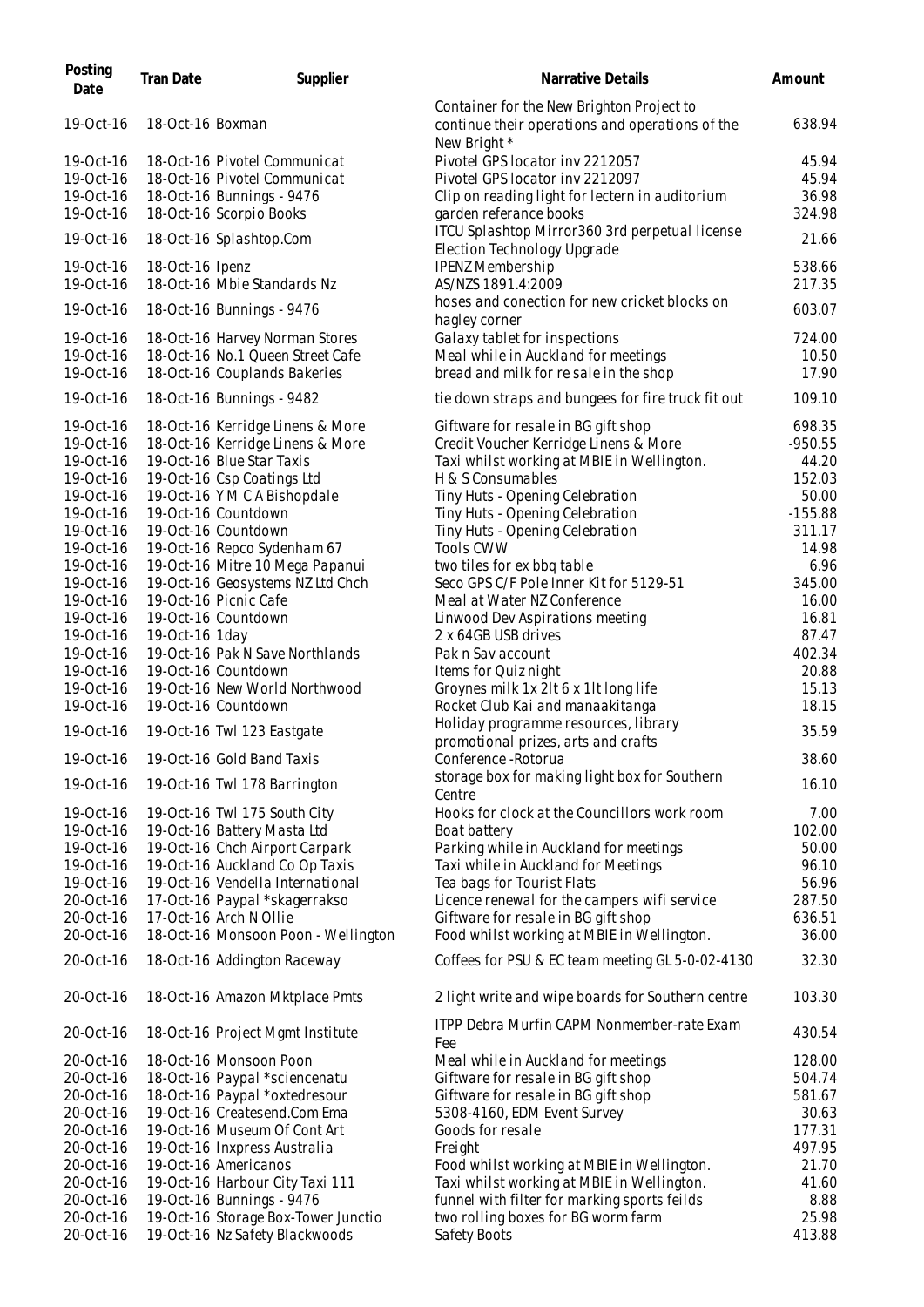| Posting<br>Date        | Tran Date          | Supplier                                                             | Narrative Details                                                             | Amount        |
|------------------------|--------------------|----------------------------------------------------------------------|-------------------------------------------------------------------------------|---------------|
| 20-Oct-16              |                    | 19-Oct-16 Saecowilson - Christch                                     | <b>Workshop Consumables</b>                                                   | 96.06         |
| 20-Oct-16              |                    | 19-Oct-16 Spotify P00eace028                                         | Spotify GL 5-3-08-4401                                                        | 12.99         |
| 20-Oct-16              |                    | 19-Oct-16 The Service Company Ltd C                                  | Laundry Detergent and dispenser tube                                          | 212.90        |
| 20-Oct-16              |                    | 19-Oct-16 Mailbox/Letterox Supply                                    | number and letters for electrical caravan outlets                             | 872.30        |
| 20-Oct-16              |                    | 19-Oct-16 Createsend.Com Ema                                         | Recreation and Sport Centres Welcome Email 19<br>October                      | 8.08          |
| 20-Oct-16              |                    | 19-Oct-16 Createsend.Com Ema                                         | Art Gallery email                                                             | 118.66        |
| 20-Oct-16              |                    | 19-Oct-16 Nz Safety Blackwoods                                       | Safety harnesses (2) Civic Offices                                            | 296.21        |
| 20-Oct-16              |                    | 19-Oct-16 Nz Safety Blackwoods                                       | Fall/arrest lanyards (2) - Civic Offices                                      | 368.13        |
| 20-Oct-16              | 19-Oct-16 Taxi Cab |                                                                      | Conference                                                                    | 33.39         |
| 20-Oct-16              |                    | 19-Oct-16 Microfilm Digital Print                                    | A3 posters for resale in shop                                                 | 161.58        |
| 20-Oct-16              |                    | 19-Oct-16 Chch Airport Carpark                                       | airport parking                                                               | 25.00         |
| 20-Oct-16              |                    | 19-Oct-16 Infrastructure Susta                                       | ISCA Conference, Sydney, NSW                                                  | 794.23        |
| 20-Oct-16              |                    | 19-Oct-16 Brighton Hammer Hardware                                   | Screws, saw, watering can                                                     | 105.73        |
| 20-Oct-16              |                    | 19-Oct-16 Edgeware Mower & Chain                                     | new weedeater head and string                                                 | 99.40         |
| 20-Oct-16              |                    | 19-Oct-16 Chch Airport Carpark                                       | Parking at Airport while in Auckland for meetings                             | 50.00         |
| 20-Oct-16              |                    | 19-Oct-16 Cycle Sport New Zealand                                    | 8 x helmets for Cycle Safe team delivery & new<br>instructors                 | 341.19        |
| 20-Oct-16              |                    | 19-Oct-16 Ferry Road Vet                                             | Consultation and tablets for shelter dog Whero                                | 90.52         |
| 20-Oct-16              |                    | 19-Oct-16 Eccocentral Ltd                                            | Ecocentral Limited - Rubbish dump                                             | 86.76         |
| 20-Oct-16              |                    | 20-Oct-16 Twl 220 Riccarton                                          | Cables for sound system                                                       | 8.00          |
| 20-Oct-16              |                    | 20-Oct-16 James Bull & Co                                            | Re Keying new door lock staff entrance                                        | 145.00        |
| 20-Oct-16              |                    | 20-Oct-16 Jaycar Pty Ltd                                             | TV AERIAL                                                                     | 18.80         |
| 20-Oct-16              |                    | 20-Oct-16 Placemakers Cranford                                       | Tools                                                                         | 43.59         |
| 20-Oct-16              |                    | 20-Oct-16 New World South City                                       | food for retirement                                                           | 363.00        |
| 20-Oct-16              |                    | 20-Oct-16 Hardings Pharmacy                                          | Isopropyl Alcohol - cleaning masks                                            | 6.99          |
| 20-Oct-16              |                    | 20-Oct-16 Ccc Parking                                                | Parking for a days interviewing at Civic                                      | 8.50          |
| 20-Oct-16              |                    | 20-Oct-16 Ccc Parking                                                | parking for city meeting                                                      | 6.50<br>36.18 |
| 20-Oct-16<br>20-Oct-16 |                    | 20-Oct-16 Fairfaxmedia Recurring<br>20-Oct-16 Fairfaxmedia Recurring | Press subscription<br>Press subscription                                      | 40.90         |
| 20-Oct-16              |                    | 20-Oct-16 Fairfaxmedia Recurring                                     | Press subscription                                                            | 50.75         |
| 20-Oct-16              |                    | 20-Oct-16 Hoyts Riccarton                                            | Prize for Quiz night                                                          | 100.00        |
| 20-Oct-16              |                    | 20-Oct-16 Chch Airport Carpark                                       | carparking - Airport (Auckland trip)                                          | 48.00         |
| 20-Oct-16              |                    | 20-Oct-16 Ferrymead Mitre 10 Mega                                    | mallets for LTA eduction programmes                                           | 22.56         |
| 20-Oct-16              |                    | 20-Oct-16 Fairfaxmedia Recurring                                     | Press Subscription for Fendalton Board Support                                | 40.90         |
| 20-Oct-16              |                    | 20-Oct-16 Twl 128 Hornby                                             | Toilet paper for cabins                                                       | 8.99          |
| 20-Oct-16              |                    | 20-Oct-16 Fairfaxmedia Recurring                                     | The Press subscription - for CAG library                                      | 40.90         |
| 20-Oct-16              |                    | 20-Oct-16 Ccc Parking                                                | parking meeting                                                               | 3.60          |
| 20-Oct-16              |                    | 20-Oct-16 Wise Quality NZ Ltd                                        | Key cutting, spare keys for TWRF (new tanker site)                            | 9.90          |
| 20-Oct-16              |                    | 20-Oct-16 Pak N Save Hornby                                          | Milk for tearoom                                                              | 5.30          |
| 20-Oct-16              |                    | 20-Oct-16 Modica Group Limited                                       | Service contract email to SMS one month payment<br>FingerTip Library          | 144.64        |
| 20-Oct-16              |                    | 20-Oct-16 Mitre 10 Mega Hornby                                       | hose racks and spray nozzles                                                  | 177.21        |
| 20-Oct-16              |                    | 20-Oct-16 Fresh Choice Parklands                                     | <b>PK Milk</b>                                                                | 2.95          |
| 21-Oct-16              |                    | 18-Oct-16 Ryder NZ Ltd                                               | gas bottle fills for BBQ at groynes inv 10879                                 | 119.60        |
| 21-Oct-16              |                    | 18-Oct-16 Www.Artofwork.Solution                                     | H&S training course                                                           | 1060.53       |
| 21-Oct-16              |                    | 19-Oct-16 George Henry & Co Lt                                       | 8mm T balldriver<br>Catering for the 4th International Conference on          | 89.17         |
| 21-Oct-16              |                    | 19-Oct-16 Paknsave Moorhouse                                         | Urban Disaster Reduction we have already sought<br>rei *                      | 59.98         |
| 21-Oct-16              |                    | 19-Oct-16 Skr*abebooks.Co 3s59xg                                     | Library book                                                                  | 31.74         |
| 21-Oct-16              |                    | 20-Oct-16 Dhl Express                                                | Custom clearance/ Freight                                                     | 174.10        |
| 21-Oct-16              |                    | 20-Oct-16 Whitestone Cheese                                          | Catering                                                                      | 292.12        |
| 21-Oct-16              |                    | 20-Oct-16 Business Fitness Nz                                        | Webinar Addressing Workplace bullying 26 Oct                                  | 230.00        |
| 21-Oct-16              |                    | 20-Oct-16 Bunnings - 9476                                            | Primecoat for stadium walls and spray tip                                     | 485.98        |
| 21-Oct-16              |                    | 20-Oct-16 P935 Chester Street                                        | Parking for Town Hall Liaison meeting                                         | 5.10          |
| 21-Oct-16              |                    | 20-Oct-16 Lime Caffeteria                                            | Meal at Water NZ Conference                                                   | 21.00         |
| 21-Oct-16              |                    | 20-Oct-16 Nz Safety Blackwoods                                       | Safety glasses and socks<br>Building Inspector apparel - protective gloves as | 38.07         |
| 21-Oct-16              |                    | 20-Oct-16 Nz Safety Blackwoods                                       | required for some Commercial Building sites. TM<br>Be *                       | 33.07         |
| 21-Oct-16              |                    | 20-Oct-16 Nz Safety Blackwoods                                       | PPE replacement gear                                                          | 116.72        |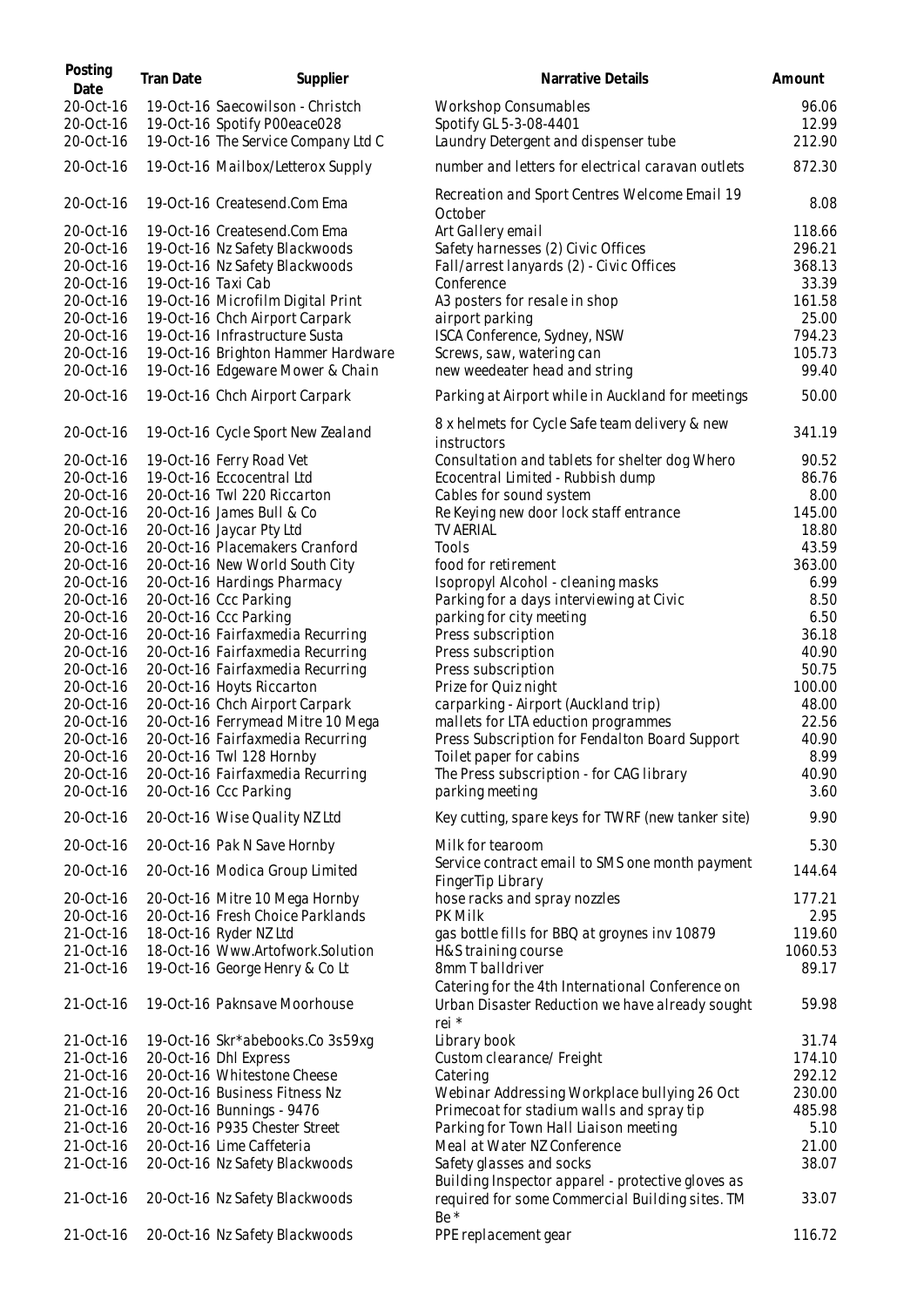| Posting<br>Date        | Tran Date       | Supplier                                                     | Narrative Details                                                                                       | Amount         |
|------------------------|-----------------|--------------------------------------------------------------|---------------------------------------------------------------------------------------------------------|----------------|
| 21-Oct-16              |                 | 20-Oct-16 Oderings Nurseries                                 | roses pap mem reserve                                                                                   | 269.90         |
| 21-Oct-16              |                 | 20-Oct-16 Blue Pacific Evnt Mgmt                             | NZSEE Workshop                                                                                          | 575.00         |
| 21-Oct-16              |                 | 20-Oct-16 Blue Pacific Evnt Mgmt                             | NZSEE Workshop                                                                                          | 575.00         |
| 21-Oct-16              |                 | 20-Oct-16 Blue Pacific Evnt Mgmt                             | NZSEE Workshop                                                                                          | 575.00         |
| 21-Oct-16              |                 | 20-Oct-16 Bunnings - 9476                                    | Fuschias and hose                                                                                       | 155.58         |
| 21-Oct-16              |                 | 20-Oct-16 Hirepool Ltd Ma                                    | generator / carpet blower hire to dry cricket pitch                                                     | 415.00         |
| 21-Oct-16              |                 | 20-Oct-16 Nz Safety Blackwoods                               | spraying safety gear, sunscreen, earmuff parts,<br>safety arms                                          | 419.66         |
| 21-Oct-16              |                 | 20-Oct-16 Chriss Clothing Srvcs                              | alteration to ranger shorts                                                                             | 30.00          |
| 21-Oct-16              |                 | 20-Oct-16 Eventfinda Ltd                                     | Discounted attendance at TEDx Christchurch,                                                             | 147.60         |
| 21-Oct-16              |                 | 20-Oct-16 P935 Chester Street                                | Saturday, 29 October 2016<br>Parking for Town Hall Liaison meeting                                      | 4.10           |
| 21-Oct-16              |                 | 20-Oct-16 Bp Connect Hoon Hay                                | BP Connect - Gas for BBQ for use by community<br>groups. Purchased by Community Development<br>Adviser. | 38.99          |
| 21-Oct-16              |                 | 21-Oct-16 Hot Springs Motels Ltd                             | Accommodation for 5 staff members at Emergency<br>Management Forum.                                     | 625.00         |
| 21-Oct-16              |                 | 21-Oct-16 Blacks Fasteners Ltd                               | In House Maintenance - WO                                                                               | 32.48          |
| 21-Oct-16              | 21-Oct-16 Caper |                                                              | Meal at Water NZ Conference                                                                             | 24.10          |
| 21-Oct-16              |                 | 21-Oct-16 Leedsafe Limited                                   | PPE                                                                                                     | 96.57          |
| 21-Oct-16              |                 | 21-Oct-16 Wsl South City                                     | Stationary and office equipment for Antarctic<br>Office                                                 | 561.70         |
| 21-Oct-16              |                 | 21-Oct-16 Peninsula Trading Post                             | Stick on labels for bags kept in Camp kitchen<br>fridge                                                 | 21.98          |
| 21-Oct-16              |                 | 21-Oct-16 Rotorua Taxis                                      | Conference                                                                                              | 33.70          |
| 21-Oct-16              |                 | 21-Oct-16 Blue Star Taxis                                    | Conference                                                                                              | 38.40          |
| 21-Oct-16              |                 | 21-Oct-16 Aarque Group Limited                               | 10 rolls paper for HP 7100 large format printer                                                         | 672.96         |
| 21-Oct-16              |                 | 21-Oct-16 Jaycar Pty Ltd                                     | 4 plug multi-board for shop                                                                             | 20.90          |
| 21-Oct-16              |                 | 21-Oct-16 Countdown                                          | Milk for Carlyle St                                                                                     | 6.38           |
| 21-Oct-16              |                 | 21-Oct-16 Ferrymead Mitre 10 Mega                            | Wall Hooks and Cleaning Supplies                                                                        | 79.85          |
| 21-Oct-16              |                 | 21-Oct-16 Chch Art Gallery Shop                              | Library book                                                                                            | 29.99          |
| 21-Oct-16              |                 | 21-Oct-16 Noel Leeming 13                                    | USB charger for PSP controllers                                                                         | 19.99          |
| 21-Oct-16              |                 | 21-Oct-16 Briscoes Northlands                                | storage box and coathangers for holiday<br>programme storage & display                                  | 22.38          |
| 25-Oct-16              |                 | 19-Oct-16 Reductionrevolution                                | LED Light for main Stadium                                                                              | 491.68         |
| 25-Oct-16              |                 | 20-Oct-16 Facebk *fkm9hajrc2                                 | Swimsmart Facebook posts                                                                                | 70.03          |
| 25-Oct-16              |                 | 20-Oct-16 Facebk *68gjkajmr2                                 | Facebook Campaign                                                                                       | 69.67          |
| 25-Oct-16              |                 | 20-Oct-16 Aust Geomechanics So                               | Australian Geomechanics Society                                                                         | 464.88         |
| 25-Oct-16              |                 | 21-Oct-16 Createsend.Com Ema                                 | 5308-4160, EDM Event Survey                                                                             | 13.18          |
| 25-Oct-16              |                 | 21-Oct-16 Drills Taps & Dies Limite                          | In House Maintenance - WO                                                                               | 78.49          |
| 25-Oct-16              |                 | 21-Oct-16 Saecowilson - Christch                             | <b>Workshop Consumables</b>                                                                             | 101.72         |
| 25-Oct-16              |                 | 21-Oct-16 Storage Box - Papanui                              | Tiny huts - Art Functionality                                                                           | 61.98          |
| 25-Oct-16              |                 | 21-Oct-16 Bunnings - 9482                                    | <b>Building Maintenance</b>                                                                             | 116.24         |
| 25-Oct-16              |                 | 21-Oct-16 Paypal *directrade                                 | Storage Rack Asset Purchase                                                                             | 737.15         |
| 25-Oct-16              |                 | 21-Oct-16 Createsend.Com Ema                                 | Ngā Puna Wai Sports Hub update - October 2016                                                           | 18.86          |
| 25-Oct-16<br>25-Oct-16 |                 | 21-Oct-16 Createsend.Com Ema<br>21-Oct-16 Createsend.Com Ema | Swimsmart Welcome to Term 4 2016<br>Newsline 21 Oct                                                     | 52.06<br>88.74 |
| 25-Oct-16              |                 | 21-Oct-16 Bp Connect Bush Inn                                | Petrol card for Cup & Show Week competition<br>winner                                                   | 200.00         |
| 25-Oct-16              |                 | 21-Oct-16 Facebk *8s3rdaskt2                                 | Icefest Facebook posts                                                                                  | 330.05         |
| 25-Oct-16              |                 | 21-Oct-16 Bunnings - 9476                                    | 2 x Plants, metylated spirits, 4 tier prop house.                                                       | 169.73         |
| 25-Oct-16              |                 | 21-Oct-16 French Bakery Limited                              | Spread the Word workshop - Catering                                                                     | 90.40          |
| 25-Oct-16              |                 | 21-Oct-16 Amazon Mktplace Pmts                               | Virtual reality headset for Haines & Hinterding<br>exhibition                                           | 864.33         |
| 25-Oct-16              | 21-Oct-16 Ipenz |                                                              | <b>IPENZ Membership</b>                                                                                 | 587.65         |
| 25-Oct-16              |                 | 21-Oct-16 The Sauce Kitchen Ltd                              | Catering for Paralympian Civic Welcome on 6<br>October at Jellie Park Sports Centre                     | 210.00         |
| 25-Oct-16              |                 | 21-Oct-16 Nz Safety Blackwoods                               | new spray mask for use with the buster chemical                                                         | 116.87         |
| 25-Oct-16              |                 | 21-Oct-16 The Secret Garden                                  | assorted plants                                                                                         | 636.92         |
| 25-Oct-16<br>25-Oct-16 |                 | 21-Oct-16 Couplands Bakeries<br>22-Oct-16 Bunnings - 9482    | bread and milk for resale in the shop<br>Building Maintenance - Plumbing                                | 33.82<br>46.65 |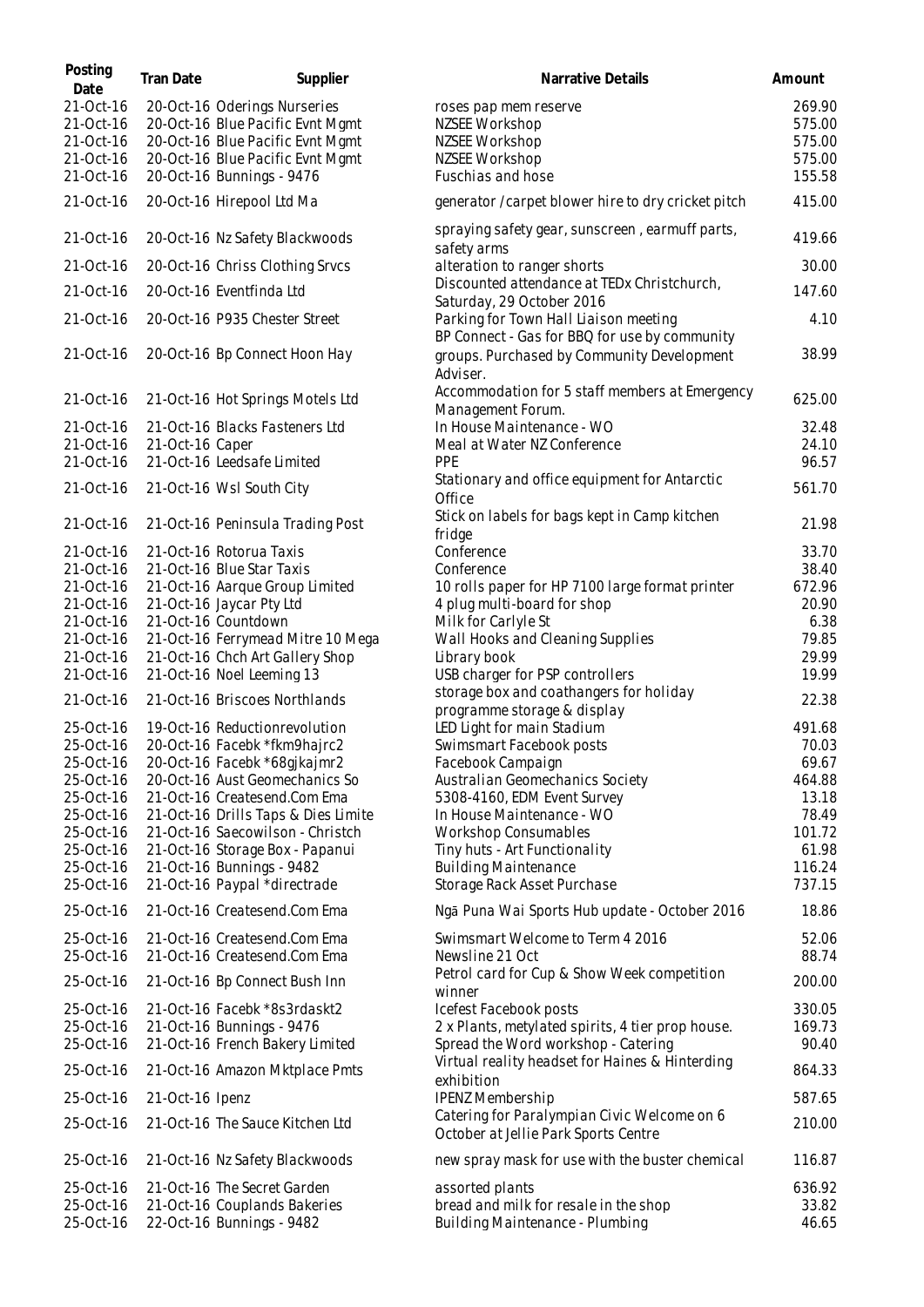| Posting<br>Date        | <b>Tran Date</b> | Supplier                                                         | Narrative Details                                                                                                | Amount           |
|------------------------|------------------|------------------------------------------------------------------|------------------------------------------------------------------------------------------------------------------|------------------|
| 25-Oct-16<br>25-Oct-16 |                  | 22-Oct-16 Repco 130<br>22-Oct-16 Wsl Belfast                     | Jump Start Kit - Asset Purchase<br>Powerboard for Fendalton Boardroom                                            | 229.00<br>11.80  |
| 25-Oct-16              | 22-Oct-16 On Cue |                                                                  | NZ Arboricultural Association Annual conference<br>registration.                                                 | 874.00           |
| 25-Oct-16<br>25-Oct-16 |                  | 22-Oct-16 Countdown<br>22-Oct-16 Bp Connect Hoon Hay             | Biscuits for sister city meetings<br>Milk supply victoria park                                                   | 4.00<br>8.58     |
| 25-Oct-16              |                  | 23-Oct-16 Sprout Social                                          | 5001-4342, Monthly Posting Platform Social<br>Media                                                              | 84.50            |
| 25-Oct-16<br>25-Oct-16 |                  | 23-Oct-16 Www.Ingogo<br>23-Oct-16 Regent Taxis 131008            | taxi Melbourne Airport to Melbourne CBD<br>Taxi to the airport from hotel<br>Walking Festival, Meet Paralmpions, | 72.83<br>64.64   |
| 25-Oct-16              |                  | 23-Oct-16 Facebk *akkcu9nt62                                     | Consultation on Quarrymans Trail, Guy Fawkes<br>and World Bowls Ins *                                            | 12.25            |
| 25-Oct-16              |                  | 23-Oct-16 Facebk *9kkcu9nt62                                     | IceFset, Walking Festival, Heritage Week, Meet<br>our Paralympians, Quarrymans Trail<br>Consultation *           | 988.25           |
| 25-Oct-16<br>25-Oct-16 |                  | 23-Oct-16 French Bakery Limited<br>23-Oct-16 Blue Star Taxis     | McCormacks Bay Restoration Volunteers food<br>taxi to airport                                                    | 7.80<br>47.00    |
| 25-Oct-16              |                  | 24-Oct-16 Craddocks Car Storage                                  | Airport Parking - attended Microsoft Ignite<br>conference in Auckland                                            | 66.00            |
| 25-Oct-16<br>25-Oct-16 |                  | 24-Oct-16 Burnsco Marine<br>25-Oct-16 Chch City Council Civic    | replacement lid<br>Parking coupons                                                                               | 29.99<br>201.50  |
| 25-Oct-16              |                  | 25-Oct-16 Spotlight Stores NZ Ltd                                | Merchandising materials                                                                                          | 114.12           |
| 25-Oct-16              |                  | 25-Oct-16 Nicolinis Bistro Ltd                                   | Food whilst working at MBIE in Wellington.                                                                       | 37.90            |
| 25-Oct-16              |                  | 25-Oct-16 Green Cabs Limited                                     | Taxi whilst working at MBIE in Wellington.                                                                       | 40.30            |
| 25-Oct-16              |                  | 25-Oct-16 Gold Band Taxis                                        | Taxi whilst working at MBIE in Wellington.                                                                       | 42.60            |
| 25-Oct-16              |                  | 25-Oct-16 Ccc Parking                                            | Parking for meetings                                                                                             | 8.50             |
| 25-Oct-16              | 25-Oct-16 Nzra   |                                                                  | NZRA Engagement Training Workshops August                                                                        | 86.25            |
| 25-Oct-16              |                  | 25-Oct-16 Permark Industries Ltd                                 | Name badge order for Library Staff                                                                               | 104.01           |
| 25-Oct-16              |                  | 25-Oct-16 New World South City                                   | Lunch for the Councillors, Staff, Mayor and<br>Presenters on Direction Setting briefing                          | 114.43           |
| 25-Oct-16<br>25-Oct-16 |                  | 25-Oct-16 Mitre 10 Beckenham<br>25-Oct-16 Road Signs And Traffic | spray paint and new fuel containers<br>Pier parking signs                                                        | 268.49<br>130.18 |
| 25-Oct-16              |                  | 25-Oct-16 Caltex Blenheim Road                                   | Fuel costs for hire van for work for Canterbury<br>Disaster Salvage team training                                | 12.00            |
| 25-Oct-16              |                  | 25-Oct-16 New World South City                                   | Leaving function                                                                                                 | 160.00           |
| 25-Oct-16              |                  | 25-Oct-16 Papanui Service Centre                                 | 3 x 60 minutes Parking Coupon Books for staff.                                                                   | 93.00            |
| 25-Oct-16              |                  | 25-Oct-16 Fairfax Media (Ps)                                     | Press Subscription for 3/10/16-2/10/17.                                                                          | 418.71           |
| 26-Oct-16              |                  | 19-Oct-16 Cactus Security Christchu                              | Reset security alarm at 280 Westminster Street<br>for Changeover Films                                           | 189.75           |
| 26-Oct-16              |                  | 19-Oct-16 Veale&hulme Optometrst                                 | Reading Aids                                                                                                     | 360.00           |
| 26-Oct-16              |                  | 23-Oct-16 The Meat & Wine Co M                                   | Dinner for 3 staff at SAP Conference                                                                             | 188.77           |
| 26-Oct-16              |                  | 24-Oct-16 B2bcom Australia Pty                                   | Goods for resale                                                                                                 | 291.34           |
| 26-Oct-16              |                  | 25-Oct-16 Sydenham Central Pharm                                 | display - Universal Charger                                                                                      | 26.99            |
| 26-Oct-16              |                  | 25-Oct-16 Christchurch Casino                                    | Parking for Town Hall meeting                                                                                    | 9.00             |
| 26-Oct-16              |                  | 25-Oct-16 Nz Safety Blackwoods                                   | Safety Gear                                                                                                      | 139.48           |
| 26-Oct-16              |                  | 25-Oct-16 Createsend.Com Ema                                     | Art Gallery newsletter                                                                                           | 118.06           |
| 26-Oct-16              |                  | 25-Oct-16 Anstice Associates Holdin                              | Contribution towards new lenses                                                                                  | 150.00           |
| 26-Oct-16              |                  | 25-Oct-16 Ross Galt Lock & Key                                   | Styx Parks Master locks plus chains x 2                                                                          | 179.20           |
| 26-Oct-16              |                  | 25-Oct-16 Sushi Time Southcity                                   | Lunch for Presenters, Councillors & Staff -<br>Direction Setting meeting                                         | 8.90             |
| 26-Oct-16              |                  | 25-Oct-16 Sushi Time Southcity                                   | Lunch for Presenters, Councillors & Staff -<br>Direction Setting meeting                                         | 51.80            |
| 26-Oct-16              |                  | 25-Oct-16 Nz Safety Blackwoods                                   | Safety Gear                                                                                                      | 615.64           |
| 26-Oct-16              |                  | 25-Oct-16 Nz Safety Blackwoods                                   | Summer staff PPE                                                                                                 | 285.10           |
| 26-Oct-16              |                  | 25-Oct-16 Bunnings - 9482                                        | Community BBQ replacement                                                                                        | 481.80           |
| 26-Oct-16              |                  | 25-Oct-16 Oneill Rentals                                         | Van hire for working with Canterbury Disaster<br>Salvage team with training course                               | 167.75           |
| 26-Oct-16              |                  | 25-Oct-16 Pb Technologies Ltd                                    | Request 629965 - Parrot Minikit Neo 2 HD hands-<br>free kit                                                      | 134.38           |
| 26-Oct-16              |                  | 26-Oct-16 New World South City                                   | Supplies for Design Store Opening Event                                                                          | 78.18            |
| 26-Oct-16              |                  | 26-Oct-16 Chch City Council Civic                                | special licence for Good Vibrations event at the<br>chch art gallery                                             | 575.00           |